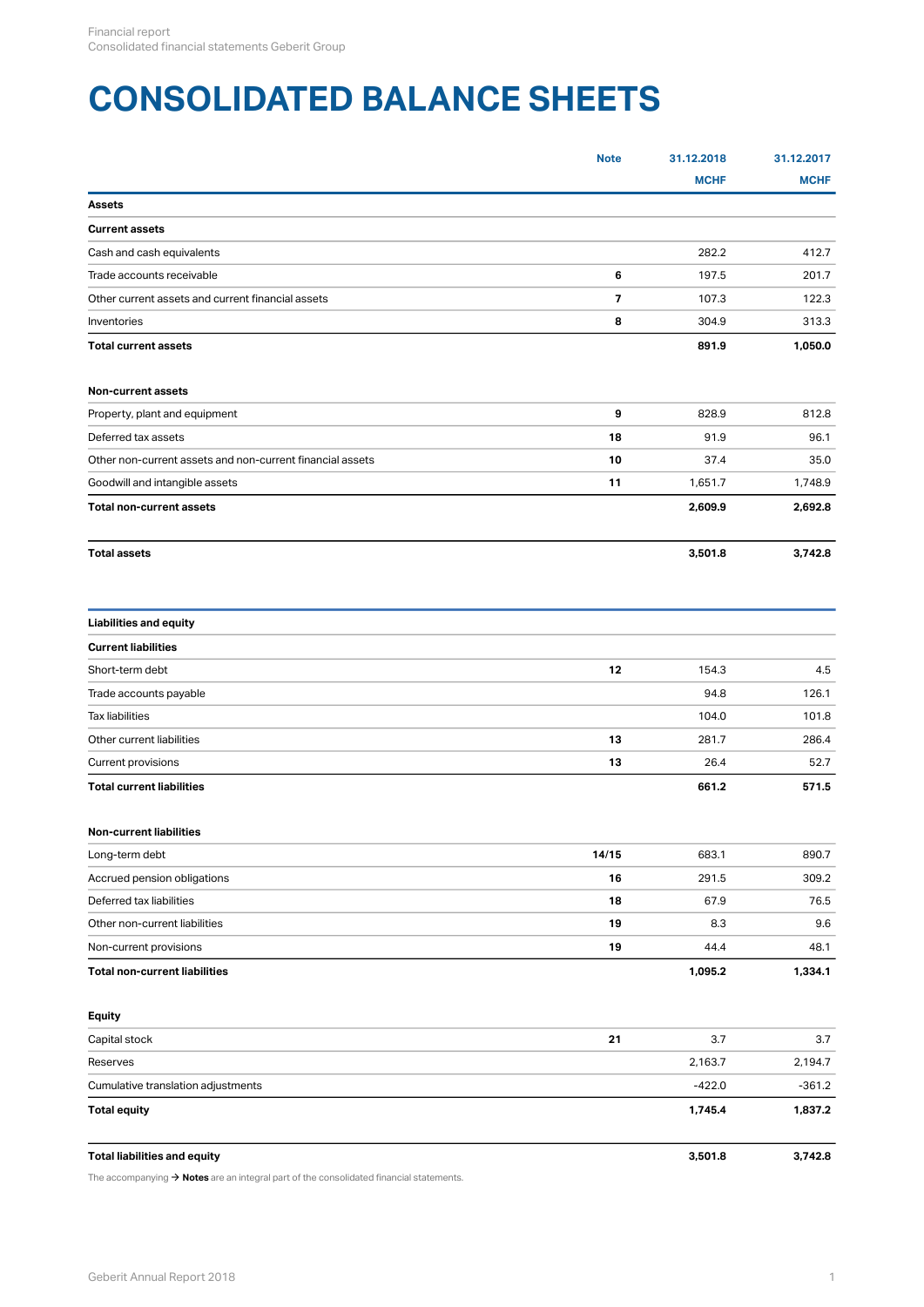## <span id="page-1-0"></span>**CONSOLIDATED INCOME STATEMENTS**

**1.1. – 31.12.**

|                                              | <b>Note</b> | 2018        | 2017        |
|----------------------------------------------|-------------|-------------|-------------|
|                                              |             | <b>MCHF</b> | <b>MCHF</b> |
| <b>Net sales</b>                             | 29          | 3,080.5     | 2,908.3     |
| Cost of materials                            |             | 893.2       | 829.8       |
| Personnel expenses                           |             | 744.0       | 746.8       |
| Depreciation                                 | 9           | 105.0       | 105.7       |
| Amortisation of intangible assets            | 11          | 55.2        | 44.6        |
| Other operating expenses, net                | 23          | 575.5       | 559.7       |
| Total operating expenses, net                |             | 2,372.9     | 2,286.6     |
| <b>Operating profit (EBIT)</b>               |             | 707.6       | 621.7       |
| Financial expenses                           | 24          | $-17.7$     | $-13.0$     |
| Financial income                             | 24          | 2.3         | 1.2         |
| Foreign exchange loss (-)/gain               | 24          | $-5.0$      | 2.4         |
| Financial result, net                        |             | $-20.4$     | $-9.4$      |
| Profit before income tax expenses            |             | 687.2       | 612.3       |
| Income tax expenses                          | 25          | 90.0        | 84.9        |
| Net income                                   |             | 597.2       | 527.4       |
| - Attributable to shareholders of Geberit AG |             | 597.2       | 527.4       |

| EPS (CHF)                 | c.c.<br>--                     | . .<br>$\sqrt{2}$<br>16.40 | ж.<br>∙ت.+               |
|---------------------------|--------------------------------|----------------------------|--------------------------|
| d (CHF)<br>EPS diluted (C | $\overline{\phantom{a}}$<br>-- | 6.20<br>פט.סו              | $\sim$<br>ں. +<br>$\sim$ |

The accompanying  $\rightarrow$  **[Notes](#page-5-0)** are an integral part of the consolidated financial statements.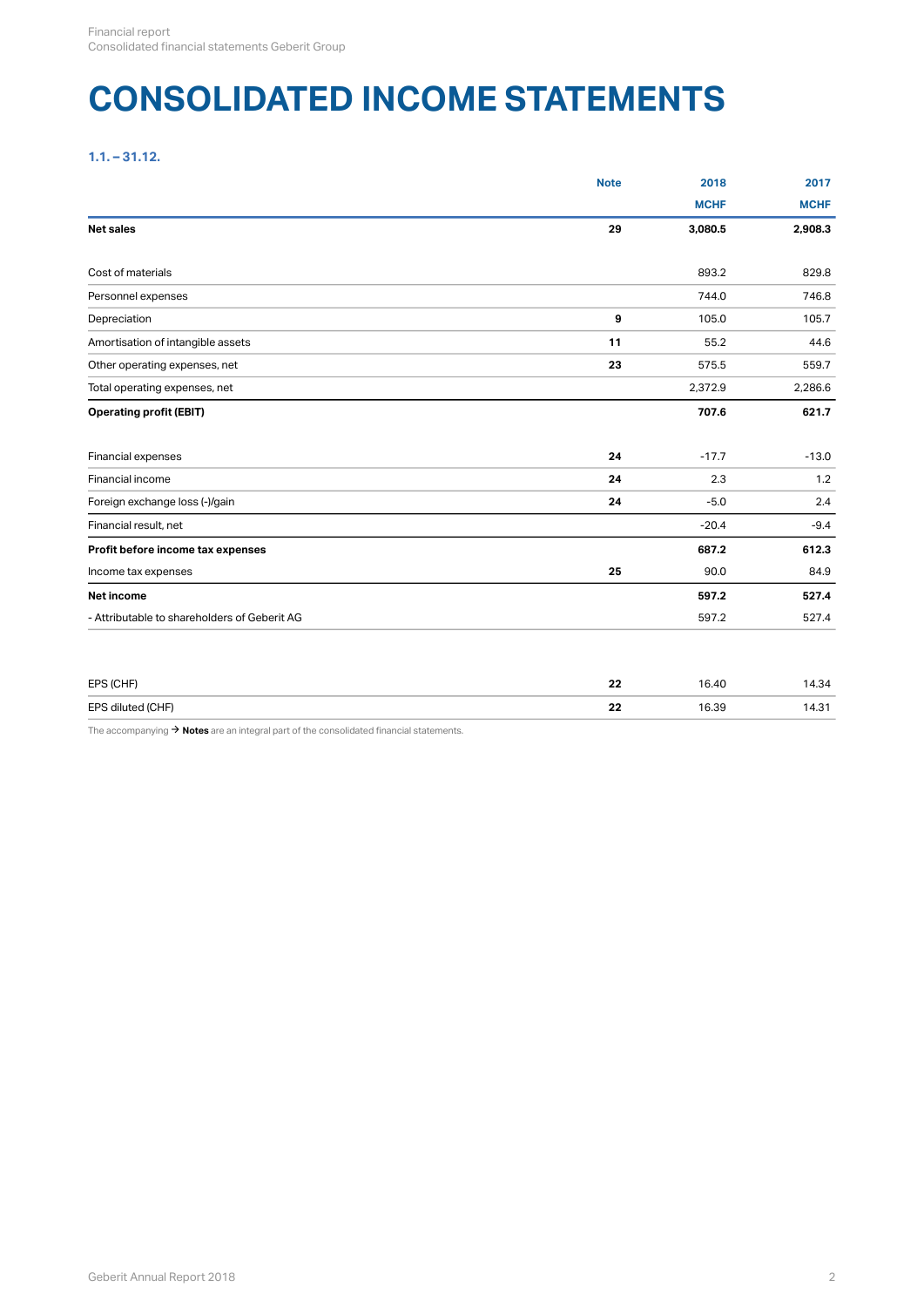## <span id="page-2-0"></span>**CONSOLIDATED STATEMENTS OF COMPREHENSIVE INCOME**

## **1.1. – 31.12.**

|                                                                                                                      | <b>Note</b> | 2018        | 2017        |
|----------------------------------------------------------------------------------------------------------------------|-------------|-------------|-------------|
|                                                                                                                      |             | <b>MCHF</b> | <b>MCHF</b> |
| Net income according to the income statement                                                                         |             | 597.2       | 527.4       |
| Cumulative translation adjustments                                                                                   |             | $-60.8$     | 92.0        |
| Income tax expenses                                                                                                  |             | 0.0         | 0.2         |
| Cumulative translation adjustments, net of tax                                                                       |             | -60.8       | 92.2        |
| Total other comprehensive income to be reclassified to the income statement in<br>subsequent periods, net of tax     |             | $-60.8$     | 92.2        |
| Remeasurements of pension plans                                                                                      | 16          | 17.7        | 29.0        |
| Income tax expenses                                                                                                  |             | $-2.9$      | $-4.3$      |
| Remeasurements of pension plans, net of tax                                                                          |             | 14.8        | 24.7        |
| Total other comprehensive income not to be reclassified to the income statement<br>in subsequent periods, net of tax |             | 14.8        | 24.7        |
| Total other comprehensive income, net of tax                                                                         |             | $-46.0$     | 116.9       |
| Total comprehensive income                                                                                           |             | 551.2       | 644.3       |
| - Attributable to shareholders of Geberit AG                                                                         |             | 551.2       | 644.3       |
| The accompanying $\rightarrow$ Notes are an integral part of the consolidated financial statements.                  |             |             |             |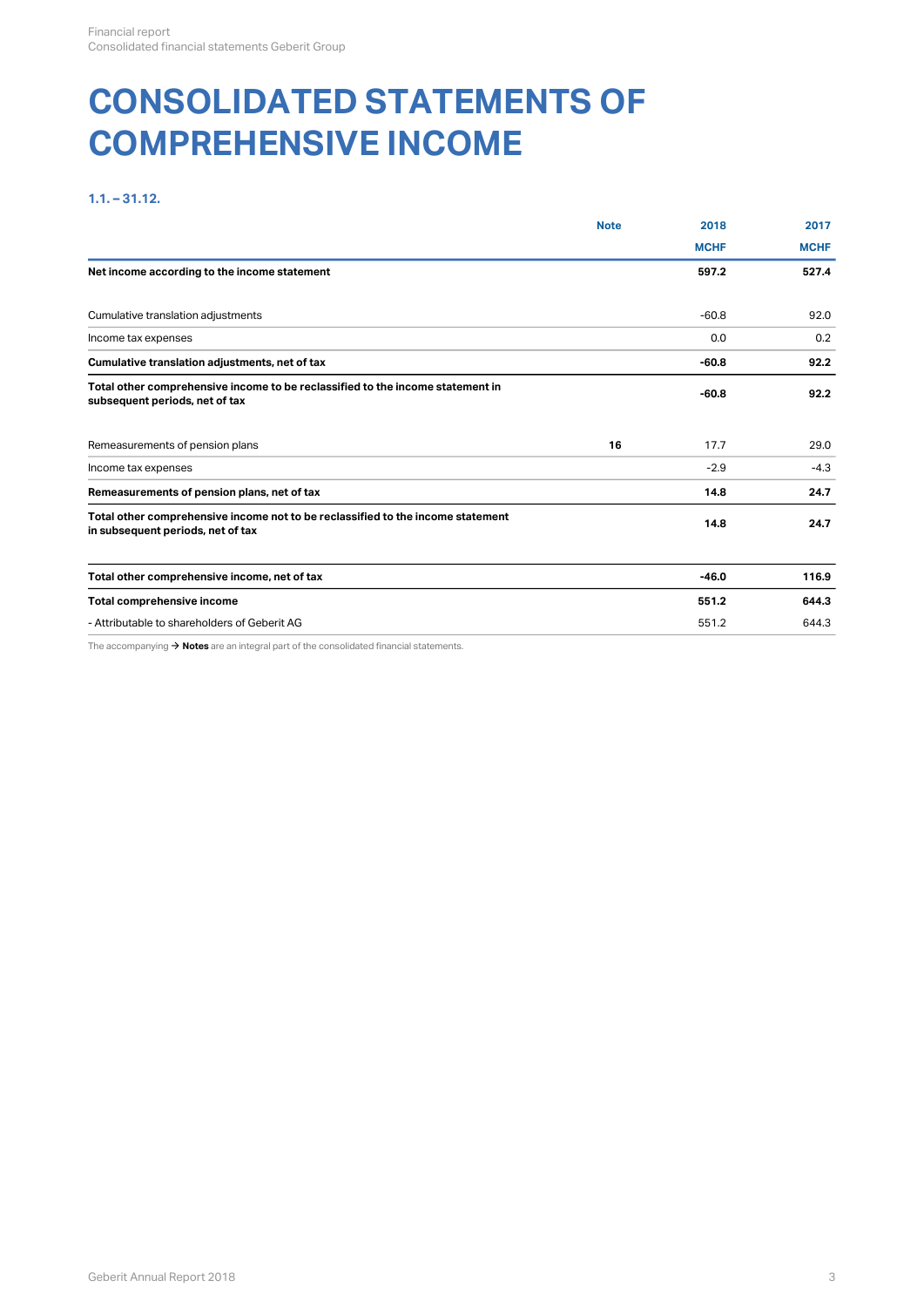## **CONSOLIDATED STATEMENTS OF CHANGES IN EQUITY**

|                                      |                           |                 | <b>Attributable to shareholders of Geberit AG</b> |                         |                                    |                     |
|--------------------------------------|---------------------------|-----------------|---------------------------------------------------|-------------------------|------------------------------------|---------------------|
|                                      | <b>Ordinary</b><br>shares | <b>Reserves</b> | <b>Treasury</b><br>shares                         | <b>Pension</b><br>plans | Cum.<br>translation<br>adjustments | <b>Total equity</b> |
|                                      | <b>MCHF</b>               | <b>MCHF</b>     | <b>MCHF</b>                                       | <b>MCHF</b>             | <b>MCHF</b>                        | <b>MCHF</b>         |
| <b>Balance at 31.12.2016</b>         | 3.7                       | 2,344.1         | $-79.4$                                           | $-179.8$                | $-453.4$                           | 1,635.2             |
| Net income                           |                           | 527.4           |                                                   |                         |                                    | 527.4               |
| Other comprehensive income           |                           |                 |                                                   | 24.7                    | 92.2                               | 116.9               |
| Distribution <sup>1</sup>            |                           | $-368.4$        |                                                   |                         |                                    | $-368.4$            |
| Share buyback programme              |                           |                 | $-91.8$                                           |                         |                                    | $-91.8$             |
| Purchase (-)/sale of treasury shares |                           | 8.1             | 14.8                                              |                         |                                    | 22.9                |
| Management option plans              |                           | $-5.0$          |                                                   |                         |                                    | $-5.0$              |
| <b>Balance at 31.12.2017</b>         | 3.7                       | 2,506.2         | $-156.4$                                          | $-155.1$                | $-361.2$                           | 1,837.2             |
| Net income                           |                           | 597.2           |                                                   |                         |                                    | 597.2               |
| Other comprehensive income           |                           |                 |                                                   | 14.8                    | $-60.8$                            | $-46.0$             |
| Distribution <sup>1</sup>            |                           | $-380.8$        |                                                   |                         |                                    | $-380.8$            |
| Share buyback programme              |                           |                 | $-184.7$                                          |                         |                                    | $-184.7$            |
| Purchase (-)/sale of treasury shares |                           | 5.3             | $-76.6$                                           |                         |                                    | $-71.3$             |
| Management option plans              |                           | $-6.2$          |                                                   |                         |                                    | $-6.2$              |
| <b>Balance at 31.12.2018</b>         | 3.7                       | 2,721.7         | $-417.7$                                          | $-140.3$                | $-422.0$                           | 1,745.4             |
|                                      |                           |                 |                                                   |                         |                                    |                     |

<sup>1</sup> The dividend (ex2017) was CHF 10.40 per share (PY: CHF 10.00).

The accompanying  $\rightarrow$  **[Notes](#page-5-0)** are an integral part of the consolidated financial statements.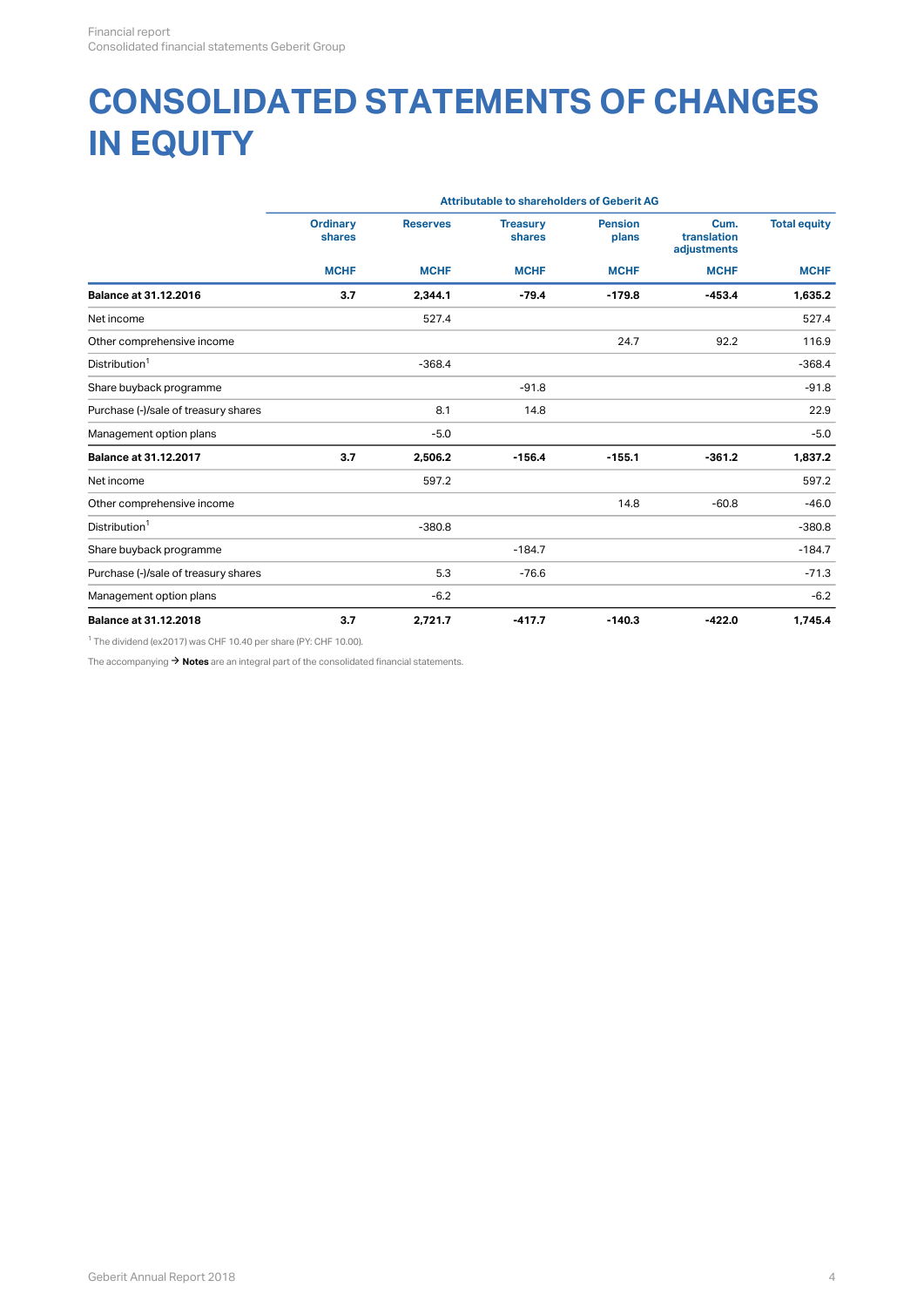## **CONSOLIDATED STATEMENTS OF CASHFLOWS**

## **1.1. – 31.12.**

|                                                                         | <b>Note</b> | 2018        | 2017        |
|-------------------------------------------------------------------------|-------------|-------------|-------------|
|                                                                         |             | <b>MCHF</b> | <b>MCHF</b> |
| Cash provided by operating activities                                   |             |             |             |
| Net income                                                              |             | 597.2       | 527.4       |
| Depreciation and amortisation                                           | 9/11        | 160.2       | 150.3       |
| Financial result, net                                                   | 24          | 20.4        | 9.4         |
| Income tax expenses                                                     | 25          | 90.0        | 84.9        |
| Other non-cash income and expenses <sup>1</sup>                         |             | $-6.5$      | 16.7        |
| Operating cashflow before changes in net working capital and taxes      |             | 861.3       | 788.7       |
| Income taxes paid                                                       |             | $-102.7$    | $-129.7$    |
| Changes in trade accounts receivable <sup>1</sup>                       |             | 12.8        | 4.5         |
| Changes in inventories <sup>1</sup>                                     |             | $-4.9$      | $-18.5$     |
| Changes in trade accounts payable                                       |             | $-27.1$     | 6.7         |
| Changes in other positions of net working capital <sup>1</sup>          |             | 8.1         | $-11.3$     |
| Net cash from/used in (-) operating activities                          |             | 747.5       | 640.4       |
| Cash from/used in (-) investing activities                              |             |             |             |
| Sales of subsidiaries                                                   | 2/10        | 0.0         | 9.7         |
| Purchase of property, plant & equipment and intangible assets           | 9/11        | $-162.4$    | $-159.0$    |
| Proceeds from sale of property, plant & equipment and intangible assets |             | 8.6         | 3.5         |
| Interest received                                                       |             | 0.0         | 0.0         |
| Other, net                                                              |             | $-2.8$      | $-2.0$      |
| Net cash from/used in (-) investing activities                          |             | $-156.6$    | $-147.8$    |
|                                                                         |             |             |             |
| Cash from/used in (-) financing activities                              |             |             |             |
| Proceeds from borrowings                                                | 14/15       | 691.8       | 70.2        |
| Repayments of borrowings                                                | 14/15       | $-737.1$    | $-207.5$    |
| Interest paid                                                           |             | $-6.0$      | $-6.4$      |
| Distribution                                                            |             | $-380.8$    | $-368.4$    |
| Share buyback programme                                                 | 21          | $-183.6$    | $-88.3$     |
| Purchase (-)/sale of treasury shares                                    |             | $-92.2$     | $-2.1$      |
| Financing cost paid                                                     |             | $-0.4$      | $-1.5$      |
| Other, net                                                              |             | $-5.8$      | $-1.3$      |
| Net cash from/used in (-) financing activities                          |             | $-714.1$    | $-605.3$    |
| Effects of exchange rates on cash and cash equivalents                  |             | $-7.3$      | 15.7        |
|                                                                         |             |             |             |
| Net increase/decrease (-) in cash and cash equivalents                  |             | $-130.5$    | $-97.0$     |
| Cash and cash equivalents at beginning of year                          |             | 412.7       | 509.7       |
| Cash and cash equivalents at end of year                                |             | 282.2       | 412.7       |
|                                                                         |             |             |             |

 Following a reclassification in 2018, the prior year figures relating to net cash from operating activities were adjusted accordingly in the interests of comparability. The accompanying **[Notes](#page-5-0)** are an integral part of the consolidated financial statements.  $1 \epsilon$  if an idea a reached anti-resolution for  $\rightarrow$  Notes are an integral part of the consolidated financial statements.

For further cashflow figures see  $\rightarrow$  **[Note 28](#page-35-0)**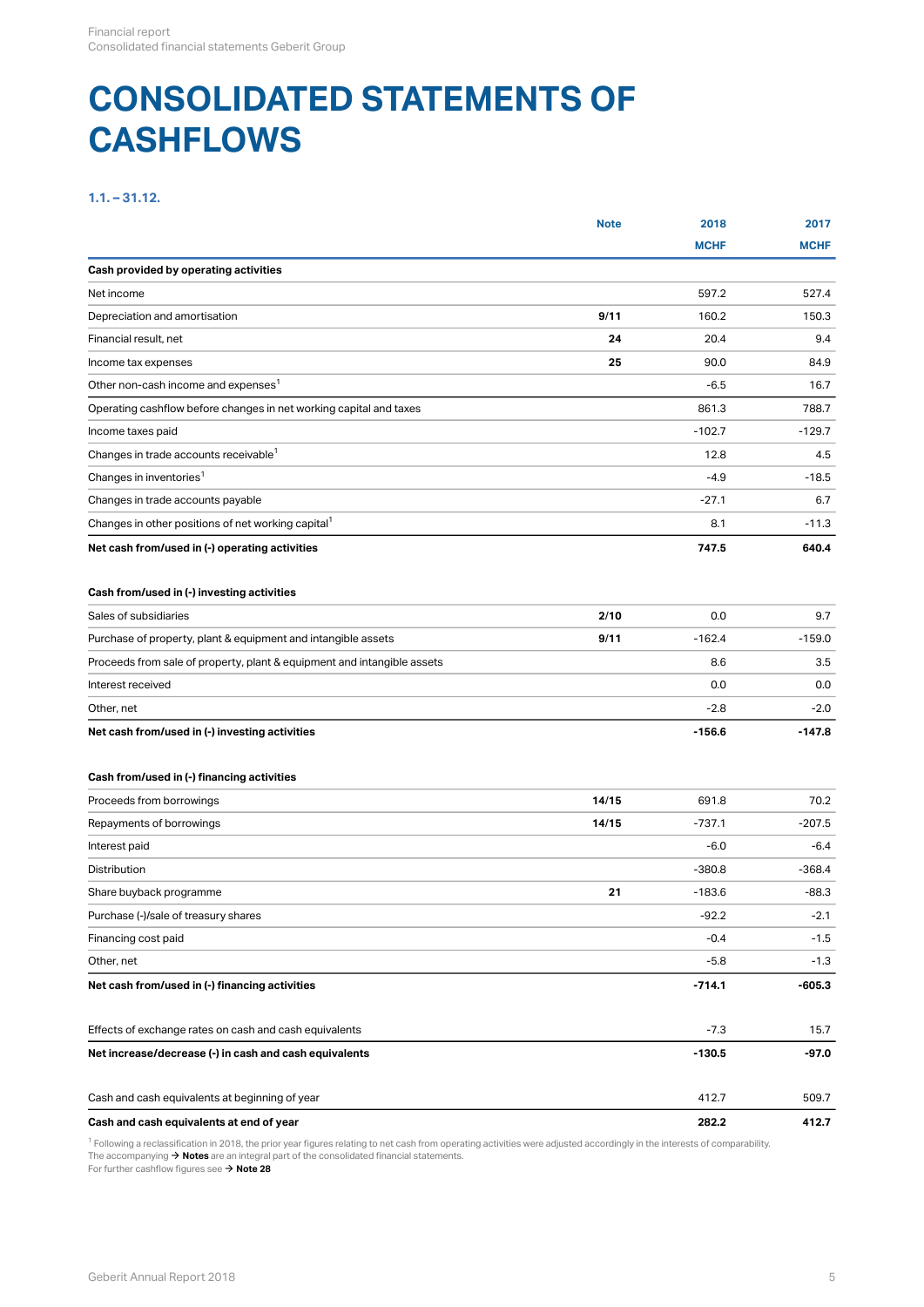## <span id="page-5-0"></span>**NOTES TO THE CONSOLIDATED FINANCIAL STATEMENTS**

## <span id="page-5-2"></span>**1. BASIC INFORMATION AND PRINCIPLES OF THE REPORT**

The Geberit Group is an international company that focuses on the sanitary industry and, specifically, the areas of sanitary technology and bathroom ceramics. The Group's product range consists of the Installation and Flushing Systems, Piping Systems and Bathroom Systems product areas. Worldwide, the vast majority of its products are sold through the wholesale channel. Geberit sells its products in 117 countries. The Group is present in 49 countries with its own sales employees.

The consolidated financial statements include Geberit AG and all companies under its control ("the Group" or "Geberit"). The Group eliminates all intra-group transactions as part of the Group consolidation process. A company is consolidated for the first time or deconsolidated from the date on which the Group exercises or loses control over the company.

The consolidated financial statements of the Group have been prepared in accordance with International Financial Reporting Standards ("IFRS").

The term "MCHF" in these consolidated financial statements refers to millions of Swiss francs, "MEUR" refers to millions of euros, "MGBP" refers to millions of British pounds sterling and "MUSD" refers to millions of US dollars. The term "shareholders" refers to the shareholders of Geberit AG.

#### **MAIN SOURCES OF ESTIMATION UNCERTAINTY**

The preparation of consolidated financial statements requires management to make estimates and assumptions that affect the reported amounts of assets and liabilities, the disclosure of contingent assets and liabilities at the balance sheet date, and the reported amounts of revenues and expenses during the reporting period. Actual results can differ from estimates. Estimates and assumptions are continually reviewed and based on historical experience and other factors, including expectations of future events that are believed to be reasonable under the prevailing circumstances.

Important estimates and assumptions (with the related uncertainties) were primarily made in the following areas:

- Impairment tests for goodwill and intangible assets with an indefinite useful life (see  $\rightarrow$  **[Note 11](#page-15-1)**)
- Capitalisation of development costs (see  $\rightarrow$  **[Note 27](#page-35-1)**)
- Assumptions for the recognition of defined benefit pension plans (see  $\rightarrow$  **[Note 16](#page-23-0)**)
- $\blacksquare$  Valuation of deferred tax assets and liabilities (see  $\rightarrow$  **[Note 18](#page-30-0)**)

### <span id="page-5-1"></span>**2. CHANGES IN GROUP STRUCTURE**

#### **2018**

No significant changes in the Group structure took place in 2018.

#### **2017**

#### **SALE OF THE VARICOR GROUP**

The Varicor Group was sold at a sales price of MEUR 13.8 and deconsolidated as at 1 January 2017. The Varicor Group companies are Varicor S.A.S. and Varicor GmbH which were acquired as part of the Sanitec acquisition in 2015 and employed 86 people as at 31 December 2016. The Varicor Group did not contribute to the net income in 2017.

In addition the sales company Geberit UAB was established in Vilnius and there were various changes to the legal structure of the Group mainly in connection with the integration of the Sanitec Group but with no effect on the consolidated results.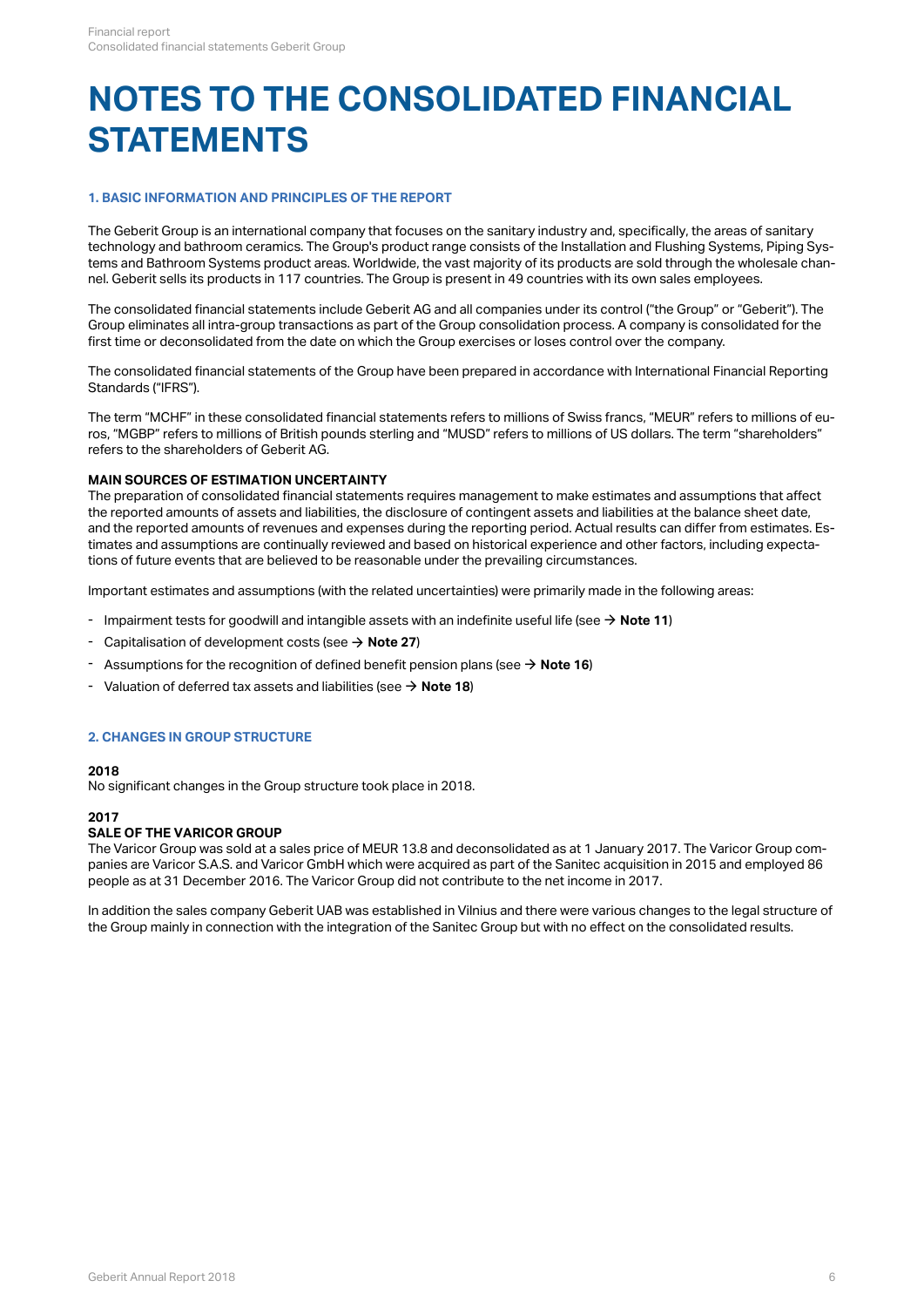## <span id="page-6-0"></span>**3. SUMMARY OF SIGNIFICANT ACCOUNTING POLICIES**

#### **New or revised IFRS standards and interpretations 2018 and their adoption by the Group**

| Standard/<br>Interpretation                                                     |          | <b>Enactment</b> Relevance for Geberit                                                                                                                                                                                                                                                                                                                                                                                                                                                                                                                                                                                                           | Adoption |
|---------------------------------------------------------------------------------|----------|--------------------------------------------------------------------------------------------------------------------------------------------------------------------------------------------------------------------------------------------------------------------------------------------------------------------------------------------------------------------------------------------------------------------------------------------------------------------------------------------------------------------------------------------------------------------------------------------------------------------------------------------------|----------|
| IFRS 2 - Share-<br>based Payment                                                | 1.1.2018 | The amendments made to IFRS 2 in June 2016 clarify the measurement basis for cash-settled share-<br>based payments and the accounting for modifications that change an award from cash-settled to<br>equity-settled. They also introduce an exception to the classification principles in IFRS 2. Where an<br>employer is obliged to withhold an amount for the employee's tax obligation associated with a share-<br>based payment and pay that amount to the tax authority, the whole award will be treated as if it was<br>equity-settled provided it would have been equity-settled without the net settlement feature.                      | 1.1.2018 |
|                                                                                 |          | This amendment has no impact on the consolidated financial statements.                                                                                                                                                                                                                                                                                                                                                                                                                                                                                                                                                                           |          |
| IFRS 9 - Financial<br>Instruments                                               | 1.1.2018 | Geberit adopted IFRS 9 early as of 1 January 2017. The Group elected to apply the limited exemption in 1.1.2017<br>IFRS 9 relating to transition for classification and measurement and impairment, and accordingly has<br>not restated comparative periods.                                                                                                                                                                                                                                                                                                                                                                                     |          |
|                                                                                 |          | The nature of the main changes resulting from the new standard is as follows:                                                                                                                                                                                                                                                                                                                                                                                                                                                                                                                                                                    |          |
|                                                                                 |          | 1) Classification and measurement of financial instruments: Financial assets are classified and<br>subsequently measured at amortised cost or fair value through income statement based on both the<br>entity's business model for managing the financial assets and the contractual cashflow characteristics<br>of the financial assets. The classification of financial liabilities does not follow the approach used for the<br>financial assets and remains unchanged.                                                                                                                                                                       |          |
|                                                                                 |          | 2) Impairment of financial assets: The new impairment model is an expected credit loss ("ECL") model<br>which implies both an earlier recognition of impairment losses and a disclosure of more timely and<br>forward-looking information. A simplified approach must be applied for trade receivables or contract<br>assets that result from transactions within the scope of IFRS 15 and that do not contain a significant<br>financing component. With this approach no changes in credit risk are tracked but instead a loss<br>allowance is recognised based on lifetime ECLs at each reporting date.                                       |          |
|                                                                                 |          | 3) Hedge accounting: The new hedge accounting model is less rule-based, aligning accounting more<br>closely with the Group's risk management practices and enabling a wider range of different economic<br>hedging strategies.                                                                                                                                                                                                                                                                                                                                                                                                                   |          |
|                                                                                 |          | The early adoption of IFRS 9 did not have a material impact on the consolidated financial statements<br>and no adjustment was required to equity at 1 January 2017.                                                                                                                                                                                                                                                                                                                                                                                                                                                                              |          |
| IFRS 15 - Revenue<br>from Contracts with<br>Customers                           | 1.1.2018 | IFRS 15 establishes a five-step model to account for revenue arising from contracts with customers.<br>Revenue shall be recognised at an amount that reflects the consideration to which the Group expects to<br>be entitled in exchange for transferring goods or services.                                                                                                                                                                                                                                                                                                                                                                     | 1.1.2018 |
|                                                                                 |          | The Group focuses on sanitary technology and bathroom ceramics in the sanitary industry. The<br>products are primarily sold through the wholesale channel for which revenue is recognised at a point in<br>time according to the different terms of delivery.                                                                                                                                                                                                                                                                                                                                                                                    |          |
|                                                                                 |          | Certain contracts include variable consideration components such as discounts or sales based rebates.<br>Based on an analysis the Group reallocated certain payments to third parties as sales deductions to net<br>sales but this does not have any material impact on the consolidated financial statements.                                                                                                                                                                                                                                                                                                                                   |          |
|                                                                                 |          | The new standard does not have any material impact on recognition and measurement of revenue. IFRS<br>15 results in increased disclosures.                                                                                                                                                                                                                                                                                                                                                                                                                                                                                                       |          |
| IFRIC 22 - Foreign<br>Currency<br>Transactions and<br>Advance<br>Considerations | 1.1.2018 | The interpretation clarifies the recognition of a non-monetary asset or non-monetary liability arising<br>from the prepayment or receipt of advance consideration denominated in a foreign currency, before the<br>related asset, expense or income is recognised. It determines that the applicable exchange rate shall be<br>the date of the transaction on which the Group initially recognises the non-monetary prepayment asset<br>or non-monetary deferred liability. If there are multiple payments or receipts in advance, the entity must<br>determine a date of the transactions for each payment or receipt of advance consideration. | 1.1.2018 |
|                                                                                 |          | The amendment has no impact on the consolidated financial statements.                                                                                                                                                                                                                                                                                                                                                                                                                                                                                                                                                                            |          |
| Annual<br>improvements of<br>IFRS 2014 - 2016                                   | various  | The ordinary annual clarifications and minor amendments of various standards have no material impact various<br>on the consolidated financial statements.                                                                                                                                                                                                                                                                                                                                                                                                                                                                                        |          |

## **New or revised IFRS standards and interpretations as from 2019 and their adoption by the Group**

| Standard/<br>Interpretation |          | <b>Enactment</b> Relevance for Geberit                                                                                                                                                                                                                                                                                                                                                                                                                                                                                                                                                                                         | <b>Adoption</b> |
|-----------------------------|----------|--------------------------------------------------------------------------------------------------------------------------------------------------------------------------------------------------------------------------------------------------------------------------------------------------------------------------------------------------------------------------------------------------------------------------------------------------------------------------------------------------------------------------------------------------------------------------------------------------------------------------------|-----------------|
| IFRS 16 - Leases            | 1.1.2019 | Under current IAS 17 lessees are required to make a distinction between a finance lease (on balance<br>sheet) and an operating lease (off balance sheet). The new standard requires lessees to recognise a lease<br>liability reflecting future lease payments and a 'right-of-use asset' for virtually all lease contracts. The IASB<br>included an optional exemption for certain short-term leases and leases of low-value assets. Under IFRS<br>16, a contract is, or contains, a lease if the contract conveys the right to control the use of an identified<br>asset for a period of time in exchange for consideration. | 1.1.2019        |
|                             |          | The edention of this standard will be us an impost on the especial deted financial statements. The value of                                                                                                                                                                                                                                                                                                                                                                                                                                                                                                                    |                 |

The adoption of this standard will have an impact on the consolidated financial statements. The value of the right-of-use assets capitalised will be around MCHF 70. A financial liability representing the future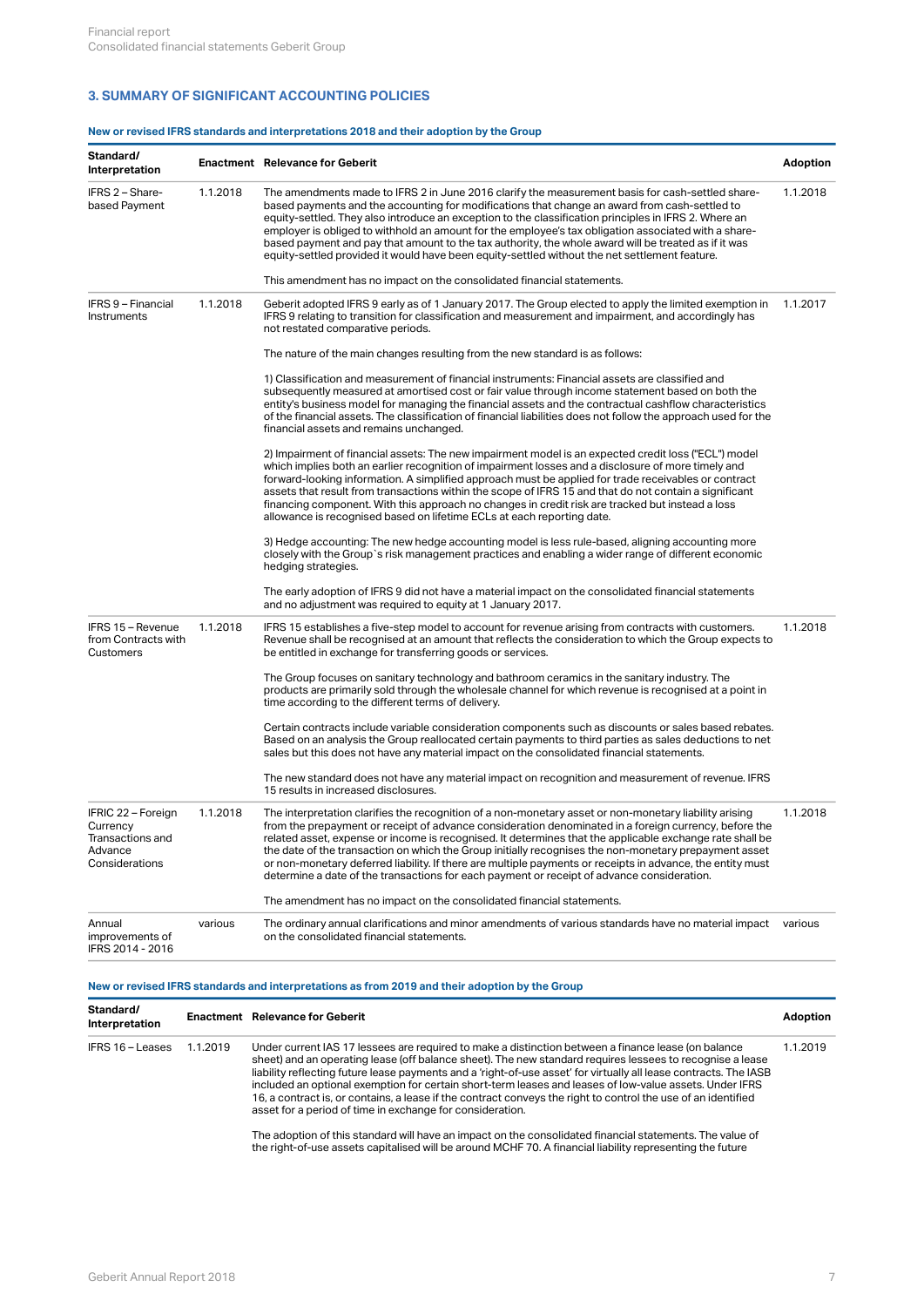#### **New or revised IFRS standards and interpretations as from 2019 and their adoption by the Group**

|                                                              |          | lease payments will be shown at approximately the same amount. The Group will apply the modified<br>retrospective method, with assets and liabilities included on 1 January 2019.                                                                                                                                                                                                                                                                                                                                                                                                                                                                                                                                                                                                                                                                                                                                                         |          |
|--------------------------------------------------------------|----------|-------------------------------------------------------------------------------------------------------------------------------------------------------------------------------------------------------------------------------------------------------------------------------------------------------------------------------------------------------------------------------------------------------------------------------------------------------------------------------------------------------------------------------------------------------------------------------------------------------------------------------------------------------------------------------------------------------------------------------------------------------------------------------------------------------------------------------------------------------------------------------------------------------------------------------------------|----------|
| IFRIC $23 -$<br>Uncertainty over<br>income tax<br>treatments | 1.1.2019 | This IFRIC clarifies the accounting treatment when there is uncertainty over whether a tax treatment will<br>be accepted by tax authorities and defines that it is in the scope of IAS 12 and not IAS 37. The<br>interpretation clarifies that the uncertainties may be treated separately or together as a group, providing<br>factors to determine the unit of account. It is to be assumed that tax authorities will examine those<br>treatments and have full knowledge of all related information. Both current and deferred income taxes are<br>accounted based on the probabilities that certain treatments will be accepted, determined by the most<br>likely amount method or the expected value method. Uncertain tax treatments are reassessed following a<br>change in circumstances or due to new information, while the absence of comment from the tax authority<br>alone is unlikely to lead to a change in the estimate. | 1.1.2019 |
|                                                              |          | The amendment has no material impact on the consolidated financial statements.                                                                                                                                                                                                                                                                                                                                                                                                                                                                                                                                                                                                                                                                                                                                                                                                                                                            |          |
| Amendments to<br>IAS 19 Employee<br><b>Benefits</b>          | 1.1.2019 | The amendments specify how companies determine pension expenses when changes to a defined<br>benefit pension plan occur. When a change to a plan takes place, the updated assumptions from this<br>remeasurement must be used to determine current service cost and net interest for the remainder of the<br>reporting period after the change to the plan. This will change the amounts that would otherwise have<br>been charged to profit or loss in the period after the change, and may lead to a more frequent<br>remeasurement of the net liability.                                                                                                                                                                                                                                                                                                                                                                               | 1.1.2019 |
|                                                              |          | This amendment has no material impact on the consolidated financial statements.                                                                                                                                                                                                                                                                                                                                                                                                                                                                                                                                                                                                                                                                                                                                                                                                                                                           |          |
| Annual<br>improvements of<br>IFRS 2015 - 2017                | various  | The ordinary annual clarifications and minor amendments of various standards have no material impact on various<br>the consolidated financial statements.                                                                                                                                                                                                                                                                                                                                                                                                                                                                                                                                                                                                                                                                                                                                                                                 |          |
|                                                              |          |                                                                                                                                                                                                                                                                                                                                                                                                                                                                                                                                                                                                                                                                                                                                                                                                                                                                                                                                           |          |

#### **FOREIGN CURRENCY TRANSLATION**

The functional currencies of the Group's subsidiaries are generally the currencies of the local jurisdiction. Transactions denominated in foreign currencies are recorded at the rate of exchange prevailing at the dates of the transaction, or at a rate that approximates to the actual rate at the date of the transaction. At the end of the accounting period, receivables and liabilities in foreign currency are valued at the rate of exchange prevailing at the consolidated balance sheet date, with resulting exchange rate differences charged to the income statement. Exchange rate differences related to loans that are part of the net investment in foreign entities are recorded in **→ ["Other comprehensive income"](#page-2-0)** and disclosed as cumulative translation adjustments.

For the consolidation, assets and liabilities stated in functional currencies other than Swiss francs are translated at the rates of exchange prevailing at the consolidated balance sheet date. Income and expenses are translated at the average exchange rates (weighted sales) for the period. Translation gains or losses are recorded in **→ ["Other comprehensive income"](#page-2-0)** and disclosed as cumulative translation adjustments.

#### **CASH AND CASH EQUIVALENTS**

Cash and cash equivalents consist of cash on hand, balances with banks and short-term, highly liquid financial investments with maturities of three months or less at their acquisition date that are readily convertible to known amounts of cash and which are subject to an insignificant risk of change in value. The carrying amount of cash and cash equivalents approximates to their fair value due to the short-term maturities of these instruments.

#### **INVENTORIES**

Inventories are stated at the lower of historical or manufacturing costs, or net realisable value. The manufacturing costs comprise all directly attributable costs of material and manufacture and other costs incurred in bringing the inventories to their present location and condition. Historical cost is determined using the weighted average cost formula, while the manufacturing cost is determined using the standard cost formula. Net realisable value corresponds to the estimated selling price in the ordinary course of business less the estimated costs of completion and the selling costs. Allowances are made for obsolete and slow-moving inventories.

#### **PROPERTY, PLANT AND EQUIPMENT**

Property, plant and equipment are carried at historical or manufacturing costs less accumulated depreciation. Betterment that increases the useful lives of the assets, substantially improves the quality of the output, or enables a substantial reduction in operating costs is capitalised and depreciated over the remaining useful lives. Depreciation of property, plant and equipment is calculated using the straight-line method based on the following useful lives: buildings (15–50 years), production machinery and assembly lines (8–25 years), moulds (4–6 years), equipment and furnishings (4–25 years) and vehicles (5–10 years). Properties are not regularly depreciated. Repair and maintenance related to investments in property, plant and equipment are charged to the income statement as incurred.

Borrowing costs of all material qualifying assets are capitalised during the construction phase in accordance with IAS 23. A qualified asset is an asset for which an extensive period (generally more than a year) is required to transform it to its planned usable condition. If funds are specifically borrowed, the costs that can be capitalised are the actual costs incurred less any investment income earned on the temporary investment of these borrowings. If the borrowed funds are part of a general pool, the amount that can be capitalised must be determined by applying a capitalisation rate to the expenses related to this asset.

If there is any indication for impairment, the actual carrying amount of the asset is compared to its recoverable amount. If the carrying amount is higher than its estimated recoverable amount, the asset is reduced accordingly and the difference is charged to the income statement.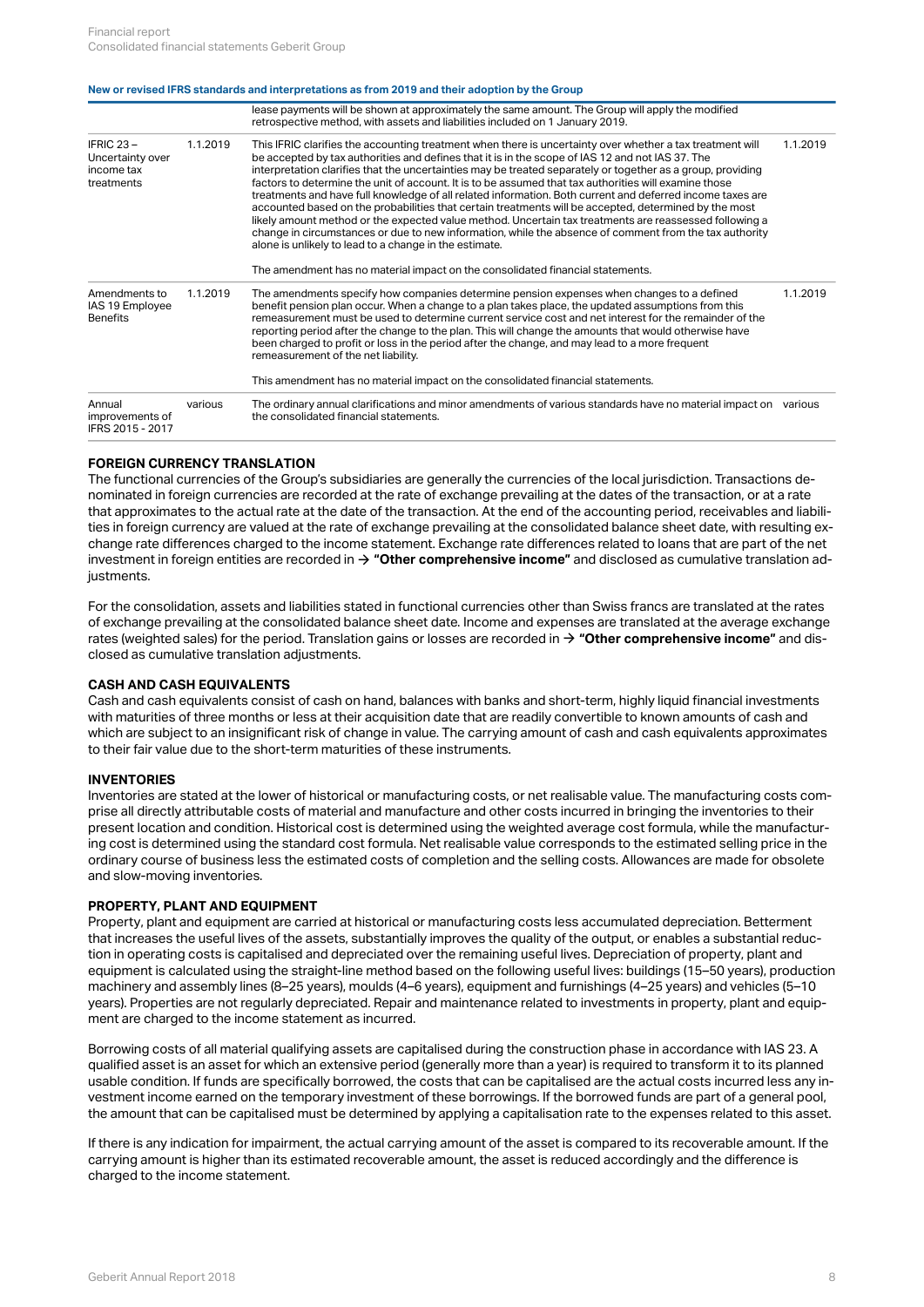#### **INTANGIBLE ASSETS AND GOODWILL**

The Group records goodwill as the difference between the purchase price and the net assets of the company acquired, both measured at fair value. If the value of net assets is higher than the purchase price, this gain is credited immediately to the income statement.

Goodwill and intangibles such as patents, trademarks and software acquired from third parties are initially stated and subsequently measured at cost. Goodwill, trademarks and other intangible assets with an indefinite useful life are not regularly amortised but tested for impairment on an annual basis. Impairments are recorded immediately as expenses in the consolidated income statements and, in the case of goodwill, not reversed in subsequent periods. The amortisation of intangible assets with a definite useful life is calculated using the straight-line method based on the following useful lives: patents and technology (4–10 years), trademarks (5–12 years), software (4–6 years) and capitalised development costs (6 years).

Intangible assets with an indefinite useful life and goodwill are tested for impairment at each reporting date, at least. In this process, the actual carrying amount of the asset is compared with the recoverable amount. If the carrying amount is higher than its estimated recoverable amount, the asset is reduced correspondingly. The Group records the difference between recoverable amount and carrying amount as expense. The valuation is based on single assets or, if such valuation is not possible, on the level of the group of assets for which separately identifiable cashflows exist.

For the impairment tests of intangible assets with an indefinite useful life and goodwill, the Group applies the most recent business plans (period of four years) and the assumptions therein concerning development of prices, markets and the Group's market shares. To discount future cashflows, the Group applies market or country-specific discount rates. Management considers the discount rates, the growth rates and the development of the operating margins to be the crucial parameters for the calculation of the recoverable amount. More detailed information is disclosed in  $\rightarrow$  **[Note 11](#page-15-1)**.

#### **PROVISIONS**

The Group recognises provisions when it has a present legal or constructive obligation to transfer economic benefits as a result of past events, and when a reasonable estimate of the size of the obligation can be made. The Group warrants its products against defects and accrues provisions for such warranties at the time of sale based on estimated claims. Actual warranty costs are charged against the accrued provisions when incurred.

#### **NET SALES**

Net sales correspond to the amount of consideration to be expected from contracts with customers for the sale of products and do not include any amounts recovered on behalf of third parties.

Sales per transaction are recorded at a single point in time at which the customer obtains effective control over the products that have been delivered. This single point in time depends on the different terms of delivery.

Net sales include the invoiced amounts after deduction of rebates, cash discounts and customer bonuses. Customer bonuses are sales deductions linked to the achievement of predefined targets (e.g. level of sales). Payments to third parties for which Geberit receives no directly linked services are also deducted from sales.

#### **MARKETING EXPENSES**

All expenses associated with advertising and promoting products are recorded in the financial period during which they are incurred.

#### **TAXES**

The consolidated financial statements include current income taxes based on the taxable earnings of the Group companies and are calculated according to national tax rules. Deferred taxes are recorded on temporary differences between the tax base of assets and liabilities and their carrying amount using the "liability method". Deferred taxes are calculated either using the current tax rate or the tax rate expected to be applicable in the period in which these differences will reverse. If the realisation of future tax savings related to tax loss carryforwards and other deferred tax assets is not or no longer probable, the deferred tax assets are reduced accordingly.

A liability for deferred taxes is recognised only for non-refundable taxes at source and other earning distribution-related taxes for subsidiaries for which available earnings are intended to be remitted and of which the parent company controls the dividend policy (see  $\rightarrow$  **[Note 18](#page-30-0)**).

#### **LEASING**

Property, plant and equipment acquired on a lease and deemed to be owned in respect of their risks and rewards are classified under finance leasing. Leased property, plant and equipment are capitalised and depreciated over their estimated useful life. The corresponding lease obligations are recognised as liabilities. Payments under operating leases are reported as operating expenses on a straight-line basis and charged directly to the income statement accordingly.

#### **RESEARCH AND DEVELOPMENT COST (R&D)**

The majority of the expenses are incurred in relation to basic research, product and product range management, customer software development and R&D support/overheads, and these are charged directly to the income statement. The residual expenses relate to development costs for new products. If these concern major development projects, they are reviewed at each balance sheet date in order to verify whether the capitalisation criteria of IAS 38.57 are fulfilled. In the case that all criteria are fulfilled, the expenses are capitalised and amortised over a period of six years (see  $\rightarrow$  **[Note 27](#page-35-1)**).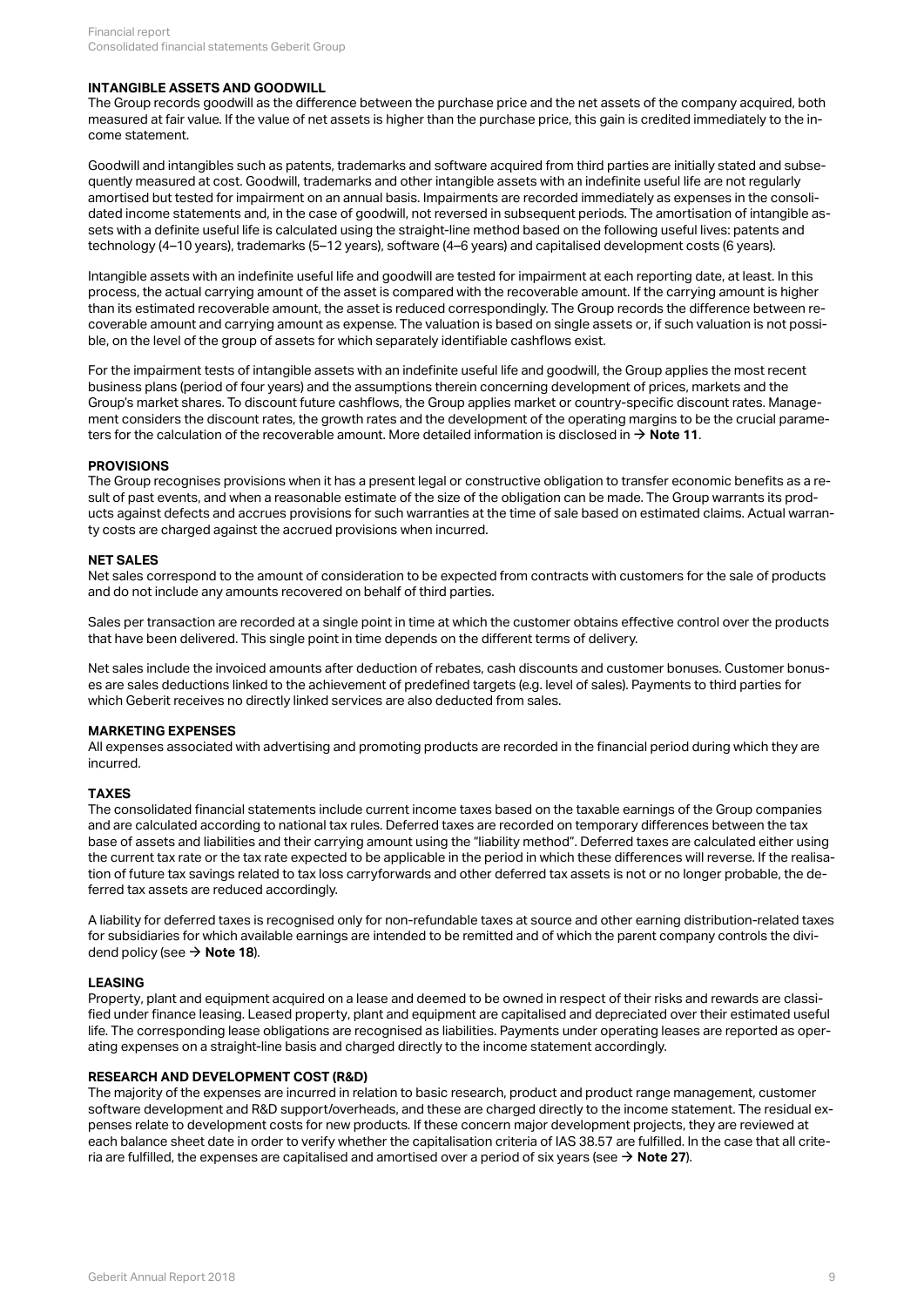### **RETIREMENT BENEFIT PLANS**

The Group manages different employee pension plans structured as both defined benefit and defined contribution plans. These pension funds are usually governed by the regulations of the countries in which the Group operates.

For defined benefit plans, the present value of the defined benefit obligation is calculated periodically by independent pension actuaries using the projected unit credit method on the basis of the service years and the expected salary and pension trends. Actuarial gains and losses are immediately recognised in other comprehensive income as "Remeasurements of pension plans". This item also includes the return on plan assets/reimbursement rights (excluding the interest based on the discount rate) and any effects of an asset ceiling adjustment. For defined benefit plans with an independent pension fund, the funded status of the pension fund is included in the consolidated balance sheet. Any surplus is capitalised in compliance with IAS 19.64 and IFRIC 14. The annual net periodic pension cost calculated for defined benefit plans are recognised in the income statement in the period in which they occur.

For defined contribution plans, the annual costs are calculated as a percentage of the pensionable salaries and are also charged to the income statement. Except for the contributions, the Group does not have any other future obligations.

#### **PARTICIPATION PLANS**

Rebates granted to employees when buying Geberit shares under share purchase plans are charged to the income statement in the year the programmes are offered.

The fair value of the options allotted as part of the management long-term incentive and the management share purchase plan is determined at the grant date and charged on a straight-line basis to personnel expenses over the vesting period. The values are determined using the binomial model.

#### **EARNINGS PER SHARE**

The number of ordinary shares for the calculation of the earnings per share is determined on the basis of the weighted average of the issued ordinary shares less the weighted average number of the treasury shares. For the calculation of diluted earnings per share, an adjusted number of shares is calculated as the sum of the total of the ordinary shares used to calculate the earnings per share and the potentially dilutive shares from option programmes. The dilution from option programmes is determined on the basis of the number of ordinary shares that could have been bought for the amount of the accumulated difference between the market price and exercise price of the options. The relevant market price used is the average Geberit share price for the financial year.

Earnings per share and diluted earnings per share are defined as the ratio of the attributable net income to the relevant number of ordinary shares.

#### **FINANCIAL INSTRUMENTS**

Financial assets are carried at amortised cost less allowances for expected credit losses. IFRS 9 was adopted early on 1 January 2017. It is not necessary for a loss event to occur before an impairment loss is recognised. Impairment is determined based on expected credit losses, which is the present value of the cash shortfalls over the expected life of the financial assets. Geberit incorporates forward-looking information into its historical customer default rates, grouping receivables by customer sector, rating and geography taking into account the existence of collateral, if any.

Debts are initially recorded at fair value, net of transaction costs, and subsequently measured at amortised cost according to the effective interest rate method. The Group classifies debts as non-current when, at the balance sheet date, it has the unconditional right to defer settlement for at least 12 months after the balance sheet date.

Derivatives are initially recorded at fair value and subsequently adjusted for fair value changes. The recognition of derivatives in the Group's balance sheet is based on internal valuations or on the valuation of the respective financial institution. See  $\rightarrow$  **[Note 15](#page-19-1)** for an allocation of the balance sheet items to the classification by categories.

#### **HEDGE ACCOUNTING**

Geberit purchases derivative financial instruments for the purpose of economically hedging specific commitments (see  $\rightarrow$  **[Note 4](#page-9-0)** and  $\rightarrow$  **[Note 15](#page-19-1)**).

#### <span id="page-9-0"></span>**4. RISK ASSESSMENT AND MANAGEMENT**

#### **GENERAL**

The Group runs a risk-management system approved by the Board of Directors.

The policy defines a structured process to which the business risks are systematically managed. In this process, risks are identified, analysed and evaluated concerning the likelihood of occurrence and magnitude, and risk-control measurements are determined. Each member of management is responsible for the implementation of the risk-management measures in his area of responsibility. The Board of Directors is periodically informed about the major changes in risk assessment and about risk-management actions taken. The permanent observation and control of the risks is a management objective. For risks concerning accounting and financial reporting, a special assessment is carried out as part of the risk control process. The Geberit internal control system for financial reporting defines in this regard control measures that reduce the related risks.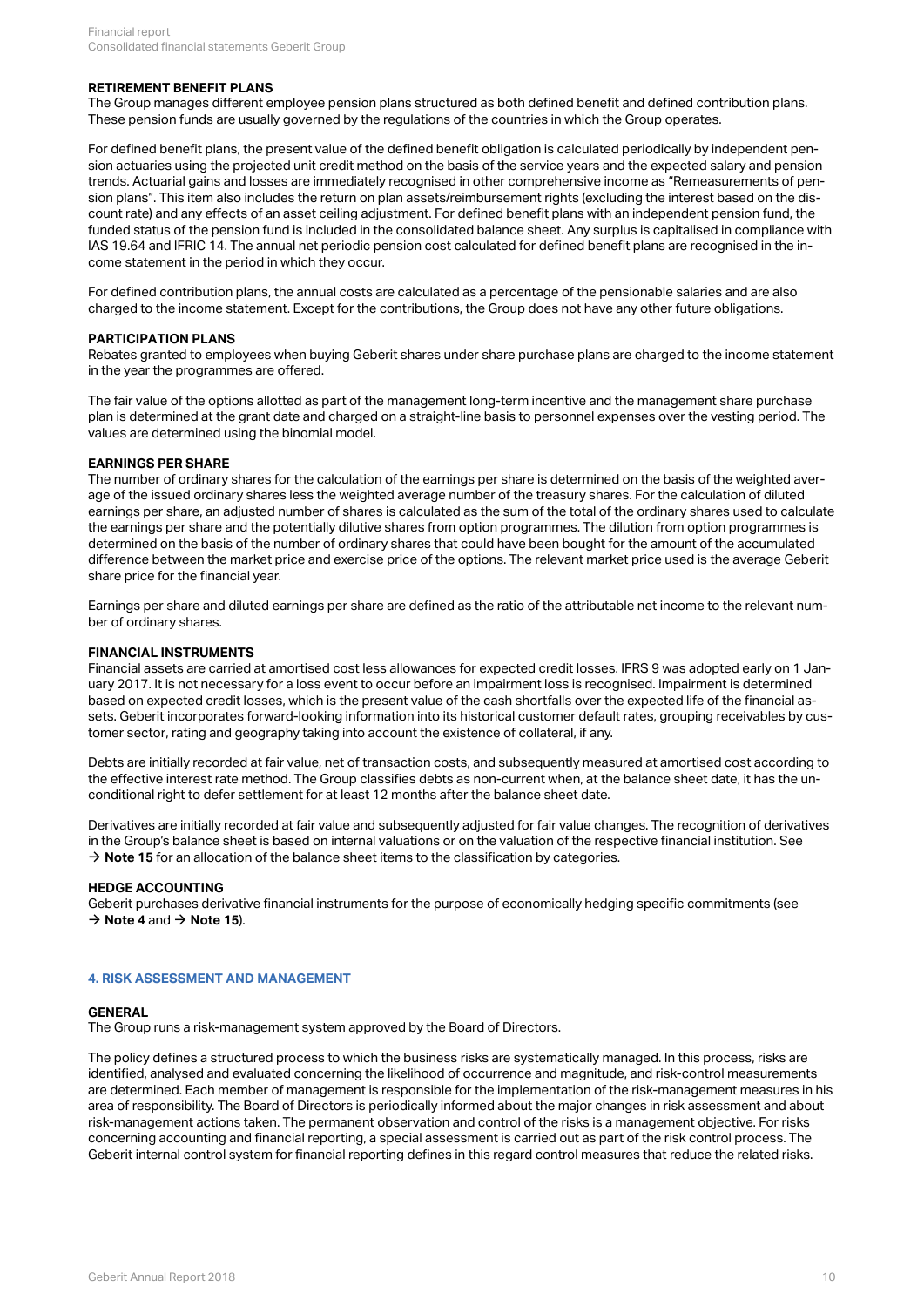Financial risks are monitored by the treasury department of the Geberit Group, which acts in line with the directives of the treasury policy issued by the Group. Risk management focuses on recognising, analysing and hedging foreign exchange rate, interest rate, liquidity and counterparty risks, with the aim of limiting their effect on cashflow and net income. The Group measures the foreign exchange rate risks and interest rate risks with the cashflow-at-risk method.

## **MANAGEMENT OF COUNTERPARTY RISKS FROM TREASURY ACTIVITIES**

Financial contracts are agreed only with third parties that have at least an A (S&P) or A2 (Moody's) rating, or are considered as relevant to the financial system. Management believes that the risk of losses from the existing contracts is remote.

In general, liquid funds are invested for a period of less than three months. Part of the liquid funds may be invested in government bonds (maximum MCHF 70 per country and usually with terms of less than 12 months). The residual liquid funds are generally held at banks on a short-term basis. To avoid cluster risks, the value of an investment per third party may not exceed a certain limit that is determined on the basis of clearly defined creditworthiness criteria such as rating, system relevance and state guarantees (e.g. for Swiss cantonal banks). In addition, investments with the same counterparty may not exceed half of the Group's total deposits. The Group has not suffered any losses on such transactions to date.

#### **MANAGEMENT OF FOREIGN EXCHANGE RATE RISK**

The Group generates sales and costs in Switzerland and abroad in foreign currencies. Therefore, exchange rate changes have an impact on the consolidated results. To limit such risks, the concept of "natural hedging" is considered as the primary hedging strategy. Hereby, the foreign exchange rate risk of cash inflows in a certain currency is neutralised with cash outflows of the same currency. Therefore, currency fluctuations influence the profit margin of the Group only to a marginal extent; i.e. the Group is exposed to a relatively small transaction risk. However, the translation risk that results from the translation of profits generated abroad can still substantially influence the consolidated results depending on the level of currency fluctuation, despite the effective "natural hedging". The Group does not hedge translation risks.

The currency risk over a period of 12 months is measured via the cashflow-at-risk (CfaR) method. By using statistical methods, the effect of probable changes in foreign exchange rates on the financial result of the Group is evaluated. On 31 December 2018, the Group's CfaR amounted to MCHF 26.5 (PY: MCHF 34.5), hence there was a 95% likelihood that any loss resulting from currency risk would not exceed MCHF 26.5.

The following parameters have been used for the calculation of the cashflow-at-risk (CfaR):

| <b>Model</b> | . <sub>v</sub> iethod        | <b>Confidence level</b> | <b>Holding period</b> |
|--------------|------------------------------|-------------------------|-----------------------|
| J. P. Morgan | Variance-covariance approach | 95%                     | ? months              |

#### **MANAGEMENT OF INTEREST RATE RISK**

Basically, two types of interest rate risk exist:

a) the fair market value risk for financial positions bearing fixed interest rates b) the interest rate risk for financial positions bearing variable interest rates

The fair market value risk does not have a direct impact on the cashflows and results of the Group. Therefore, it is not measured. The refinancing risk of positions with fixed interest rates is considered with the integration of financial positions bearing fixed interest rates with a maturity under 12 months in the measurement of the interest rate risk.

The interest rate risk is measured using the cashflow-at-risk (CfaR) method for the interest balance (including financial positions bearing fixed interest rates with a maturity under 12 months). By using statistical methods, the effect of probable interest rate changes on the cashflow of a financial position is evaluated.

The Group's risk is controlled with the key figure EBITDA/(financial result, net, for the coming 12 months + CfaR). Based on internal limits, it is decided whether any hedging measures have to be taken. The limit is reviewed annually and amounts to a minimum of 20 for the reporting period (PY: 20).

Interest rate risk as at 31 December:

| EBITDA/(Financial result, net + CfaR) | 92x         | 79x         |
|---------------------------------------|-------------|-------------|
| Financial result, net + CfaR          | 9.4         | 9.8         |
| EBITDA                                | 867.8       | 772.0       |
|                                       | <b>MCHF</b> | <b>MCHF</b> |
|                                       | 2018        | 2017        |

#### **MANAGEMENT OF LIQUIDITY RISK**

Liquid funds, including the committed unused credit lines, must be available to cover future cash drains in due time amounting to a certain liquidity reserve. This reserve considers interest and amortisation payments and capital expenditures and investments in net working capital. At the balance sheet date, the liquid funds including the committed unused credit lines exceeded the defined liquidity reserve by MCHF 193.4 (PY: MCHF 631.4).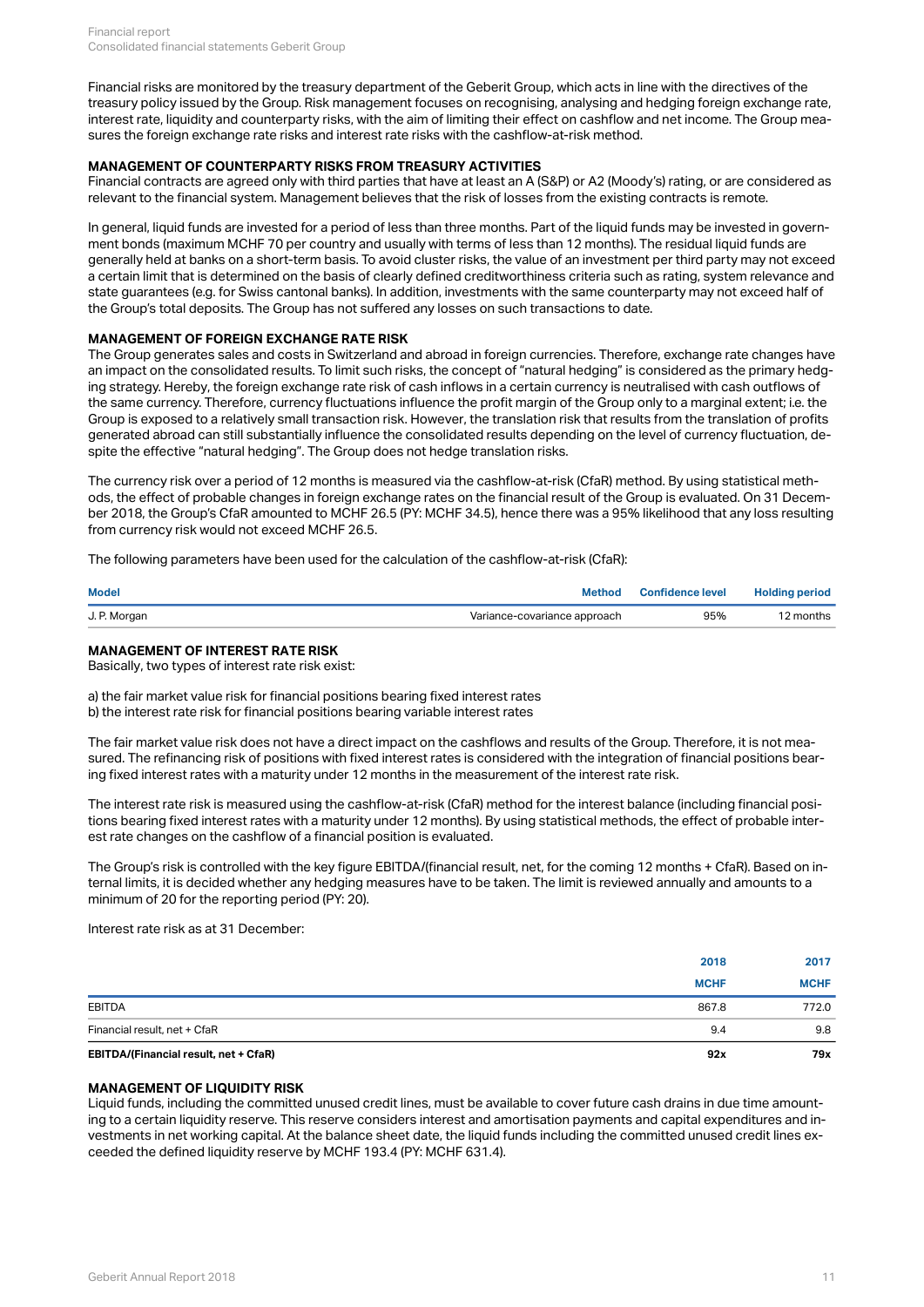#### **MANAGEMENT OF CREDIT RISK**

Major credit risks to the Group mainly result from the sale of its products (debtor risk). Products are sold throughout the world, but primarily within continental Europe. Ongoing evaluations of the customers' financial situation are performed and, generally, no further collateral is required. Concentrations of debtors' risk with respect to trade receivables are limited due to the large number of customers of the Group. The Group records allowances for potential credit losses based on an expected credit loss (ECL) model in accordance with IFRS 9 (see **→ [Note 6](#page-12-0)**). Actual losses have not exceeded management's expectations in the past.

The maximum credit risk resulting from receivables and other financial assets basically corresponds to the net carrying amount of the asset. The balance of trade receivables at year-end is not representative because of the low sales volume in December. In 2018, the average balance of trade receivables is about 139% (PY: 131%) of the amount at year-end.

#### **SUMMARY**

The Group uses several instruments and procedures to manage and control the different financial risks. These instruments are regularly reviewed to make sure that they meet the requirements of financial markets, changes in the Group organisation and regulatory obligations. Management is informed on a regular basis with key figures and reports about compliance with the defined limits. At the balance sheet date, the relevant risks, controlled with statistical and other methods, and the corresponding key figures are as follows:

| <b>Type of risk</b>        | <b>Key figure</b>                     | 2018       | 2017             |
|----------------------------|---------------------------------------|------------|------------------|
| Foreign exchange rate risk | Cashflow-at-Risk (CfaR)               | MCHF 26.5  | <b>MCHF 34.5</b> |
| Interest rate risk         | EBITDA/(financial result, net + CfaR) | 92x        | 79x              |
| Liquidity risk             | (Deficit)/excess of liquidity reserve | MCHF 193.4 | MCHF 631.4       |

#### **5. MANAGEMENT OF CAPITAL**

The objectives of the Group regarding the management of the capital structure are as follows:

- ensure sufficient liquidity to cover all liabilities
- ensure an attractive return on equity (ROE) and return on invested capital (ROIC)
- ensure a sufficient debt capacity and credit rating
- ensure an attractive distribution policy

In order to maintain or change the capital structure, the following measures can be taken:

- adjustment of the distribution policy
- share buyback programmes
- capital increases
- draw or repay debt

Further measures to guarantee an efficient use of the invested capital and therefore also to achieve attractive returns are:

- active management of net working capital
- demanding objectives regarding the profitability of investments
- clearly structured innovation process

The invested capital is composed of net working capital, property, plant and equipment, goodwill, and intangible assets.

The periodic calculation and reporting of the following key figures to the management ensures the necessary measures in connection with the capital structure can be taken in a timely manner.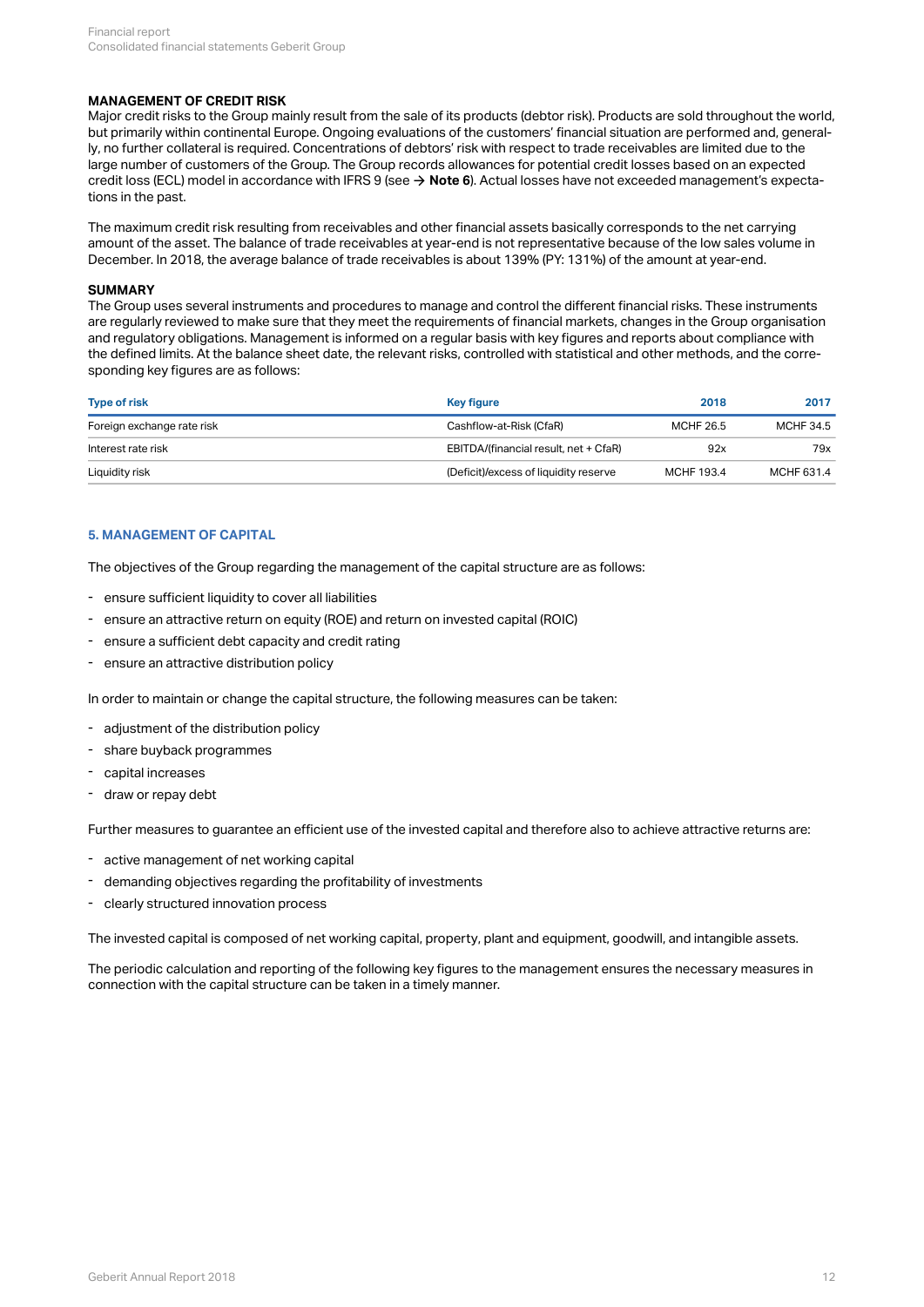## The relevant values as at 31 December are outlined below:

|                                        | 2018        | 2017        |
|----------------------------------------|-------------|-------------|
|                                        | <b>MCHF</b> | <b>MCHF</b> |
| Gearing                                |             |             |
| Debt                                   | 837.4       | 895.2       |
| Liquid funds and marketable securities | 282.2       | 412.7       |
| Net debt                               | 555.2       | 482.5       |
| Equity                                 | 1,745.4     | 1,837.2     |
| Net debt/equity                        | 31.8%       | 26.3%       |

### **Return on equity (ROE)**

#### **Return on invested capital (ROIC)**

| Invested capital (rolling)               | 2,823.3 | 2,696.0 |
|------------------------------------------|---------|---------|
| Net operating profit after taxes (NOPAT) | 609.3   | 526.2   |
| <b>ROIC</b>                              | 21.6%   | 19.5%   |

## <span id="page-12-0"></span>**6. TRADE ACCOUNTS RECEIVABLE**

| Total trade accounts receivable | 197.5       | 201.7       |
|---------------------------------|-------------|-------------|
| Allowances                      | $-11.0$     | $-10.9$     |
| Trade accounts receivable       | 208.5       | 212.6       |
|                                 | <b>MCHF</b> | <b>MCHF</b> |
|                                 | 2018        | 2017        |
|                                 |             |             |

Of the total trade accounts receivable, MCHF 8.5 were denominated in CHF, MCHF 64.6 in EUR, MCHF 20.4 in USD, MCHF 21.7 in GBP, MCHF 12.2 in SEK, MCHF 18.0 in DKK, MCHF 12.2 in NOK and MCHF 6.1 in PLN.

The following table shows the movements of allowances for trade accounts receivable:

|                                          | 2018        | 2017        |
|------------------------------------------|-------------|-------------|
|                                          | <b>MCHF</b> | <b>MCHF</b> |
| Allowances for trade accounts receivable |             |             |
| 1 January                                | 10.9        | 12.7        |
| Changes in scope of consolidation        | 0.0         | $-0.6$      |
| Additions                                | 3.9         | 1.0         |
| Used                                     | $-2.2$      | $-0.4$      |
| Reversed                                 | $-1.1$      | $-2.4$      |
| <b>Translation differences</b>           | $-0.5$      | 0.6         |
| 31 December                              | 11.0        | 10.9        |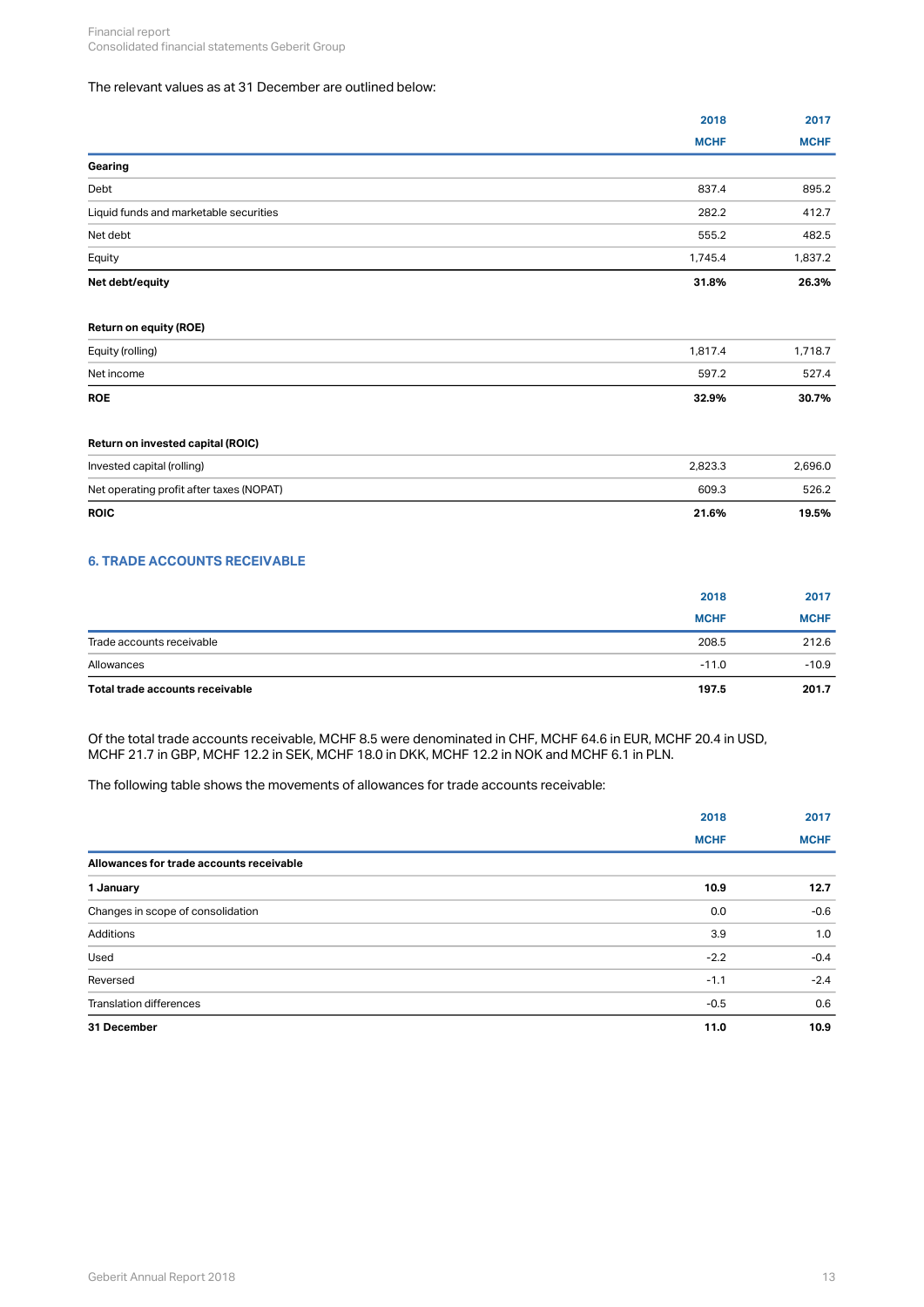|                                                | 2018        | 2017        |
|------------------------------------------------|-------------|-------------|
|                                                | <b>MCHF</b> | <b>MCHF</b> |
| Maturity analysis of trade accounts receivable |             |             |
| Not due                                        | 137.7       | 144.4       |
| Past due < 30 days                             | 44.2        | 36.1        |
| Past due < 60 days                             | 10.3        | 20.8        |
| Past due < 90 days                             | 2.8         | 1.4         |
| Past due < 120 days                            | 1.1         | 1.3         |
| Past due > 120 days                            | 12.4        | 8.6         |
| Allowances                                     | $-11.0$     | $-10.9$     |
| Total trade accounts receivable                | 197.5       | 201.7       |
|                                                |             |             |

The agreed payment terms range from 30 to 120 days.

## <span id="page-13-0"></span>**7. OTHER CURRENT ASSETS AND CURRENT FINANCIAL ASSETS**

|                                                                                      | 2018        | 2017        |
|--------------------------------------------------------------------------------------|-------------|-------------|
|                                                                                      | <b>MCHF</b> | <b>MCHF</b> |
| Value added tax receivables                                                          | 61.7        | 78.3        |
| Income tax refunds receivable                                                        | 17.9        | 20.2        |
| Short-term derivative financial instruments <sup>1</sup> (see $\rightarrow$ Note 15) | 0.4         | 0.2         |
| Prepaid expenses                                                                     | 10.5        | 11.2        |
| Other current assets                                                                 | 16.8        | 12.4        |
| Total other current assets and current financial assets                              | 107.3       | 122.3       |
|                                                                                      |             |             |

 $^1$  Not part of the calculation of net working capital

The position "Other current assets" includes other receivables from governments of MCHF 5.9 (PY: MCHF 2.1).

## <span id="page-13-1"></span>**8. INVENTORIES**

| <b>Total inventories</b>                      | 304.9       | 313.3       |
|-----------------------------------------------|-------------|-------------|
| Prepayments to suppliers                      | 0.1         | 0.1         |
| Merchandise                                   | 23.9        | 27.1        |
| Finished goods                                | 129.7       | 128.2       |
| Work in progress                              | 49.5        | 55.9        |
| Raw materials, supplies and other inventories | 101.7       | 102.0       |
|                                               | <b>MCHF</b> | <b>MCHF</b> |
|                                               | 2018        | 2017        |
|                                               |             |             |

As at 31 December 2018, inventories included allowances for slow-moving and obsolete items of MCHF 46.2 (PY: MCHF 43.5).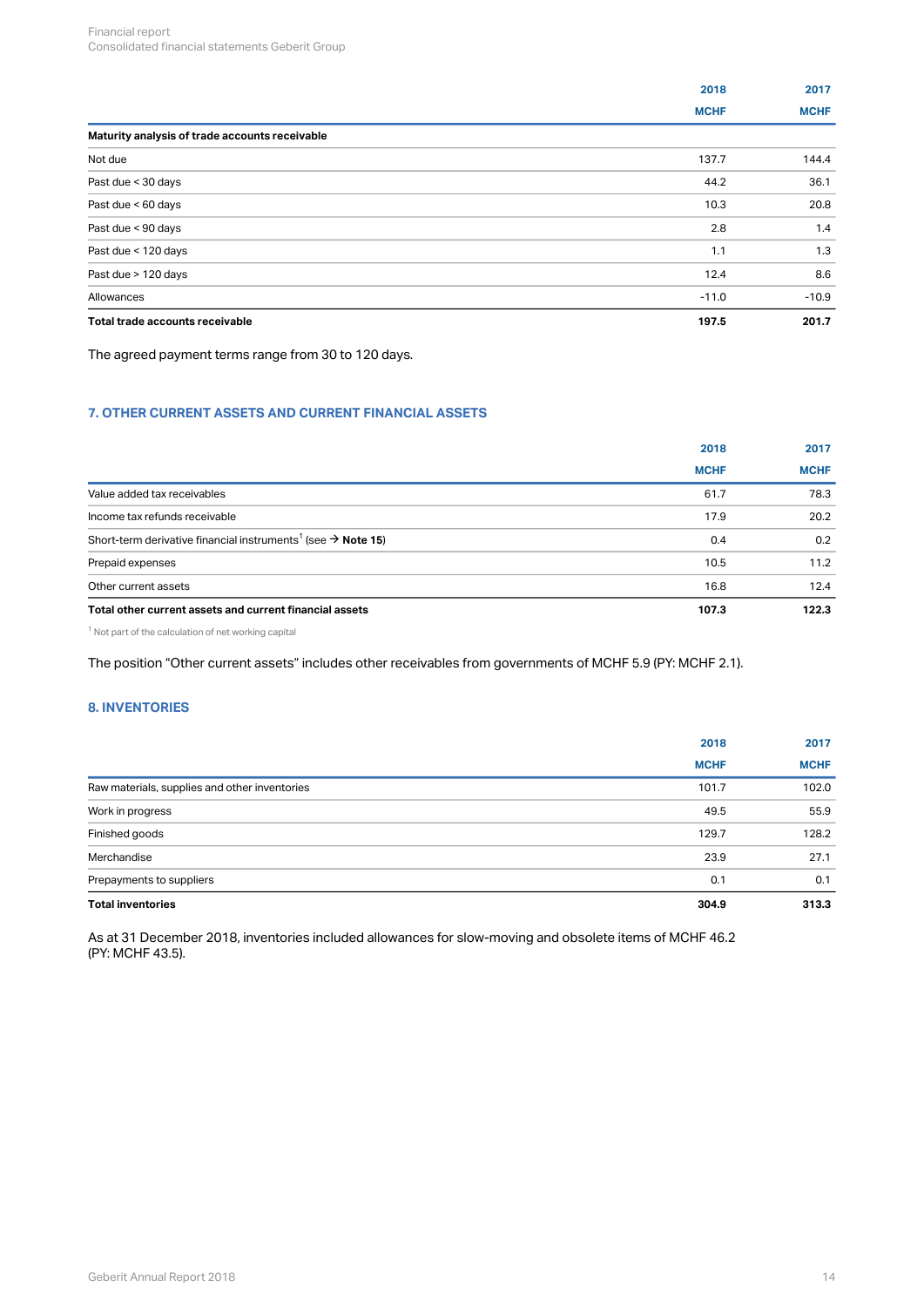## <span id="page-14-0"></span>**9. PROPERTY, PLANT AND EQUIPMENT**

|                                               | <b>Total</b> | <b>Land and</b><br><b>buildings</b> | <b>Machinery and</b><br>equipment | <b>Office</b><br>equipment | <b>Assets under</b><br>constr./advance<br>payments |
|-----------------------------------------------|--------------|-------------------------------------|-----------------------------------|----------------------------|----------------------------------------------------|
|                                               | <b>MCHF</b>  | <b>MCHF</b>                         | <b>MCHF</b>                       | <b>MCHF</b>                | <b>MCHF</b>                                        |
| 2018                                          |              |                                     |                                   |                            |                                                    |
| Cost at beginning of year                     | 2,267.0      | 656.2                               | 1,445.2                           | 65.4                       | 100.2                                              |
| <b>Additions</b>                              | 151.4        | 11.2                                | 39.6                              | 8.6                        | 92.0                                               |
| <b>Disposals</b>                              | $-88.7$      | $-19.0$                             | $-63.2$                           | $-6.5$                     |                                                    |
| <b>Transfers</b>                              | 2.0          | 9.6                                 | 37.8                              | 1.7                        | $-47.1$                                            |
| <b>Translation differences</b>                | $-71.4$      | $-18.5$                             | $-45.3$                           | $-3.6$                     | $-4.0$                                             |
| Cost at end of year                           | 2,260.3      | 639.5                               | 1,414.1                           | 65.6                       | 141.1                                              |
| Accumulated depreciation at beginning of year | 1,454.2      | 345.0                               | 1,067.0                           | 42.2                       | 0.0                                                |
| Depreciation                                  | 105.0        | 16.5                                | 79.7                              | 8.8                        |                                                    |
| Disposals                                     | $-82.5$      | $-13.9$                             | $-62.1$                           | $-6.5$                     |                                                    |
| <b>Translation differences</b>                | $-45.3$      | $-8.2$                              | $-34.4$                           | $-2.7$                     |                                                    |
| Accumulated depreciation at end of year       | 1,431.4      | 339.4                               | 1,050.2                           | 41.8                       | 0.0                                                |
| Carrying amounts at end of year               | 828.9        | 300.1                               | 363.9                             | 23.8                       | 141.1                                              |
| 2017                                          |              |                                     |                                   |                            |                                                    |
| Cost at beginning of year                     | 2,088.7      | 619.8                               | 1,349.3                           | 55.7                       | 63.9                                               |
| Changes in scope of consolidation             | $-6.8$       | $-1.7$                              | $-5.0$                            | $-0.1$                     |                                                    |
| Additions                                     | 149.8        | 8.6                                 | 51.4                              | 9.2                        | 80.6                                               |
| Disposals                                     | $-96.7$      | $-14.1$                             | $-74.5$                           | $-8.1$                     |                                                    |
| <b>Transfers</b>                              | 0.0          | 7.7                                 | 39.6                              | 1.7                        | $-49.0$                                            |
| <b>Translation differences</b>                | 132.0        | 35.9                                | 84.4                              | 7.0                        | 4.7                                                |
| Cost at end of year                           | 2,267.0      | 656.2                               | 1,445.2                           | 65.4                       | 100.2                                              |
| Accumulated depreciation at beginning of year | 1,362.2      | 323.6                               | 1,004.4                           | 34.2                       | 0.0                                                |
| Changes in scope of consolidation             | $-5.9$       | $-1.3$                              | $-4.5$                            | $-0.1$                     |                                                    |
| Depreciation                                  | 105.7        | 18.5                                | 76.7                              | 10.5                       |                                                    |

| Carrying amounts at end of year         | 812.8   | 311.2   | 378.2   | 23.2   | 100.2 |
|-----------------------------------------|---------|---------|---------|--------|-------|
| Accumulated depreciation at end of year | 1.454.2 | 345.0   | 1.067.0 | 42.2   | 0.0   |
| <b>Translation differences</b>          | 83.5    | 16.5    | 61.5    | 5.5    |       |
| Disposals                               | $-91.3$ | $-12.3$ | $-71.1$ | $-7.9$ |       |
|                                         |         |         |         |        |       |

As at 31 December 2018, there were no qualified assets for which borrowing costs were capitalised during the production phase. As at 31 December 2018, the Group had entered into firm commitments for capital expenditures of MCHF 14.5 (PY: MCHF 15.0).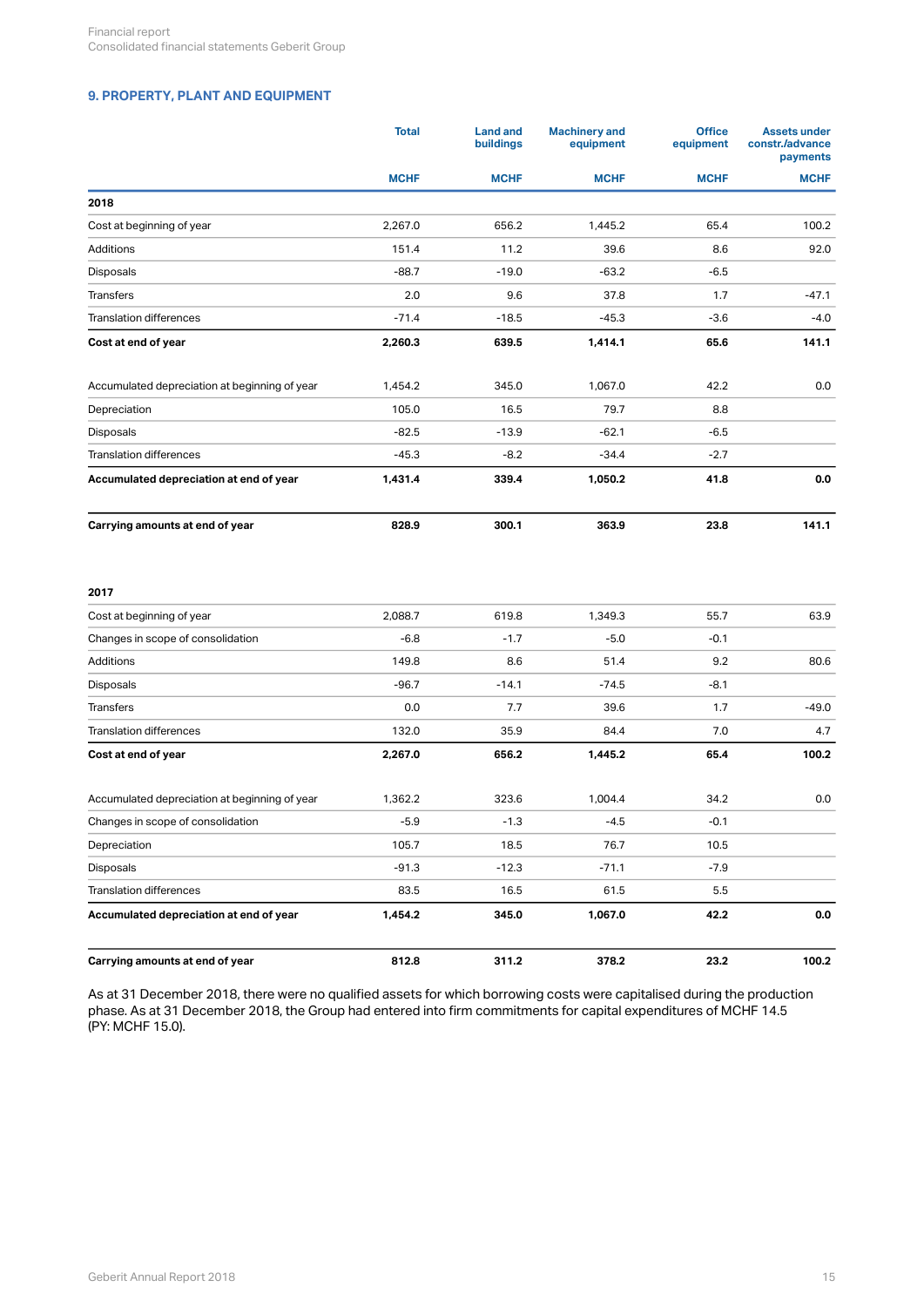## <span id="page-15-0"></span>**10. OTHER NON-CURRENT ASSETS AND NON-CURRENT FINANCIAL ASSETS**

|                                                                          | 2018        | 2017        |
|--------------------------------------------------------------------------|-------------|-------------|
|                                                                          | <b>MCHF</b> | <b>MCHF</b> |
| Reinsurance policies for pension obligations (see $\rightarrow$ Note 16) | 23.8        | 22.3        |
| Assets from defined benefit plans (see $\rightarrow$ Note 16)            | 1.7         | 0.9         |
| Deposits                                                                 | 2.7         | 2.6         |
| Capitalised financing costs                                              | 0.9         | 1.2         |
| Other                                                                    | 8.3         | 8.0         |
| Total other non-current assets and non-current financial assets          | 37.4        | 35.0        |

In 2018 and 2017 the position "Other" mainly includes long-term receivables in connection with the sale of the Varicor Group which was executed in 2017.

## <span id="page-15-1"></span>**11. GOODWILL AND INTANGIBLE ASSETS**

| <b>Total</b> | <b>Goodwill</b> | <b>Patents and</b><br>technology | <b>Trademarks</b> | Other intangible<br>assets <sup>1</sup> |
|--------------|-----------------|----------------------------------|-------------------|-----------------------------------------|
| <b>MCHF</b>  | <b>MCHF</b>     | <b>MCHF</b>                      | <b>MCHF</b>       | <b>MCHF</b>                             |
|              |                 |                                  |                   |                                         |
| 2,341.9      | 1,568.3         | 271.8                            | 385.4             | 116.4                                   |
| 11.0         |                 |                                  |                   | 11.0                                    |
| $-4.3$       |                 |                                  |                   | $-4.3$                                  |
| 0.4          |                 |                                  |                   | 0.4                                     |
| $-63.4$      | $-51.2$         | $-5.3$                           | $-6.0$            | $-0.9$                                  |
| 2,285.6      | 1,517.1         | 266.5                            | 379.4             | 122.6                                   |
| 593.0        | 222.2           | 234.8                            | 61.8              | 74.2                                    |
| 55.2         |                 | 36.5                             | 8.1               | 10.6                                    |
| $-4.2$       |                 |                                  |                   | $-4.2$                                  |
| $-10.1$      | $-4.5$          | $-4.9$                           |                   | $-0.7$                                  |
| 633.9        | 217.7           | 266.4                            | 69.9              | 79.9                                    |
| 1,651.7      | 1,299.4         | 0.1                              | 309.5             | 42.7                                    |
|              |                 |                                  |                   |                                         |

 $^1$  Others: mainly software and capitalised product development costs (see  $\rightarrow$  **[Note 27](#page-35-1)**)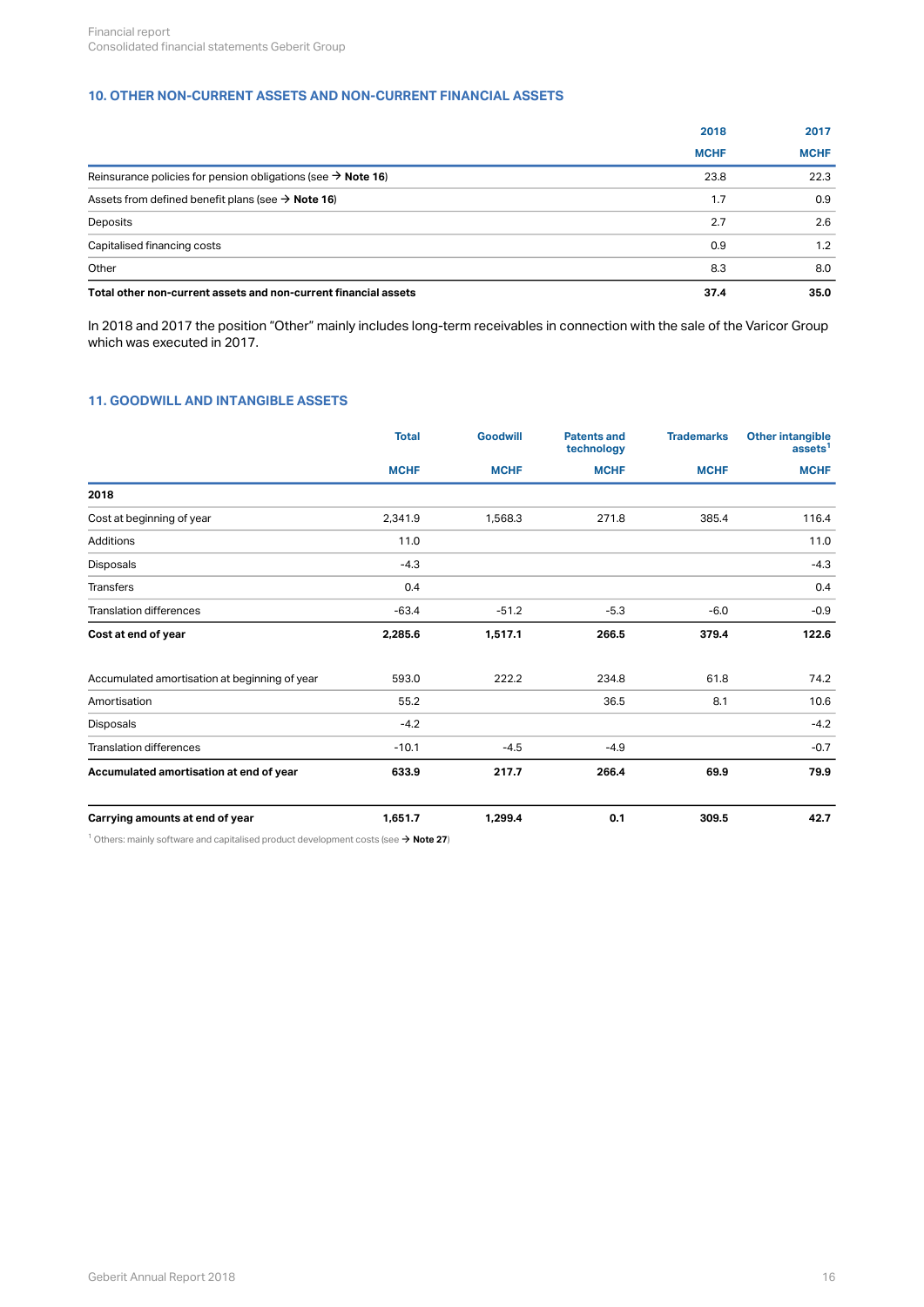#### Financial report Consolidated financial statements Geberit Group

|                                               | <b>Total</b> | <b>Goodwill</b> | <b>Patents and</b><br>technology | <b>Trademarks</b> | <b>Other intangible</b><br>assets <sup>1</sup> |
|-----------------------------------------------|--------------|-----------------|----------------------------------|-------------------|------------------------------------------------|
|                                               | <b>MCHF</b>  | <b>MCHF</b>     | <b>MCHF</b>                      | <b>MCHF</b>       | <b>MCHF</b>                                    |
| 2017                                          |              |                 |                                  |                   |                                                |
| Cost at beginning of year                     | 2,213.2      | 1,467.6         | 260.0                            | 377.8             | 107.8                                          |
| Changes in scope of consolidation             | $-11.8$      | $-11.6$         |                                  |                   | $-0.2$                                         |
| Additions                                     | 9.2          |                 |                                  |                   | 9.2                                            |
| Disposals                                     | $-1.9$       |                 |                                  |                   | $-1.9$                                         |
| <b>Translation differences</b>                | 133.2        | 112.3           | 11.8                             | 7.6               | 1.5                                            |
| Cost at end of year                           | 2,341.9      | 1,568.3         | 271.8                            | 385.4             | 116.4                                          |
| Accumulated amortisation at beginning of year | 532.1        | 212.5           | 192.1                            | 61.8              | 65.7                                           |
| Changes in scope of consolidation             | $-0.2$       |                 |                                  |                   | $-0.2$                                         |
| Amortisation                                  | 44.6         |                 | 35.0                             |                   | 9.6                                            |
| Disposals                                     | $-1.9$       |                 |                                  |                   | $-1.9$                                         |
| <b>Translation differences</b>                | 18.4         | 9.7             | 7.7                              |                   | 1.0                                            |
| Accumulated amortisation at end of year       | 593.0        | 222.2           | 234.8                            | 61.8              | 74.2                                           |
| Carrying amounts at end of year               | 1,748.9      | 1,346.1         | 37.0                             | 323.6             | 42.2                                           |

 $^1$  Others: mainly software and capitalised product development costs (see  $\rightarrow$  **[Note 27](#page-35-1)**)

Goodwill and intangible assets from acquisitions with an indefinite useful life are tested for impairment on an annual basis. No impairment arose on 31 December 2018. The following table lists the carrying amounts and parameters of the items that are material for the Group.

|                          | <b>Carrying</b><br>amount | Carrying<br>amount |                                                                           | Calculation of recoverable amount (PY numbers in brackets) |                                |                                               |  |
|--------------------------|---------------------------|--------------------|---------------------------------------------------------------------------|------------------------------------------------------------|--------------------------------|-----------------------------------------------|--|
|                          | 31.12.2018                | 31.12.2017         | <b>Value in</b><br>use(U)<br>or fair<br>value less<br>cost to sell<br>(F) | <b>Growth rate</b><br>beyond<br>planning<br>period         | <b>Discount rate</b><br>pretax | <b>Discount rate</b><br>posttax               |  |
|                          | <b>MCHF</b>               | <b>MCHF</b>        |                                                                           | $\%$                                                       | %                              | $\%$                                          |  |
| Goodwill                 | 1,299.4                   | 1,346.1            | U                                                                         | 2.8(2.9)                                                   | 6.3(6.2)                       | 5.6(5.6)                                      |  |
| Geberit trademark        | 84.6                      | 84.6               | U                                                                         | 2.8(2.9)                                                   | 6.2(6.2)                       | 5.6(5.6)                                      |  |
| Various other trademarks | 224.9                     | 239.0              | U                                                                         | $2.8(2.0 - 2.9)$                                           |                                | $5.9 - 6.9(5.9 - 7.2)$ $5.8 - 6.7(5.8 - 6.8)$ |  |
|                          |                           |                    |                                                                           |                                                            |                                |                                               |  |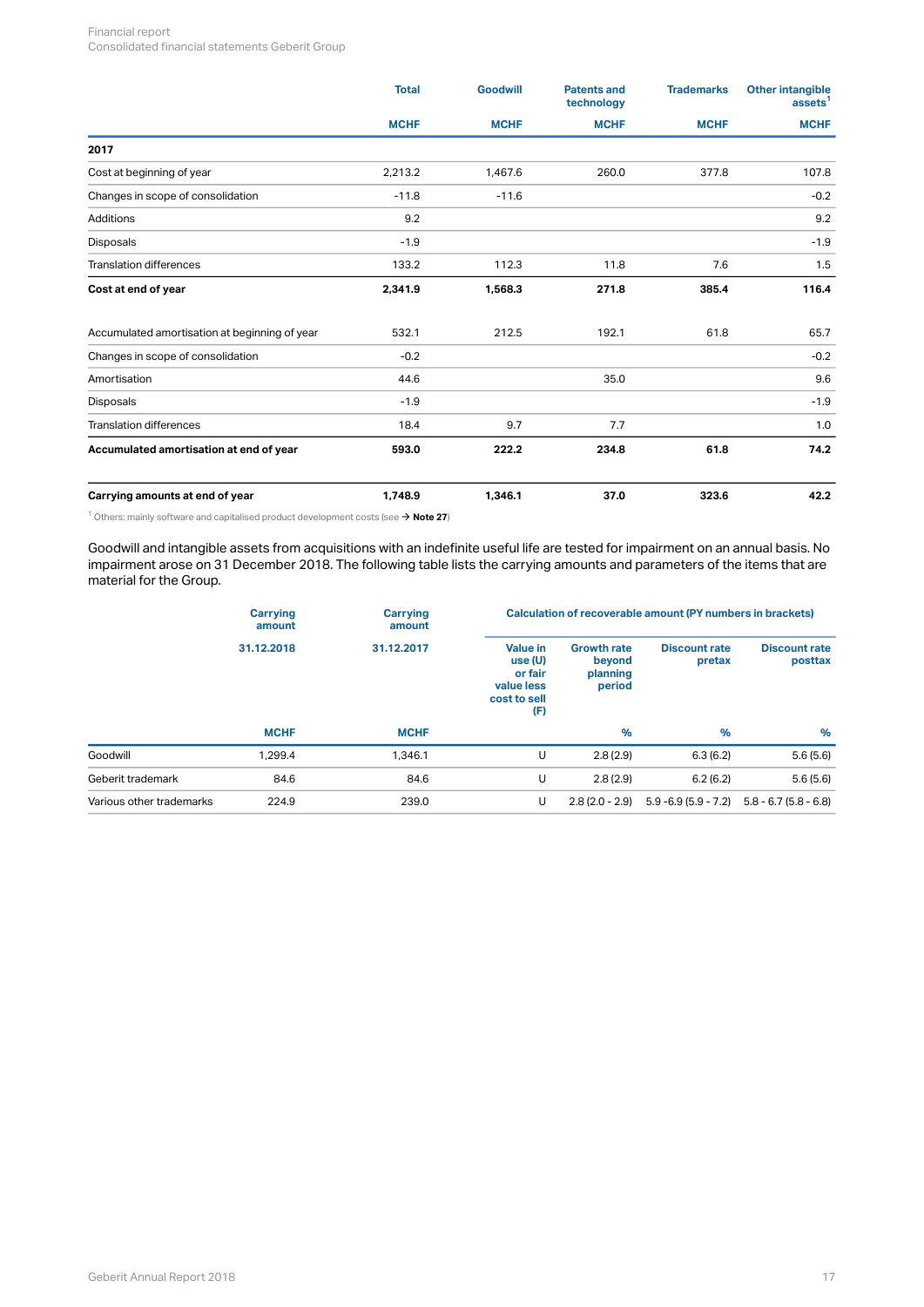#### **GOODWILL**

The discounted cashflow method is applied to test the goodwill for impairment. The Group bases the impairment test on the results from the current business plan (for a four-year period) and the assumptions in this plan regarding price, market and market share developments. Growth rates after the end of the planning period are based on Euroconstruct forecasts and the Group's own assumptions drawn from past experience regarding price and market share trends. A discount rate based on the Group's weighted cost of capital is used to calculate the discounted future cashflows. Management regards the discount rate, growth rates and development of the operating margin as the key factors in calculating the recoverable amount.

#### **TRADEMARKS**

The item "Various other trademarks" includes the trademarks Ifö, Keramag, Kolo, IDO, Twyford, Allia and Sphinx.

The relief from royalty method is used to test the trademarks (Ifö, Kolo, IDO and Twyford) for impairment. Impairment is tested against the Group's estimated net sales attributable to the trademarks according to the current business plan (four-year period). Growth rates after the end of the planning period are based on Euroconstruct forecasts and the Group's own assumptions drawn from past experience regarding price and market share trends. Discounted future cashflows are calculated using discount rates based on the Group's weighted cost of capital taking into account country- and currency-specific risks.

On 7 March 2018, the Board of Directors approved the new brand strategy. This strategy foresees that some of the Bath & Shower Systems brands will be gradually integrated into the Geberit brand in the respective markets. Consequently, the affected brands (Keramag, Allia and Sphinx) now have a finite useful life causing total annual amortisation of around MCHF 8.0 over their remaining useful life.

#### **SENSITIVITY ANALYSIS**

The sensitivity analysis shows that changes to the key assumptions (discount rate +1.0 percentage points or growth rate -1.0 percentage points) that are realistically possible from today's perspective would not result in any need to impair the goodwill or the trademarks.

#### <span id="page-17-0"></span>**12. SHORT-TERM DEBT**

|                                                       | 2018        | 2017        |
|-------------------------------------------------------|-------------|-------------|
|                                                       | <b>MCHF</b> | <b>MCHF</b> |
| Other short-term debt                                 | 4.6         | 4.5         |
| Short-term portion of long-term debt (2018: CHF Bond) | 149.7       | 0.0         |
| Total short-term debt                                 | 154.3       | 4.5         |

#### **SHORT-TERM CREDIT LINES**

The Group maintained credit lines of MCHF 41.3 (PY: MCHF 41.9) from various lenders, which can be cancelled at short notice. The use of these credit lines is always short-term in nature and, accordingly, any amounts drawn are included in short-term debt. As at 31 December 2018 and 2017, the Group did not have any outstanding drawings on the above-mentioned credit lines.

#### **OTHER SHORT-TERM DEBT**

As at 31 December 2018, the Group had MCHF 4.6 in other short-term debt (PY: MCHF 4.5). This debt incurred an effective interest rate of 5.4% (PY: 5.4%).

#### **CURRENCY MIX**

Of the total short-term debt outstanding as at 31 December 2018, MCHF 4.6 was denominated in EUR (PY: MCHF 4.5) and MCHF 149.7 in CHF (PY: MCHF 0.0).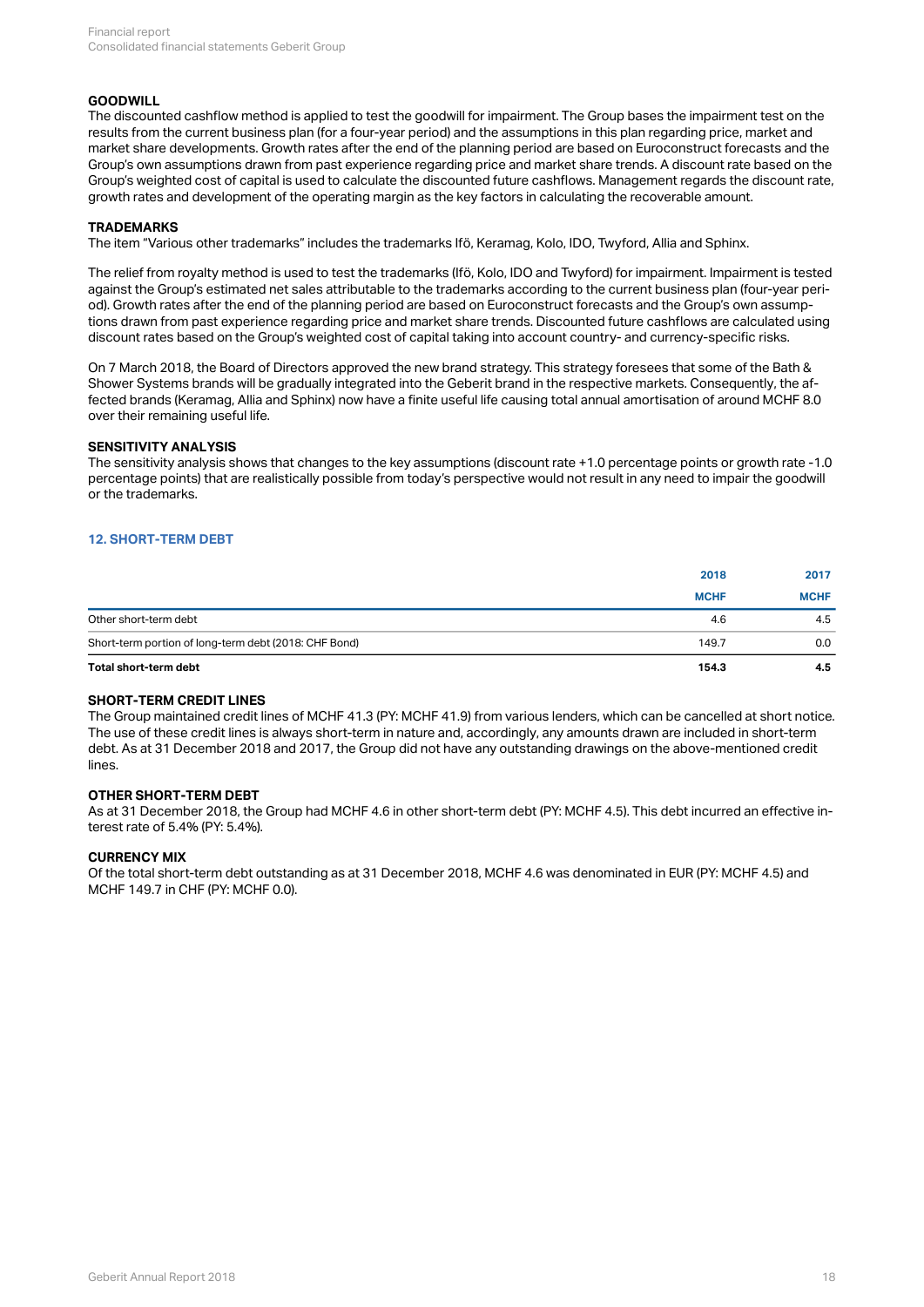## <span id="page-18-0"></span>**13. OTHER CURRENT LIABILITIES AND PROVISIONS**

|                                                                         | 2018        | 2017        |
|-------------------------------------------------------------------------|-------------|-------------|
|                                                                         | <b>MCHF</b> | <b>MCHF</b> |
| Compensation-related liabilities                                        | 83.5        | 88.5        |
| Customer-related liabilities                                            | 121.7       | 107.8       |
| Value added tax payables                                                | 31.2        | 44.5        |
| Short-term derivative financial instruments (see $\rightarrow$ Note 15) | 0.0         | 1.1         |
| Short-term interest payables                                            | 2.5         | 3.8         |
| Other current liabilities                                               | 42.8        | 40.7        |
| Total other current liabilities                                         | 281.7       | 286.4       |

The outstanding customer bonuses are offset against the outstanding trade accounts receivable ( $\to$  **[Note 6](#page-12-0)**). If the balance of outstanding trade receivables as at 31 December is smaller than the outstanding customer bonuses, these are reported under "Customer-related liabilities". The position "Other current liabilities" mainly includes accruals for services and deliveries not invoiced.

| Total current provisions     | 26.4        | 52.7        |
|------------------------------|-------------|-------------|
| Provisions for restructuring | 20.6        | 36.3        |
| Other current provisions     | 5.8         | 16.4        |
|                              | <b>MCHF</b> | <b>MCHF</b> |
|                              | 2018        | 2017        |

The movements of other current provisions for 2018 and 2017 are shown in the following table:

|                                | 2018        | 2017        |
|--------------------------------|-------------|-------------|
|                                | <b>MCHF</b> | <b>MCHF</b> |
| Other current provisions       |             |             |
| 1 January                      | 16.4        | 25.8        |
| Additions                      | 3.9         | 4.6         |
| Used                           | $-3.6$      | $-11.9$     |
| Reversed                       | $-10.2$     | $-2.2$      |
| <b>Translation differences</b> | $-0.7$      | 0.1         |
| 31 December                    | 5.8         | 16.4        |
|                                |             |             |

The movements of provisions for restructuring for 2018 and 2017 are shown in the following table:

|                                | 2018        | 2017        |
|--------------------------------|-------------|-------------|
|                                | <b>MCHF</b> | <b>MCHF</b> |
| Provisions for restructuring   |             |             |
| 1 January                      | 36.3        | 11.9        |
| Additions                      | 0.4         | 50.9        |
| Transfers                      | 6.0         | $-19.6$     |
| Used                           | $-17.4$     | $-6.6$      |
| Reversed                       | $-3.7$      | $-2.5$      |
| <b>Translation differences</b> | $-1.0$      | 2.2         |
| 31 December                    | 20.6        | 36.3        |

In 2017, ceramic production at the plant in Digoin (F) was discontinued and the plant in La Villeneuve-au-Chêne (F) was completely closed. As at 30 June 2017, a restructuring provision was recognised to cover the cost of these measures (MCHF 44.0). The cashout ("Used") from this provision amounted to MCHF 12.5 in 2017 and MCHF 15.7 in 2018 (see also  $\rightarrow$  [Note 19](#page-31-0)).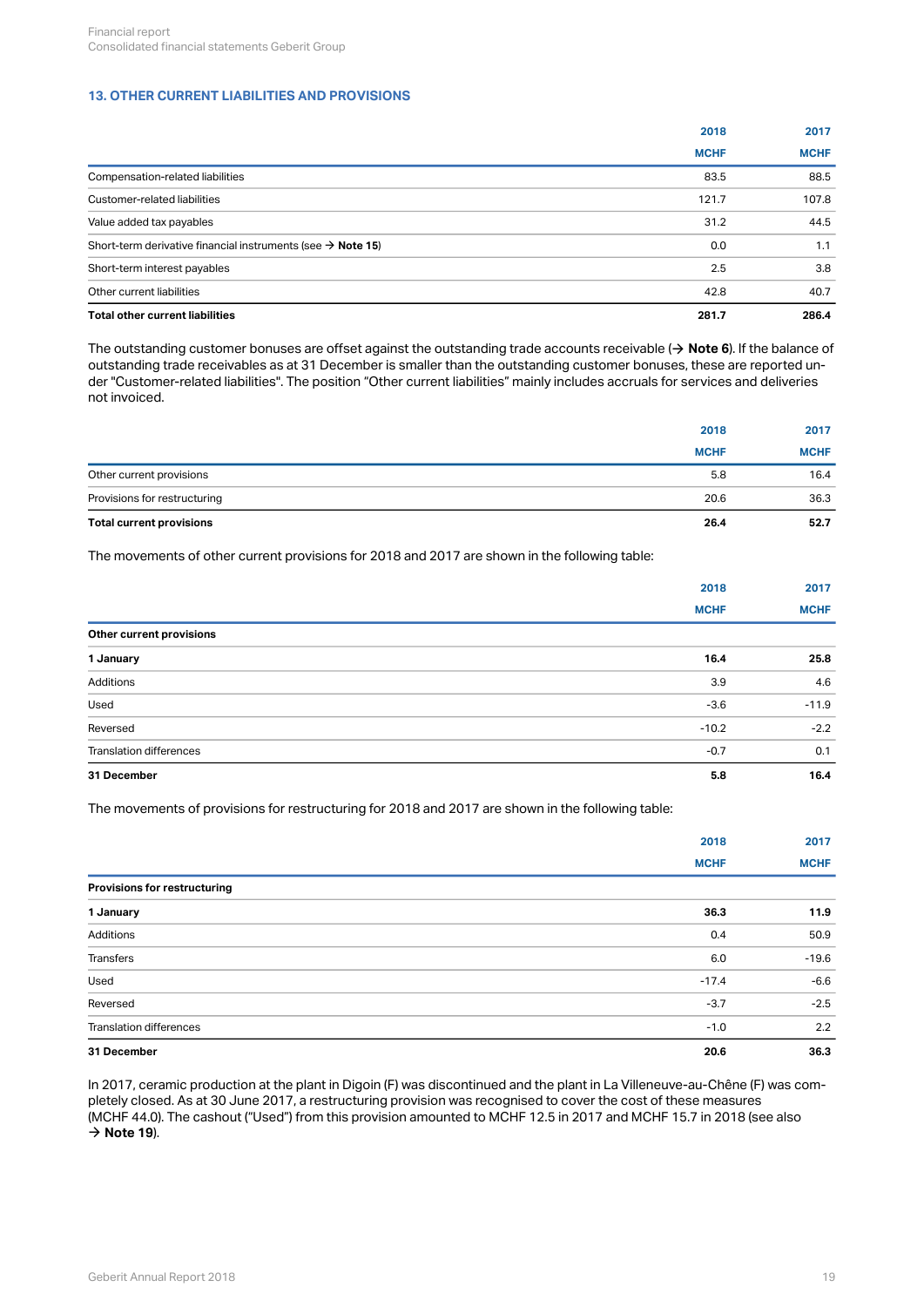## <span id="page-19-0"></span>**14. LONG-TERM DEBT**

|                                                       | 2018        | 2017        |
|-------------------------------------------------------|-------------|-------------|
|                                                       | <b>MCHF</b> | <b>MCHF</b> |
| Bonds                                                 | 663.5       | 878.8       |
| Credit facility                                       | 157.6       | 0.0         |
| Other long-term debt                                  | 11.7        | 11.9        |
| Total long-term debt before reclassification          | 832.8       | 890.7       |
| Short-term portion of long-term debt (2018: CHF Bond) | $-149.7$    | 0.0         |
| Total long-term debt                                  | 683.1       | 890.7       |

#### **BONDS**

In November 2018, Geberit repurchased and cancelled 35% (MEUR 175) of the outstanding EUR bond as part of a public buyback offer. The buyback was partly financed through use of the credit facility. As at the end of 2018, the three outstanding bonds are as follows: a bond for MCHF 150 (fair value as at 31 December 2018: MCHF 150.2) with a term of four years and a coupon of 0.05% due 2019, a bond for MCHF 150 (fair value as at 31 December 2018: MCHF 151.4) with a term of eight years and a coupon of 0.3% due 2023, and a bond for MEUR 325 (fair value as at 31 December 2018: MEUR 328.8) with a term of six years and a coupon of 0.688% due 2021.

#### **REVOLVING CREDIT FACILITY**

A firmly committed credit line of MCHF 500 has been available to the Group since November 2017. The credit line has a term of five years (due in 2022) as well as two renewal options of one additional year each. The interest rate is variable and based on the LIBOR plus a fixed margin. An additional fee is charged if this credit line is drawn down. MEUR 140 of the credit facility had been drawn down by the end of 2018. A commitment fee – recorded as financial expenses – was charged in respect of the undrawn portion.

The MEUR 325 bond and the MCHF 500 credit facility are secured by guarantees from Geberit AG. The credit facility contains conditions typical for syndicated financing.

#### **OTHER LONG-TERM DEBT**

As at 31 December 2018, the Group had MCHF 11.7 of other long-term debt (PY: MCHF 11.9). This debt incurred an effective interest rate of 6.0% (PY: 6.0%).

#### **CURRENCY MIX**

Of the total long-term debt outstanding as at 31 December 2018, MCHF 533.4 was denominated in EUR (PY: MCHF 592.3) and MCHF 149.7 in CHF (PY: MCHF 298.4).

## <span id="page-19-1"></span>**15. FINANCIAL INSTRUMENTS**

#### **DERIVATIVE FINANCIAL INSTRUMENTS**

Where required, the Group hedges foreign currency exchange rate and interest rate risks using derivative financial instruments in accordance with the treasury policy. This policy and the corresponding accounting policies for the Group's derivative financial instruments are disclosed in  $\to$  **[Notes 3](#page-6-0)** and  $\to$  **[4](#page-9-0)**. As at 31 December 2018 and 2017, the following derivative financial instruments were outstanding:

#### **FORWARD FOREIGN EXCHANGE CONTRACTS**

|                            |             | <b>Contract values</b> |             |             |             |             | <b>Calculation</b><br>method |
|----------------------------|-------------|------------------------|-------------|-------------|-------------|-------------|------------------------------|
| 2018                       | <b>MCZK</b> | <b>MEUR</b>            | <b>MDKK</b> | <b>MPLN</b> | <b>MNOK</b> | <b>MCHF</b> |                              |
| Foreign exchange contracts | $-10.0$     | $-78.0$                | $-7.0$      | $-60.0$     | $-5.0$      | 0.4         | Mark-to-Market               |
| 2017                       | <b>MCZK</b> | <b>MEUR</b>            | <b>MGBP</b> | <b>MPLN</b> | <b>MNOK</b> | <b>MCHF</b> |                              |
| Foreign exchange contracts | 0.0         | $-200.0$               | $-0.3$      | $-48.5$     | $-5.0$      | $-0.9$      | Mark-to-Market               |
|                            |             |                        |             |             |             |             |                              |

The change in fair value of the instruments is booked in financial result, net.

#### **HEDGE ACCOUNTING**

No hedge accounting was applied in 2018 or 2017.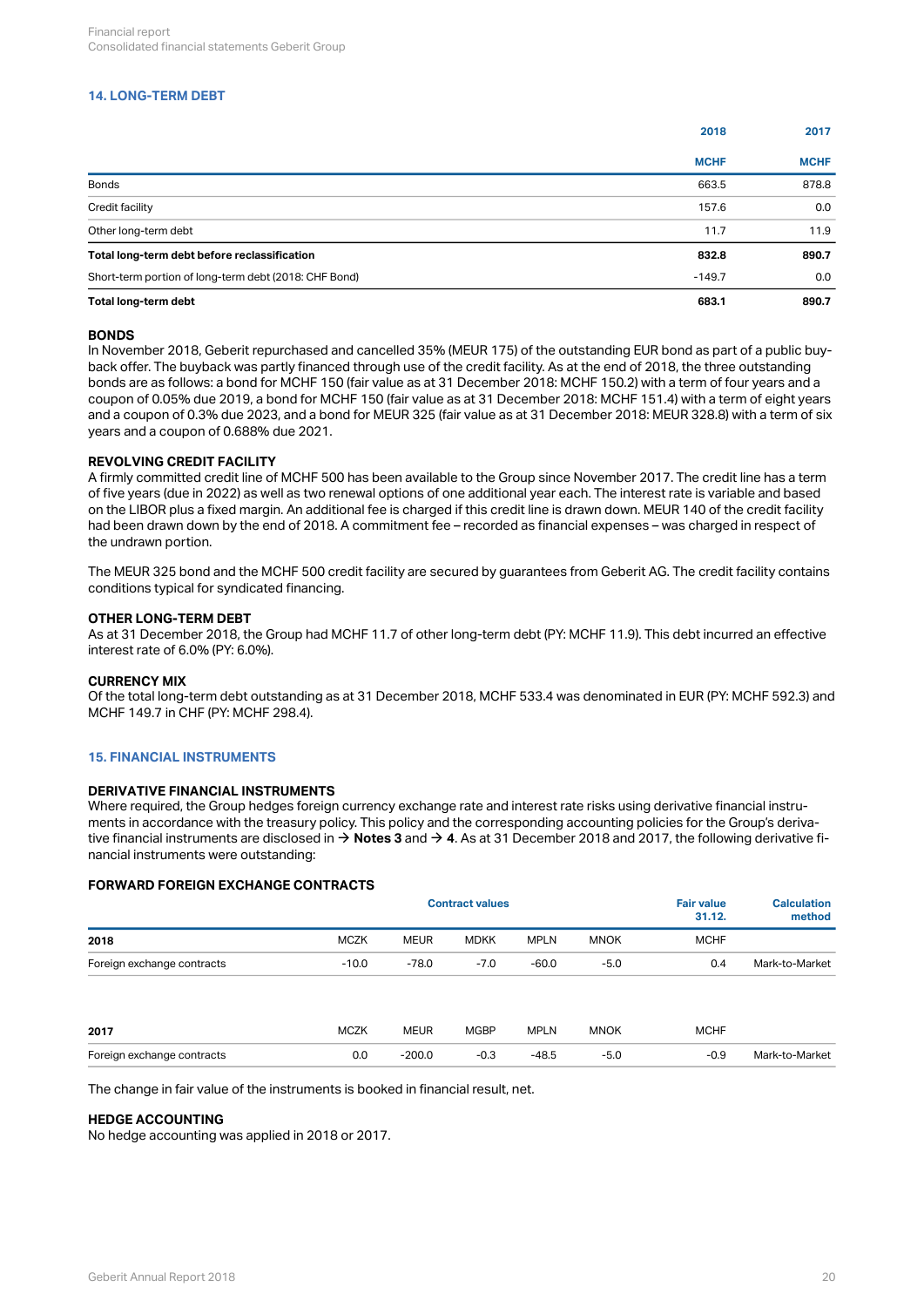## **MEASUREMENT OF FINANCIAL INSTRUMENTS BY CATEGORIES IN ACCORDANCE WITH IFRS 9**

Based on the relevant balance sheet item of financial instruments, the following table shows an allocation of the balance sheet items to the classification by categories in accordance with IFRS 9. In addition, a fair value measurement hierarchy was introduced for assets and liabilities that are measured at fair value in accordance with IFRS 13. Level 1 contains all financial instruments with quoted prices in active markets. Level 2 contains all financial instruments with inputs other than quoted prices that are observable for the asset or liability, either directly or indirectly. Level 3 contains all financial instruments with inputs for determining the assets and liabilities that are not based on observable market data.

|                                                             | as at 31.12.2018 | Carrying amount Financial assets at Financial assets at<br>amortised cost | fair value through<br>profit and loss<br><b>MCHF</b> | <b>Fair value</b><br>measurement<br>hierarchy |
|-------------------------------------------------------------|------------------|---------------------------------------------------------------------------|------------------------------------------------------|-----------------------------------------------|
|                                                             | <b>MCHF</b>      | <b>MCHF</b>                                                               |                                                      |                                               |
| <b>Financial assets</b>                                     |                  |                                                                           |                                                      |                                               |
| Cash and cash equivalents                                   | 282.2            | 282.2                                                                     | 0.0                                                  |                                               |
| Trade accounts receivable                                   | 197.5            | 197.5                                                                     | 0.0                                                  |                                               |
| Other current assets (see $\rightarrow$ Note 7)             | 106.9            | 106.9                                                                     | 0.0                                                  |                                               |
| Other non-current assets                                    | 10.5             | 10.3                                                                      | 0.2                                                  | Level 2                                       |
| Derivative financial instruments (see $\rightarrow$ Note 7) | 0.4              | 0.0                                                                       | 0.4                                                  | Level 2                                       |
| Total                                                       | 597.5            | 596.9                                                                     | 0.6                                                  |                                               |

|                                        | as<br>at 31.12.2018 | Carrying amount Financial liabilities Financial liabilities<br>at<br>amortised cost | at fair value<br>through<br>profit and loss | <b>Fair value</b><br>measurement<br>hierarchy |
|----------------------------------------|---------------------|-------------------------------------------------------------------------------------|---------------------------------------------|-----------------------------------------------|
|                                        | <b>MCHF</b>         | <b>MCHF</b>                                                                         | <b>MCHF</b>                                 |                                               |
| <b>Financial liabilities</b>           |                     |                                                                                     |                                             |                                               |
| Short-term debt (CHF bond: MCHF 149.7) | 154.3               | 154.3                                                                               | 0.0                                         |                                               |
| Trade accounts payable                 | 94.8                | 94.8                                                                                | 0.0                                         |                                               |
| <b>Bonds</b>                           | 513.8               | 513.8                                                                               | 0.0                                         |                                               |
| Credit facility                        | 157.6               | 157.6                                                                               | 0.0                                         |                                               |
| Other financial liabilities            | 11.7                | 11.7                                                                                | 0.0                                         |                                               |
| Derivative financial instruments       | 0.0                 | 0.0                                                                                 | 0.0                                         | Level 2                                       |
| Total                                  | 932.2               | 932.2                                                                               | 0.0                                         |                                               |

|                                                             | as at 31.12.2017 | Carrying amount Financial assets at Financial assets at<br>amortised cost | fair value through<br>profit and loss<br><b>MCHF</b> | <b>Fair value</b><br>measurement<br>hierarchy |
|-------------------------------------------------------------|------------------|---------------------------------------------------------------------------|------------------------------------------------------|-----------------------------------------------|
|                                                             | <b>MCHF</b>      | <b>MCHF</b>                                                               |                                                      |                                               |
| <b>Financial assets</b>                                     |                  |                                                                           |                                                      |                                               |
| Cash and cash equivalents                                   | 412.7            | 412.7                                                                     | 0.0                                                  |                                               |
| Trade accounts receivable                                   | 201.7            | 201.7                                                                     | 0.0                                                  |                                               |
| Other current assets (see $\rightarrow$ Note 7)             | 122.1            | 122.1                                                                     | 0.0                                                  |                                               |
| Other non-current assets                                    | 11.1             | 10.9                                                                      | 0.2                                                  | Level 2                                       |
| Derivative financial instruments (see $\rightarrow$ Note 7) | 0.2              | 0.0                                                                       | 0.2                                                  | Level 2                                       |
| <b>Total</b>                                                | 747.8            | 747.4                                                                     | 0.4                                                  |                                               |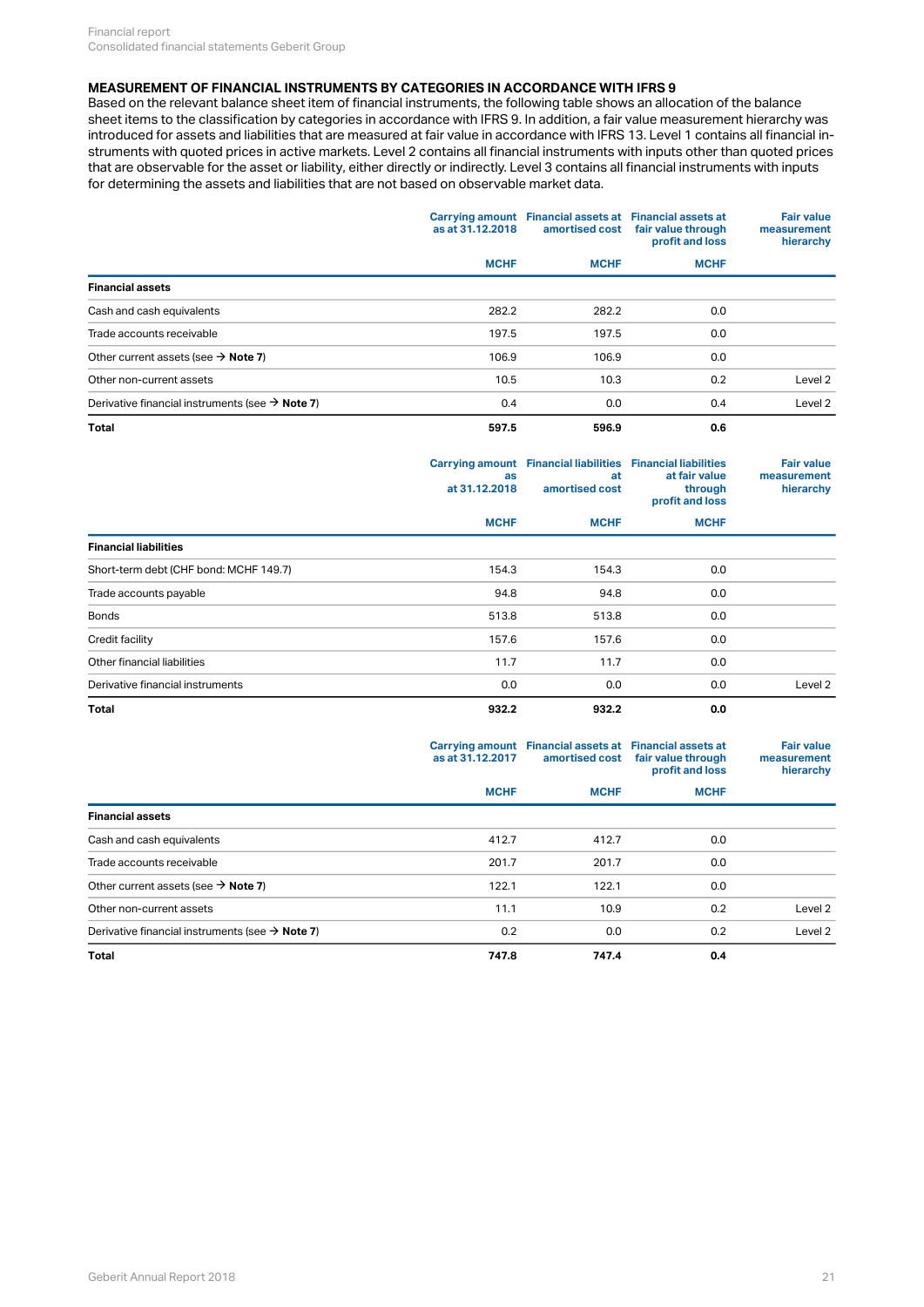|                                  | as at 31.12.2017 | at amortised cost | Carrying amount Financial liabilities Financial liabilities at<br>fair value through<br>profit and loss | <b>Fair value</b><br>measurement<br>hierarchy |  |
|----------------------------------|------------------|-------------------|---------------------------------------------------------------------------------------------------------|-----------------------------------------------|--|
|                                  | <b>MCHF</b>      | <b>MCHF</b>       | <b>MCHF</b>                                                                                             |                                               |  |
| <b>Financial liabilities</b>     |                  |                   |                                                                                                         |                                               |  |
| Short-term debt                  | 4.5              | 4.5               | 0.0                                                                                                     |                                               |  |
| Trade accounts payable           | 126.1            | 126.1             | 0.0                                                                                                     |                                               |  |
| <b>Bonds</b>                     | 878.8            | 878.8             | 0.0                                                                                                     |                                               |  |
| Other financial liabilities      | 11.9             | 11.9              | 0.0                                                                                                     |                                               |  |
| Derivative financial instruments | 1.1              | 0.0               | 1.1                                                                                                     | Level 2                                       |  |
| Total                            | 1,022.4          | 1,021.3           | 1.1                                                                                                     |                                               |  |

## **FAIR VALUE MEASUREMENT HIERARCHY:**

Level 1: quoted prices in active markets for identical assets

Level 2: observable prices, either directly or indirectly

Level 3: input factors that are not based on observable market data

There was no change to Geberit's classification or measurement of financial assets and financial liabilities as a result of the early adoption of IFRS 9. Only the descriptions of the categories were changed in accordance with IFRS 9.

## **MATURITY ANALYSIS OF FINANCIAL INSTRUMENTS**

The following table shows the carrying amount of all contractually defined future (not discounted) interest and amortisation payments of derivative and non-derivative financial instruments as at the balance sheet date:

|                                              | <b>Carrying</b><br>amount |                      | <b>Maturity</b> |                          |             |             |  |
|----------------------------------------------|---------------------------|----------------------|-----------------|--------------------------|-------------|-------------|--|
|                                              | 31.12.2018                | 2019<br>2021<br>2020 | 2022            | <b>2023 and</b><br>later |             |             |  |
|                                              | <b>MCHF</b>               | <b>MCHF</b>          | <b>MCHF</b>     | <b>MCHF</b>              | <b>MCHF</b> | <b>MCHF</b> |  |
| Short-term debt (incl. CHF bond)             | 154.3                     | 154.9                | 0.0             | 0.0                      | 0.0         | 0.0         |  |
| Trade accounts payable                       | 94.8                      | 94.8                 | 0.0             | 0.0                      | 0.0         | 0.0         |  |
| <b>Bonds</b>                                 | 513.8                     | 3.0                  | 3.0             | 368.7                    | 0.5         | 150.5       |  |
| Credit facility                              | 157.6                     | 0.1                  | 158.0           | 0.0                      | 0.0         | 0.0         |  |
| Other financial liabilities                  | 11.7                      | 0.7                  | 3.8             | 3.5                      | 2.8         | 3.3         |  |
| Total non-derivative financial liabilities   | 932.2                     | 253.5                | 164.8           | 372.2                    | 3.3         | 153.8       |  |
| Derivative financial assets/liabilities, net | $-0.4$                    | 105.6                | 0.0             | 0.0                      | 0.0         | 0.0         |  |
| Total derivative financial instruments       | $-0.4$                    | 105.6                | 0.0             | 0.0                      | 0.0         | 0.0         |  |
| Total                                        | 931.8                     | 359.1                | 164.8           | 372.2                    | 3.3         | 153.8       |  |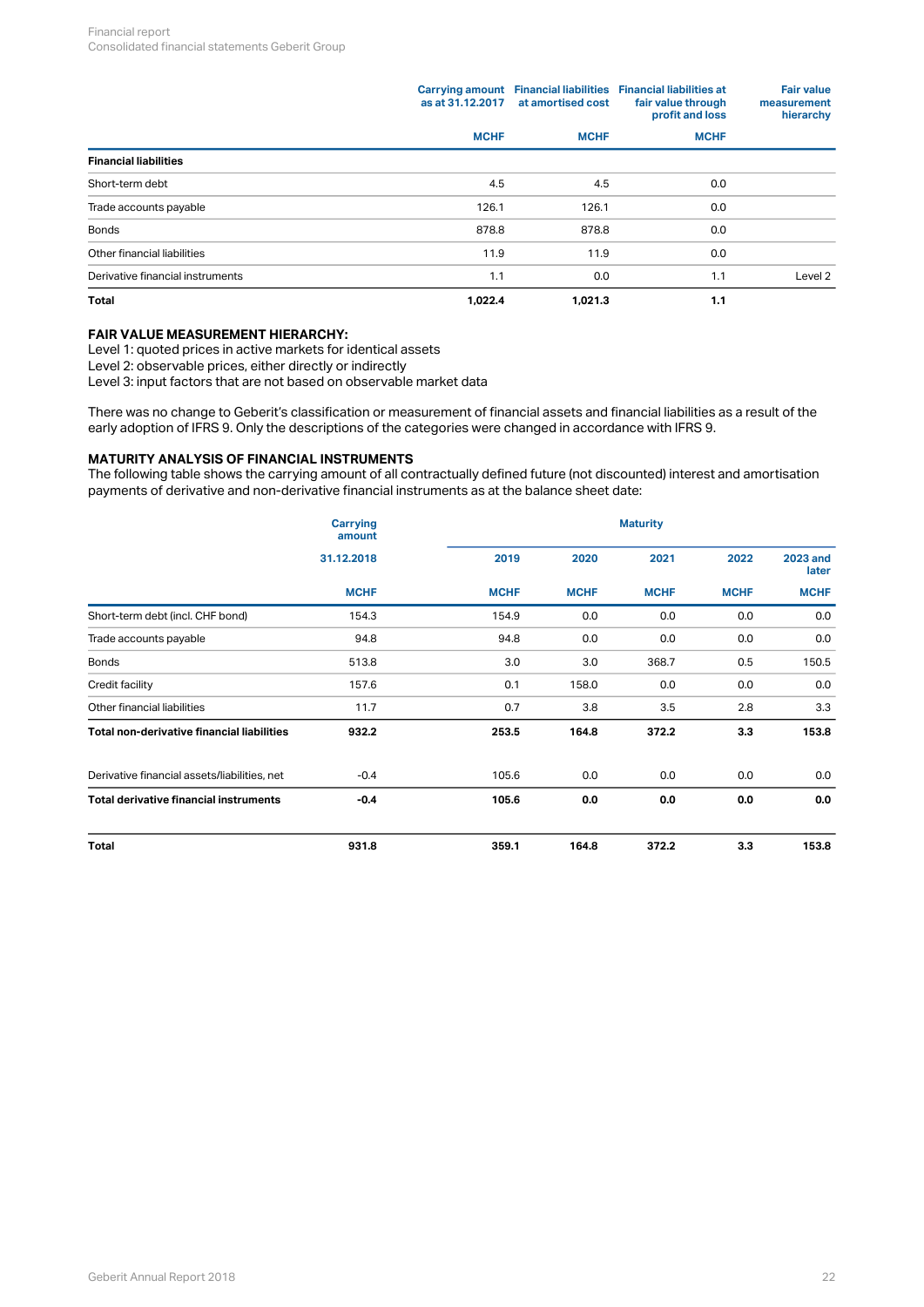#### Financial report Consolidated financial statements Geberit Group

|                                              | <b>Carrying</b><br>amount |             | <b>Maturity</b> |             |             |                          |  |  |
|----------------------------------------------|---------------------------|-------------|-----------------|-------------|-------------|--------------------------|--|--|
|                                              | 31.12.2017                | 2018        | 2019            | 2020        | 2021        | <b>2022 and</b><br>later |  |  |
|                                              | <b>MCHF</b>               | <b>MCHF</b> | <b>MCHF</b>     | <b>MCHF</b> | <b>MCHF</b> | <b>MCHF</b>              |  |  |
| Short-term debt                              | 4.5                       | 4.8         | 0.0             | 0.0         | 0.0         | 0.0                      |  |  |
| Trade accounts payable                       | 126.1                     | 126.1       | 0.0             | 0.0         | 0.0         | 0.0                      |  |  |
| <b>Bonds</b>                                 | 878.8                     | 4.5         | 154.5           | 4.5         | 588.8       | 150.9                    |  |  |
| Other financial liabilities                  | 11.9                      | 0.7         | 3.3             | 3.1         | 2.8         | 4.6                      |  |  |
| Total non-derivative financial liabilities   | 1,021.3                   | 136.1       | 157.8           | 7.6         | 591.6       | 155.5                    |  |  |
| Derivative financial assets/liabilities, net | 0.9                       | 248.3       | 0.0             | 0.0         | 0.0         | 0.0                      |  |  |
| Total derivative financial instruments       | 0.9                       | 248.3       | 0.0             | 0.0         | 0.0         | 0.0                      |  |  |
| Total                                        | 1,022.2                   | 384.4       | 157.8           | 7.6         | 591.6       | 155.5                    |  |  |

## **ADDITIONAL INFORMATION TO THE CASHFLOW STATEMENT**

The following table shows the reconciliation of the items for which cashflows were or in future will be generated and that are reported as net cash from financing activities in the consolidated statements of cashflows:

|                      | 2018         |                  | <b>Noncash movements</b>                    |                                   | 2017          |              |  |
|----------------------|--------------|------------------|---------------------------------------------|-----------------------------------|---------------|--------------|--|
|                      | <b>Total</b> | <b>Cashflows</b> | <b>Changes in scope</b><br>of consolidation | <b>Translation</b><br>differences | <b>Others</b> | <b>Total</b> |  |
|                      | <b>MCHF</b>  | <b>MCHF</b>      | <b>MCHF</b>                                 | <b>MCHF</b>                       | <b>MCHF</b>   | <b>MCHF</b>  |  |
| Long-term debt       | 683.1        | $-44.8$          | 0.0                                         | $-20.9$                           | $-141.9$      | 890.7        |  |
| Short-term debt      | 154.3        | $-0.5$           | 0.0                                         | $-0.2$                            | 150.5         | 4.5          |  |
| Interest liabilities | 2.5          | $-6.0$           | 0.0                                         | $-0.1$                            | 4.8           | 3.8          |  |
| <b>Total</b>         | 839.9        | $-51.3$          | 0.0                                         | $-21.2$                           | 13.4          | 899.0        |  |

"Others" mainly contains the transfer of pension liabilities to long-term debt, the reclassification of long-term debt (due within the next twelve months) to short-term debt and the interest and financing costs booked according to the effective interest rate method to "financial result, net".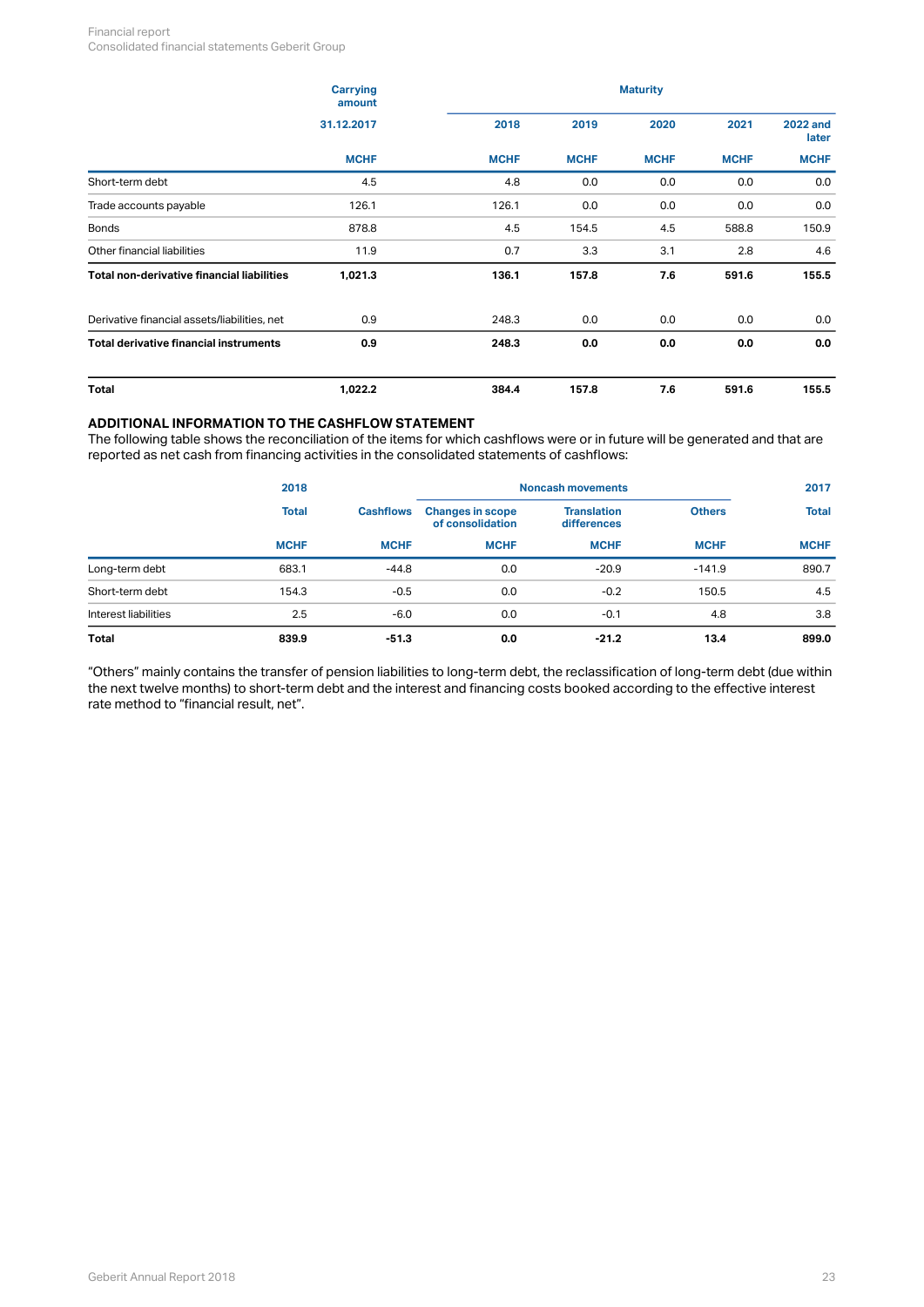## <span id="page-23-0"></span>**16. RETIREMENT BENEFIT PLANS**

The Group manages defined benefit plans for its employees in various countries. The most relevant defined benefit plans exist in Switzerland and in Germany and account together for 92% (PY: 92%) of the total benefit obligations.

The following table provides an overview of the current status of the benefit obligations, plan assets and reimbursement rights of reinsurance policies.

|                                                            | 2018        | 2017        |  |
|------------------------------------------------------------|-------------|-------------|--|
|                                                            | <b>MCHF</b> | <b>MCHF</b> |  |
| <b>Switzerland</b>                                         |             |             |  |
| Benefit obligation (for funded retirement benefit plans)   | 578.2       | 597.5       |  |
| Plan assets at fair value                                  | 563.6       | 573.9       |  |
| <b>Funded status</b>                                       | $-14.6$     | $-23.6$     |  |
| Germany                                                    |             |             |  |
| Benefit obligation (for unfunded retirement benefit plans) | 241.9       | 250.1       |  |
| Plan assets at fair value                                  | 0.0         | 0.0         |  |
| <b>Funded status</b>                                       | $-241.9$    | $-250.1$    |  |
| Reimbursement rights                                       | 16.3        | 15.2        |  |
| Other plans                                                |             |             |  |
| Benefit obligation (for funded retirement benefit plans)   | 37.8        | 44.1        |  |
| Benefit obligation (for unfunded retirement benefit plans) | 34.0        | 34.4        |  |
| Plan assets at fair value                                  | 38.5        | 43.9        |  |
| <b>Funded status</b>                                       | $-33.3$     | $-34.6$     |  |
| Reimbursement rights                                       | 7.5         | 7.1         |  |
| <b>Total</b>                                               |             |             |  |
| Benefit obligation (for all retirement benefit plans)      | 891.9       | 926.1       |  |
| Plan assets at fair value                                  | 602.1       | 617.8       |  |
| <b>Funded status</b>                                       | $-289.8$    | $-308.3$    |  |
| Reimbursement rights                                       | 23.8        | 22.3        |  |

#### **SWISS RETIREMENT BENEFIT PLANS**

The Swiss Federal Law on Occupational Retirement, Survivors' and Disability Pension Plans (BVG) governs occupational benefits in Switzerland. An employer with employees who must be insured is obliged to set up an independent pension fund entered in the register for occupational pension providers or affiliate with such a pension fund. The "Gemeinschaftsstiftung" of the Geberit Group is a foundation legally independent from the Geberit Group that insures all Geberit employees in Switzerland for compulsory and non-compulsory benefits. The Board of Trustees manages the Foundation and consists of employer and employee representatives in a parity ratio. The tasks of the Board of Trustees are set out in the BVG and the regulations based on the BVG adopted by the Board of Trustees.

The benefits provided by the pension plan exceed the minimum prescribed by law. They are funded by the employer and employee contributions, plus the interest paid on the savings assets of the insured party at an interest rate defined annually by the Board of Trustees in accordance with the legal provisions. If an insured party leaves the Geberit Group and/or the pension plan before reaching retirement age, the vested benefits accrued under the BVG are transferred to the new pension fund of the insured party. In addition to the funds brought into the pension plan by the insured party, these vested benefits consist of the employer and employee contributions, plus a supplement prescribed by law. The pension benefits comprise lifelong retirement pensions, disability benefits and death benefits for the surviving dependents. On retirement, a maximum of 50% of the retirement assets can be withdrawn in the form of a lump sum. The employer and employees pay an equal contribution to the pension fund, which is settled monthly. The contribution amount is determined by the employee's age and is calculated as a percentage of the pensionable salary.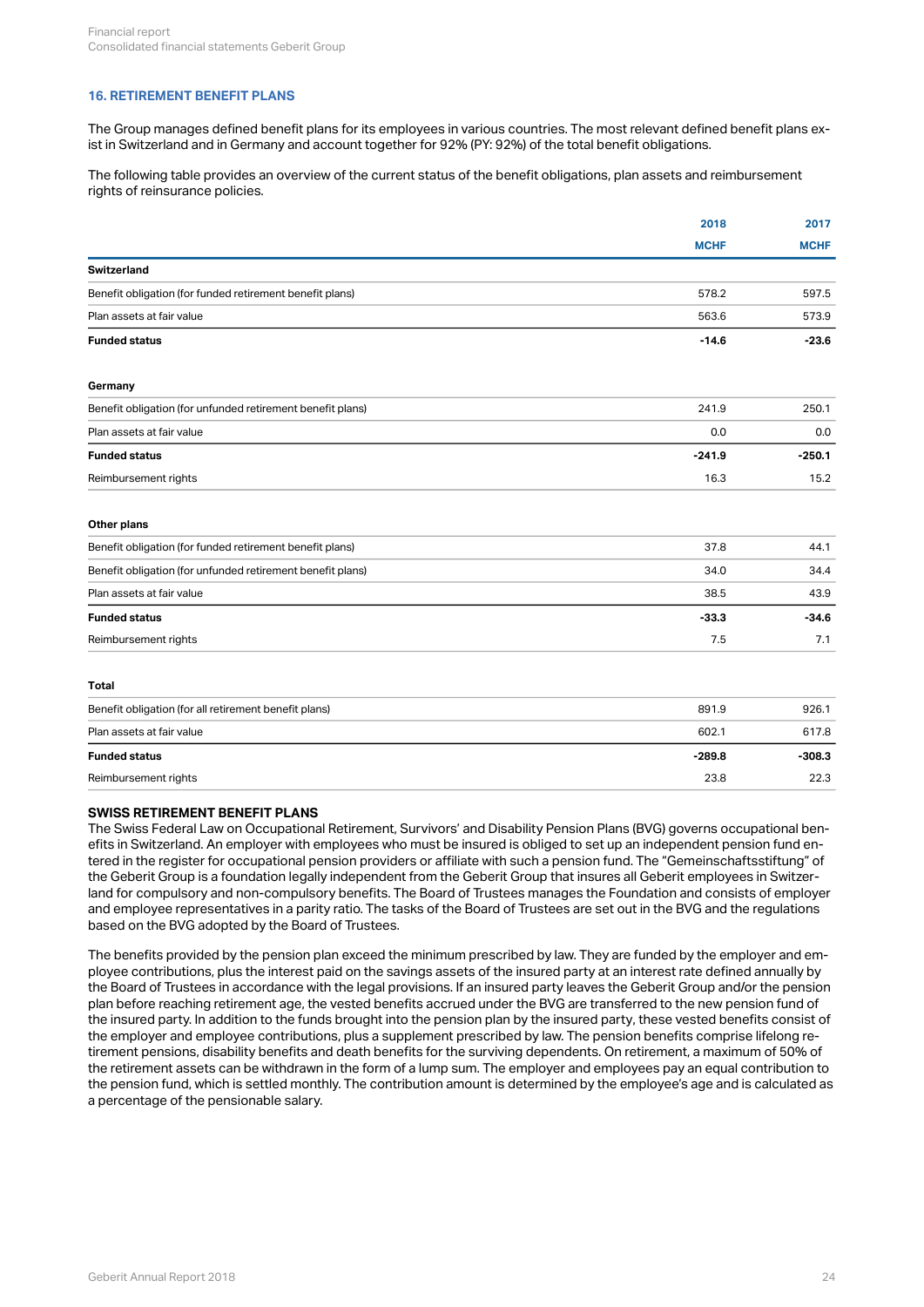If the pension fund is underfunded in accordance with the BVG, the Board of Trustees is obliged by law to initiate measures to rectify the situation, such as reducing the interest paid on retirement assets, reducing the benefit entitlement, or collecting remedial contributions. Legally accrued benefits may not be reduced. With remedial contributions, the risk is shared between the employer and employees and the employer is not legally obliged to pay more than 50% of the additional contributions. The technical funding ratio of this Foundation in accordance with the BVG was 111.3% as at 31 December 2018 (PY: 118.2%).

If a pension fund is overfunded as defined in IAS 19, the surplus funds are available to the company only to a very limited extent. The economic benefit for Geberit lies in future reductions in contributions and is calculated in accordance with IFRIC 14.

The Board of Trustees is responsible for deciding on a strategy for investment of the plan assets. The objective is to achieve medium-term and long-term congruence and sustainability between the plan assets and the pension obligations under the BVG. Taking into account the foundation's risk capacity, the investment strategy is defined as a targeted long-term investment structure.

The funded plans also include the "Wohlfahrtsfonds" of the Geberit Group, which provides non-compulsory benefits only. This fund for managerial employees supplements the insurance cover granted by the "Gemeinschaftsstiftung". On retirement, the benefit is drawn as a lump sum or converted into a fixed-term annuity. The employer's contributions must equal at least the total of all contributions by the insured party.

#### **GERMAN RETIREMENT BENEFIT PLANS**

In Germany, there are capital account plans and annuity plans. The annuity plans are closed-end funds.

#### **Capital account plans**

The benefit plans and guidelines for payout are agreed in labour-management contracts. The employer can change the conditions by applying provisos. There can be special commitments based on the labour-management contracts or individual agreements, sometimes with annuity options. There is no minimum financing obligation.

Every year, a pension contribution is determined as a percentage of the pensionable salary or the employees can choose an amount of deferred compensation with or without employer contributions. This then serves as the age-dependent component on which a pension is accrued. The pension components accrued during the years of active service, including any resulting promises of fixed bonus payments and the initial credit from the transitional arrangement, are paid out in the form of a one-off lump sum or in instalments. Annuitisation is possible with the consent of the employer. The pension is not dependent on the employee's final salary.

The employer manages the retirement accounts, informs the employees of the balance of their retirement assets, manages the claims and makes payments, sometimes involving the services of external service providers. When paying a lifelong pension, the employer must monitor the statutory and contractual obligations to adjust the pension and makes adjustments when necessary.

If a lump-sum benefit is annuitised, the lifelong payment of the pension and possible subsequent widow's or widower's pension can trigger a longevity risk. Thanks to the contractual adjustment rules applying to annuitisation, the statutory obligation to make (and review) adjustments is not currently seen to harbour any inflation risk.

The deferred compensation with/without employer contributions and possible demographic contributions retained by the employer are paid into reinsurance policies where the employer is the beneficiary. This partly covers the pension obligations.

#### **Annuity plans**

Annuity plans are governed by labour-management contracts or individual employment contracts. § 16 of the Company Pensions Act imposes an obligation on the employer to review the adjustment of pension payments. The extent of the adjustment requirement is usually determined by the consumer price index. Some individual employment contracts impose a contractual adjustment obligation. There is no minimum financing obligation.

These are closed-end funds. Pension commitments as prescribed by the Essener Verband (Essen Association) have been made to some active employees. Fixed euro entitlements are maintained for departing employees with vested rights. Annuities are paid out to the beneficiaries in the form of lifelong monthly pension payments that include survivors' benefit entitlements.

The employer manages entitlements and claims and makes payments, sometimes involving the services of external service providers. It monitors the statutory and contractual obligations to adjust the pension and makes adjustments when necessary.

The lifelong payment of the pension and possible subsequent widow's or widower's pension can trigger a longevity risk. The statutory obligation to make (and review) adjustments can also harbour an inflation risk.

The acquisition of the Sanitec Group also added various pension plans in Germany. In respect of Geberit Keramik GmbH, Ratingen, a benefit obligation arose from certain pension commitments made and there is also a benefit obligation with reinsurance assets.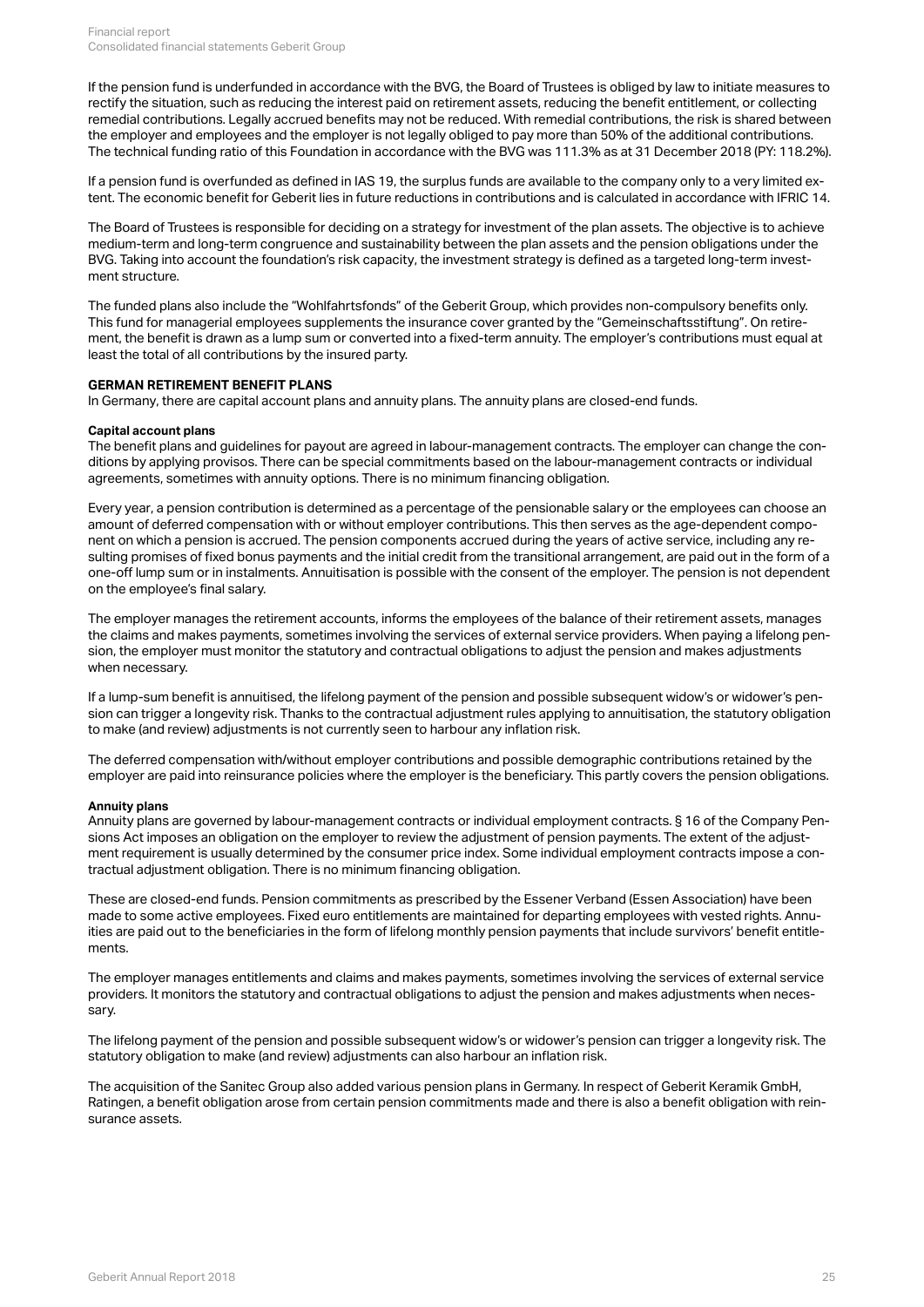#### The net periodic pension costs of all defined benefit plans of the Group were as follows:

|                                                | 2018        | 2017        |
|------------------------------------------------|-------------|-------------|
|                                                | <b>MCHF</b> | <b>MCHF</b> |
| Current service cost                           | 38.1        | 35.3        |
| Past service cost                              | $-3.6$      | $-7.2$      |
| Contributions of employees                     | $-10.0$     | $-9.4$      |
| Net interest cost for retirement benefit plans | 3.7         | 3.9         |
| Net periodic pension cost                      | 28.2        | 22.6        |

The current service cost for the Swiss retirement benefit plans was MCHF 25.0 in 2018 (PY: MCHF 23.7) and for the German retirement benefit plans MCHF 11.9 (PY: MCHF 10.6). The past service cost for the Swiss retirement benefit plan (Gemeinschaftsstiftung) was MCHF -3.8 which is a technical effect related to plan changes according to IAS 19. The future pension benefits of the active members were reduced due to the steadily increasing life expectancy and low interest rates environment. The net interest cost for the Swiss retirement benefit plans was MCHF 0.1 in 2018 (PY: MCHF 0.3) and for the German retirement benefit plans MCHF 3.3 (PY: MCHF 3.3).

The following table shows the remeasurements for the defined benefit plans in other comprehensive income in the Consolidated Statements of Comprehensive Income:

|                                                                            | 2018        | 2017        |  |
|----------------------------------------------------------------------------|-------------|-------------|--|
|                                                                            | <b>MCHF</b> | <b>MCHF</b> |  |
| Actuarial gains (-)/losses:                                                | $-35.9$     | 17.0        |  |
| - of which from changes in demographic assumptions                         | 0.3         | $-0.1$      |  |
| - of which from changes in financial assumptions                           | $-36.0$     | $-4.4$      |  |
| - of which from experience adjustments                                     | $-0.2$      | 21.5        |  |
| Return on plan assets (excluding interest based on discount rate)          | 18.4        | $-46.0$     |  |
| Return on reimbursement rights (excluding interest based on discount rate) | $-0.2$      | 0.0         |  |
| Asset ceiling adjustment                                                   | 0.0         | 0.0         |  |
| Total pre-tax remeasurements recognised in other comprehensive income      | $-17.7$     | -29.0       |  |

The remeasurements recognised in other comprehensive income in the Consolidated Statements of Comprehensive Income in 2018 for the Swiss retirement benefit plans amounted to MCHF -11.6 (PY: MCHF -35.3) and for the German retirement benefit plans to MCHF -6.5 (PY: MCHF 4.8).

The following tables show the changes in benefit obligations, plan assets and reimbursement rights from 1 January to 31 December:

|                                   | 2018        | 2017        |
|-----------------------------------|-------------|-------------|
|                                   | <b>MCHF</b> | <b>MCHF</b> |
| <b>Benefit obligation</b>         |             |             |
| At beginning of year              | 926.1       | 876.8       |
| Changes in scope of consolidation | 0.0         | $-0.9$      |
| Current service cost              | 38.1        | 35.3        |
| Past service cost                 | $-3.6$      | $-7.2$      |
| Interest cost                     | 8.9         | 8.8         |
| Actuarial gains (-)/losses        | $-35.9$     | 17.0        |
| Benefits paid                     | $-28.0$     | $-28.0$     |
| Translation differences           | $-13.7$     | 24.3        |
| Benefit obligation at end of year | 891.9       | 926.1       |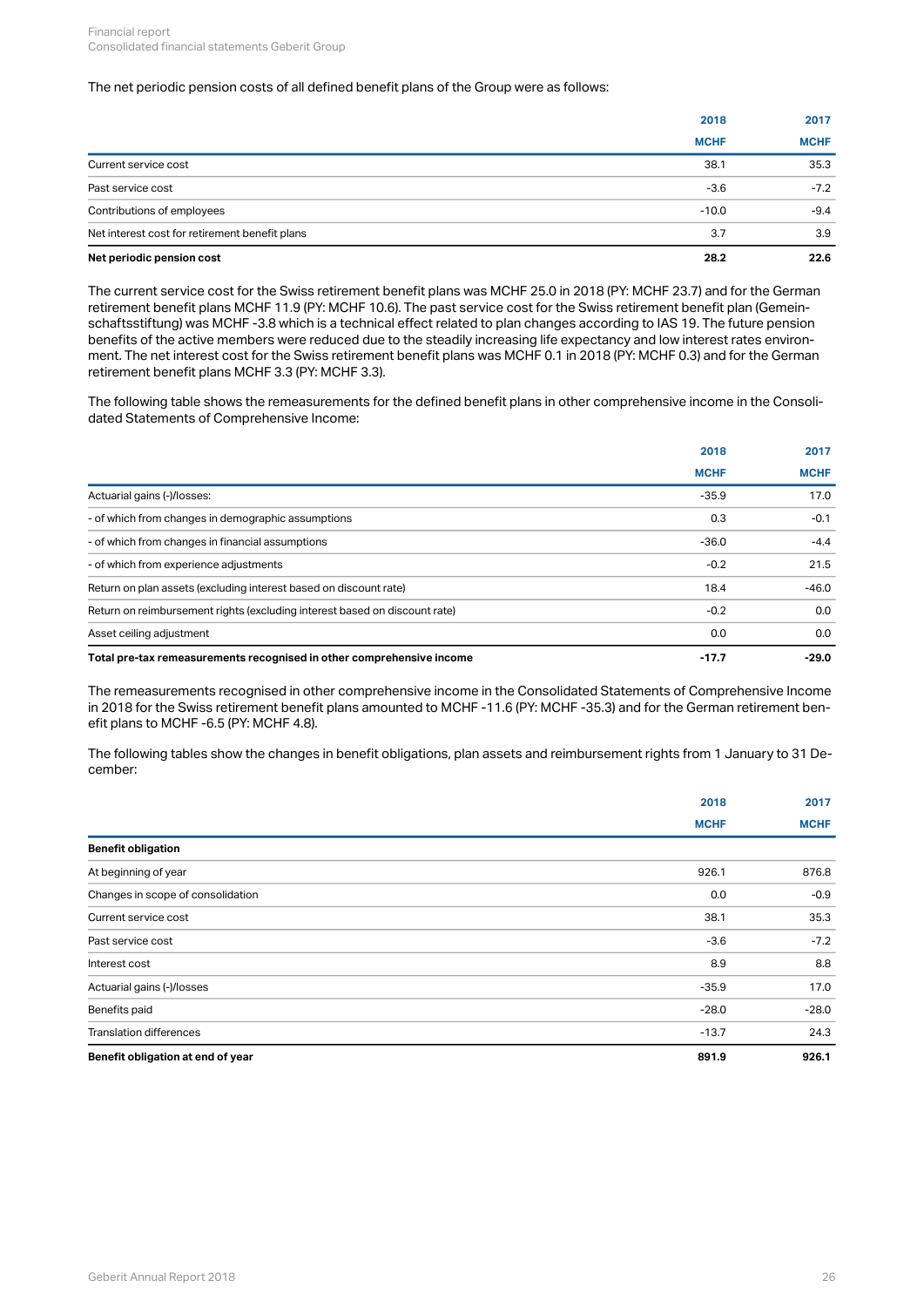|                                                                   | 2018        | 2017        |
|-------------------------------------------------------------------|-------------|-------------|
|                                                                   | <b>MCHF</b> | <b>MCHF</b> |
| Plan assets at fair value                                         |             |             |
| At beginning of year                                              | 617.8       | 551.4       |
| Interest income (based on discount rate)                          | 4.6         | 4.3         |
| Return on plan assets (excluding interest based on discount rate) | $-18.4$     | 46.0        |
| Contributions of employees                                        | 9.3         | 8.8         |
| Contributions of employers                                        | 9.7         | 23.3        |
| New plans/plan adjustments                                        | 0.0         | $-0.5$      |
| Benefits paid                                                     | $-18.6$     | $-17.8$     |
| <b>Translation differences</b>                                    | $-2.3$      | 2.3         |
| Plan assets at fair value at end of year                          | 602.1       | 617.8       |
| Funded status at end of year                                      | $-289.8$    | $-308.3$    |
| Asset ceiling adjustment                                          | 0.0         | 0.0         |
| Assets from defined benefit plans (see $\rightarrow$ Note 10)     | $-1.7$      | $-0.9$      |
| Net funded status at end of year                                  | $-291.5$    | $-309.2$    |

The position "Contributions of employers" includes a one-off payment to the amount of MCHF 13.8 made in 2017 to partly mitigate the reduction of the future pension benefits of the active members resulting from the plan change above.

|                                                                            | 2018        | 2017        |  |
|----------------------------------------------------------------------------|-------------|-------------|--|
|                                                                            | <b>MCHF</b> | <b>MCHF</b> |  |
| Fair value of reimbursement rights                                         |             |             |  |
| At beginning of year                                                       | 22.3        | 19.3        |  |
| Interest income (based on discount rate)                                   | 0.6         | 0.6         |  |
| Return on reimbursement rights (excluding interest based on discount rate) | 0.2         | 0.0         |  |
| Contributions of employers                                                 | 1.4         | 1.4         |  |
| Contributions of employees                                                 | 0.7         | 0.6         |  |
| Benefits paid                                                              | $-0.9$      | $-0.4$      |  |
| <b>Translation differences</b>                                             | $-0.5$      | 0.8         |  |
| Fair value of reimbursement rights at end of year                          | 23.8        | 22.3        |  |
|                                                                            |             |             |  |

As at 31 December 2018, the fair value of the reinsurance policies for the German retirement benefit plans was MCHF 16.3 (PY: MCHF 15.2).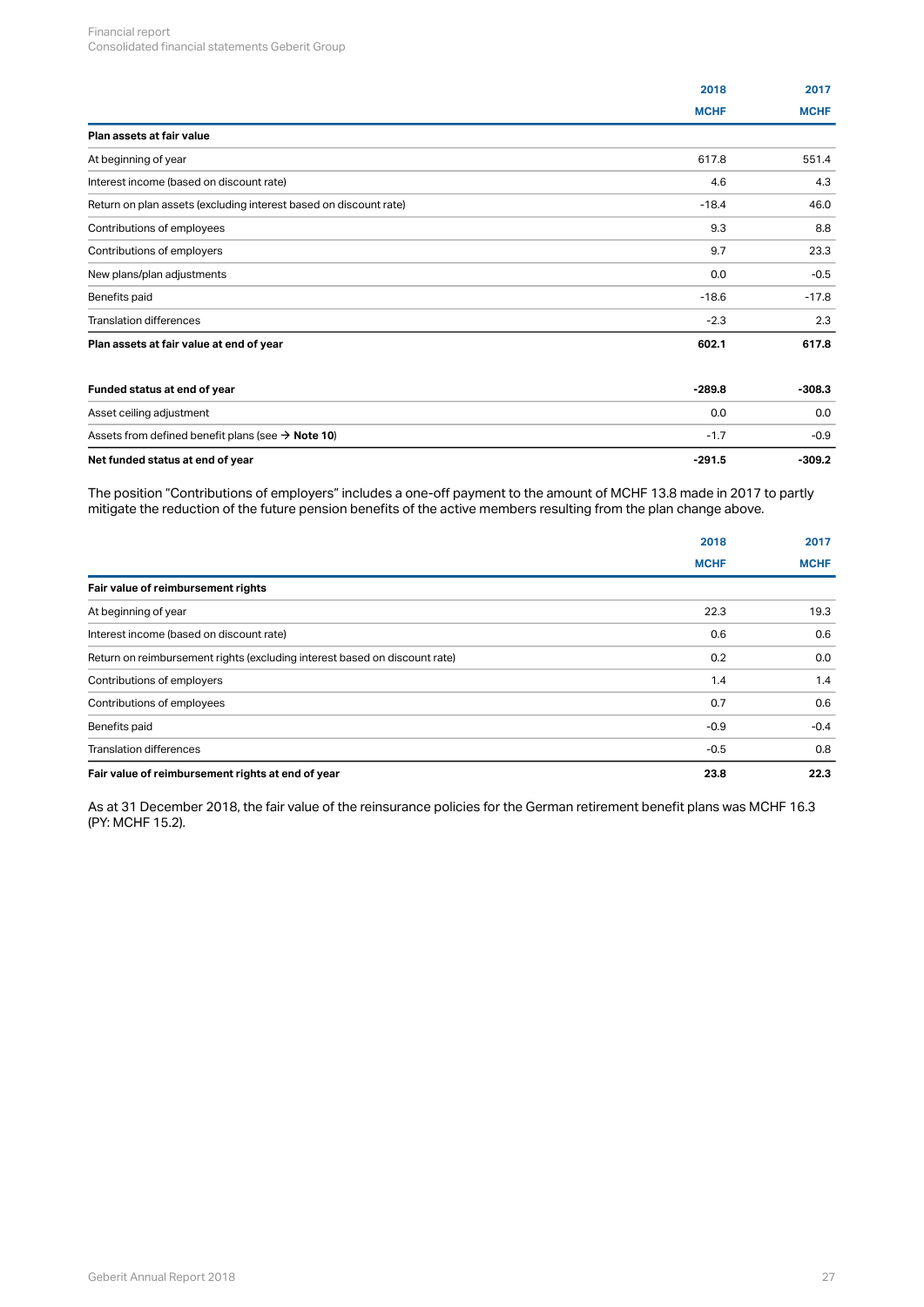#### The following table provides an analysis of the fair value and composition of the plan assets.

|                                  |                               |                                                                                      | 2018                       |              |             | 2017        |  |
|----------------------------------|-------------------------------|--------------------------------------------------------------------------------------|----------------------------|--------------|-------------|-------------|--|
|                                  | Listed on an<br>active market | <b>Other</b><br><b>Total</b><br><b>Listed on an</b><br><b>Other</b><br>active market |                            | <b>Total</b> |             |             |  |
|                                  | <b>MCHF</b>                   | <b>MCHF</b>                                                                          | <b>MCHF</b><br><b>MCHF</b> |              | <b>MCHF</b> | <b>MCHF</b> |  |
| Equity instruments               | 198.1                         | 17.0                                                                                 | 215.1                      | 224.2        | 17.0        | 241.2       |  |
| Bonds and other debt instruments | 110.4                         | 43.6                                                                                 | 154.0                      | 108.3        | 41.6        | 149.9       |  |
| Real estate property             | 47.9                          | 130.2                                                                                | 178.1                      | 57.9         | 123.2       | 181.1       |  |
| Cash and cash equivalents        | 46.1                          | 0.0                                                                                  | 46.1                       | 36.3         | 0.0         | 36.3        |  |
| Other                            | 2.7                           | 6.2                                                                                  | 8.9                        | 3.0          | 6.3         | 9.3         |  |
| <b>Total</b>                     | 405.2                         | 197.0                                                                                | 602.2                      | 429.7        | 188.1       | 617.8       |  |

The plan asset of the Swiss retirement benefit plans was MCHF 563.6 as at 31 December 2018 and the effective income on the plan assets was -2.05% in 2018 and +9.4% in 2017. As at the end of 2018, the plan assets included MCHF 6.1 (PY: MCHF 6.6) in equity instruments of Geberit AG and MCHF 10.1 (PY: MCHF 10.1) in real estate used by the Group.

The following table provides an analysis of the benefit obligations of the Swiss and German retirement benefit plans:

|                                     |                          |                            |                   | 2018         |                          |                            |                   | 2017         |
|-------------------------------------|--------------------------|----------------------------|-------------------|--------------|--------------------------|----------------------------|-------------------|--------------|
|                                     | <b>Active</b><br>members | <b>Deferred</b><br>members | <b>Pensioners</b> | <b>Total</b> | <b>Active</b><br>members | <b>Deferred</b><br>members | <b>Pensioners</b> | <b>Total</b> |
| Plan members (number)               |                          |                            |                   |              |                          |                            |                   |              |
| Swiss retirement benefit plans      | 1,299                    |                            | 528               | 1,827        | 1,278                    |                            | 516               | 1,794        |
| German retirement benefit plans     | 5,155                    | 675                        | 341               | 6,171        | 5,178                    | 581                        | 364               | 6,123        |
| <b>Total plan members</b>           | 6,454                    | 675                        | 869               | 7,998        | 6,456                    | 581                        | 880               | 7,917        |
| <b>Benefit obligation (in MCHF)</b> |                          |                            |                   |              |                          |                            |                   |              |
| Swiss retirement benefit plans      | 345.8                    |                            | 232.4             | 578.2        | 346.9                    |                            | 250.6             | 597.5        |
| German retirement benefit plans     | 178.3                    | 26.0                       | 37.6              | 241.9        | 181.8                    | 26.9                       | 41.4              | 250.1        |

The weighted average duration of the benefit obligation for the Swiss retirement benefit plans is approx. 17 years (PY: approx. 16 years) and for the German retirement benefit plans approx. 12 years (PY: approx. 12 years).

**Total benefit obligation 524.1 26.0 270.0 820.1 528.7 26.9 292.0 847.6**

Share in % 63.9 5.2 32.9 100.0 62.3 3.2 34.5 100.0

Employer contributions of MCHF 10.1 are expected for the Swiss retirement benefit plans in 2019. In Switzerland, an employer contribution reserve of MCHF 19.5 may be used for future contribution payments.

The calculation of the benefit obligations for the material retirement benefit plans was based on the following assumptions (in %):

|                       |                            | 2018          |                            | 2017                   |  |  |
|-----------------------|----------------------------|---------------|----------------------------|------------------------|--|--|
|                       | <b>CH</b>                  | DE            | <b>CH</b>                  | <b>DE</b>              |  |  |
| Discount rate         | 0.8                        | 1.70          | 0.6                        | 1.45                   |  |  |
| Salary increase rate  | 1.2                        | $2 - 2.5$     | 2.،                        | $0 - 2.5$              |  |  |
| Pension increase rate | 0.0                        | 2.0           | 0.0                        | 2.0                    |  |  |
| Mortality             | BVG 2015 generations table | Heubeck 2018G | BVG 2015 generations table | 2005G actuarial tables |  |  |

The trend for sickness cost does not affect benefit obligations in Switzerland or Germany.

The following sensitivity analysis shows how the present value of the benefit obligation for the material retirement benefit plans (CH and DE) would change if a single reporting date assumption was changed. Every assumption change was analysed separately. Interdependencies were not taken into account.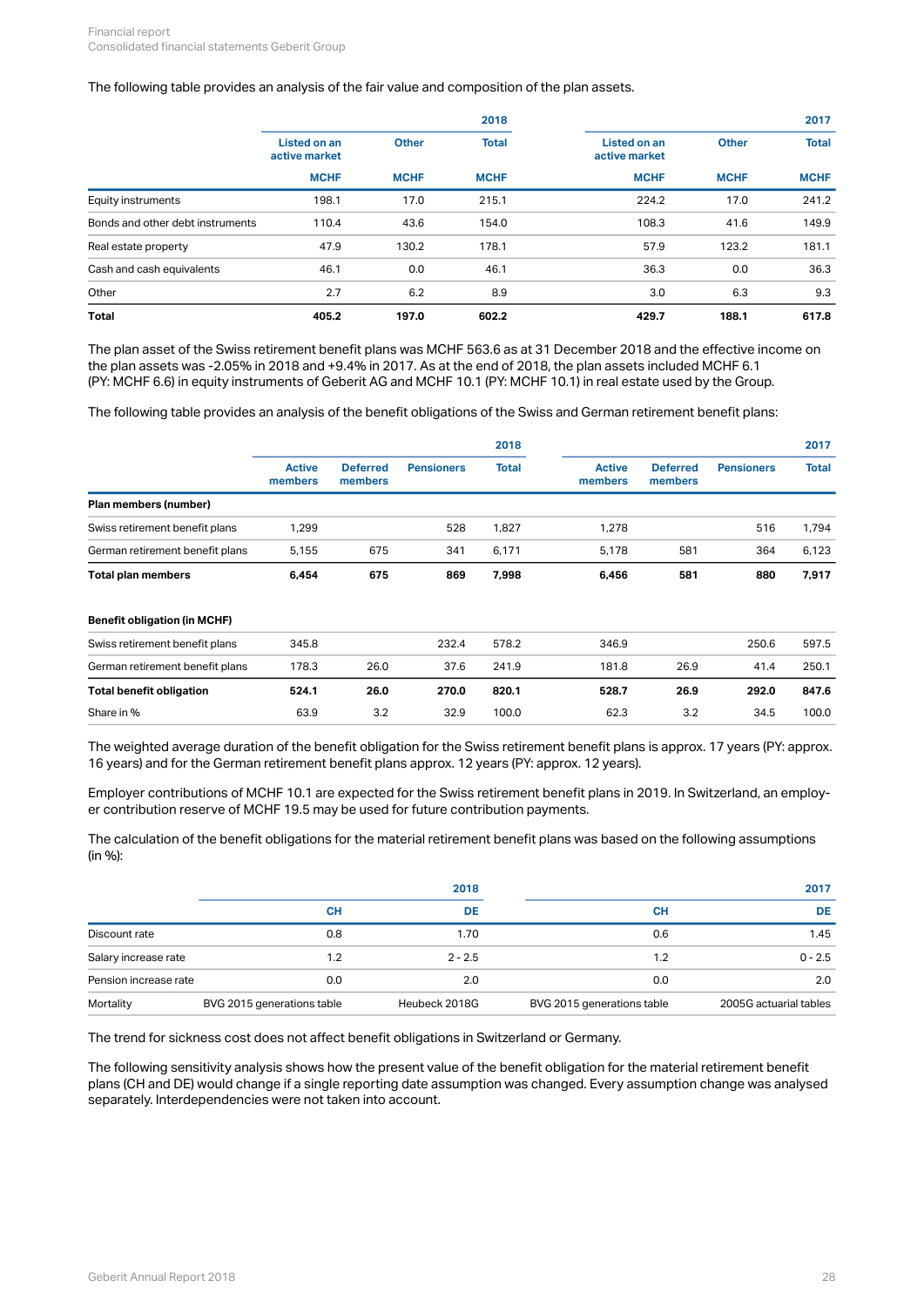|                              | <b>Swiss retirement</b><br>benefit plans:<br>increase $(+)/$<br>reduction (-) in<br>present value of<br>benefit<br>obligation | German<br>retirement benefit<br>plans:<br>increase $(+)/$<br>reduction (-) in<br>present value of<br>benefit<br>obligation |
|------------------------------|-------------------------------------------------------------------------------------------------------------------------------|----------------------------------------------------------------------------------------------------------------------------|
| Discount rate                |                                                                                                                               |                                                                                                                            |
| Increased by 50 basis points | $-7.0%$                                                                                                                       | $-5.4%$                                                                                                                    |
| Reduced by 50 basis points   | $+8.2%$                                                                                                                       | $+6.0%$                                                                                                                    |
| <b>Salaries</b>              |                                                                                                                               |                                                                                                                            |
| Increased by 25 basis points | $+0.40%$                                                                                                                      | $+0.00%$                                                                                                                   |
| Reduced by 25 basis points   | $-0.32%$                                                                                                                      | $-0.00%$                                                                                                                   |
|                              |                                                                                                                               |                                                                                                                            |

In addition, the Group's consolidated income statement for 2018 included expenses for defined contribution plans of MCHF 8.0 (PY: MCHF 7.1).

## <span id="page-28-0"></span>**17. PARTICIPATION PLANS**

#### **SHARE PLANS**

In 2018, employees were able to purchase a defined number of shares at a discount of 35% (PY: 45%) compared to the market price ("Employee share purchase plan"). Geberit management was entitled to draw the previous year's variable remuneration partly or entirely in shares valued at market price ("Management share purchase plan"). For each of these shares, management participants received one option (see part 2: "Option plans"). As part of the "Directors programme", members of the Board of Directors received their compensation for 2017 in shares of Geberit AG (measured at current market value). All share plans are subject to blocking periods valid beyond the period of employment.

The share plans introduced in 2018 are summarised below:

|                                       | <b>End of</b><br>blocking<br>period | Number of<br>participants | <b>Number</b><br>of shares<br><b>issued</b> | <b>Issuing</b><br>price CHF |
|---------------------------------------|-------------------------------------|---------------------------|---------------------------------------------|-----------------------------|
| Employee share purchase plan (ESPP)   | 2020                                | 2.518                     | 18,327                                      | 280.95                      |
| Management share purchase plan (MSPP) | 2021                                | 101                       | 9,448                                       | 432.20                      |
| Directors programme (DSPP)            | 2022                                |                           | 3.199                                       | 432.20                      |
| <b>Total</b>                          |                                     |                           | 30,974                                      |                             |

The 30,974 shares required for these plans were taken from the stock of treasury shares.

As at 31 December 2018, the Board of Directors, the Group Executive Board and the employees owned a combined total of 386,381 (PY: 362,011) shares, i.e. 1.0% (PY: 1.0%) of the share capital of Geberit AG under these plans.

#### **OPTION PLANS**

The management has the opportunity to invest part or all of their variable remuneration in shares of Geberit AG through the management share purchase plan (MSPP). They may define a fixed number of shares to purchase, or a certain amount or a percentage of their variable remuneration to be invested in shares. In order to encourage management to participate in the programme, a free option is provided for each share purchased through the programme. These options are subject to a vesting period of four years: a quarter of the options can be exercised one year after the grant, a further quarter two years after the grant, a further quarter three years after the grant, and the remaining quarter four years after the grant.

In connection with an additional option plan (MSOP), the members of the Group Executive Board and managing directors are entitled to additional options. The options are subject to a vesting period of five years: a third of the options can be exercised three years after the grant, a further third four years after the grant and a further third five years after the grant.

The exercise price of the options corresponds to the fair market value of the Geberit shares at the time of granting. The options have a term of seven years (MSPP) or ten years (MSOP) respectively after which they expire. They can be exercised between the vesting date and the maturity date. The vesting of share options is subject to the achievement of a performance criterion - the average Return on Invested Capital (ROIC) - over the respective vesting period.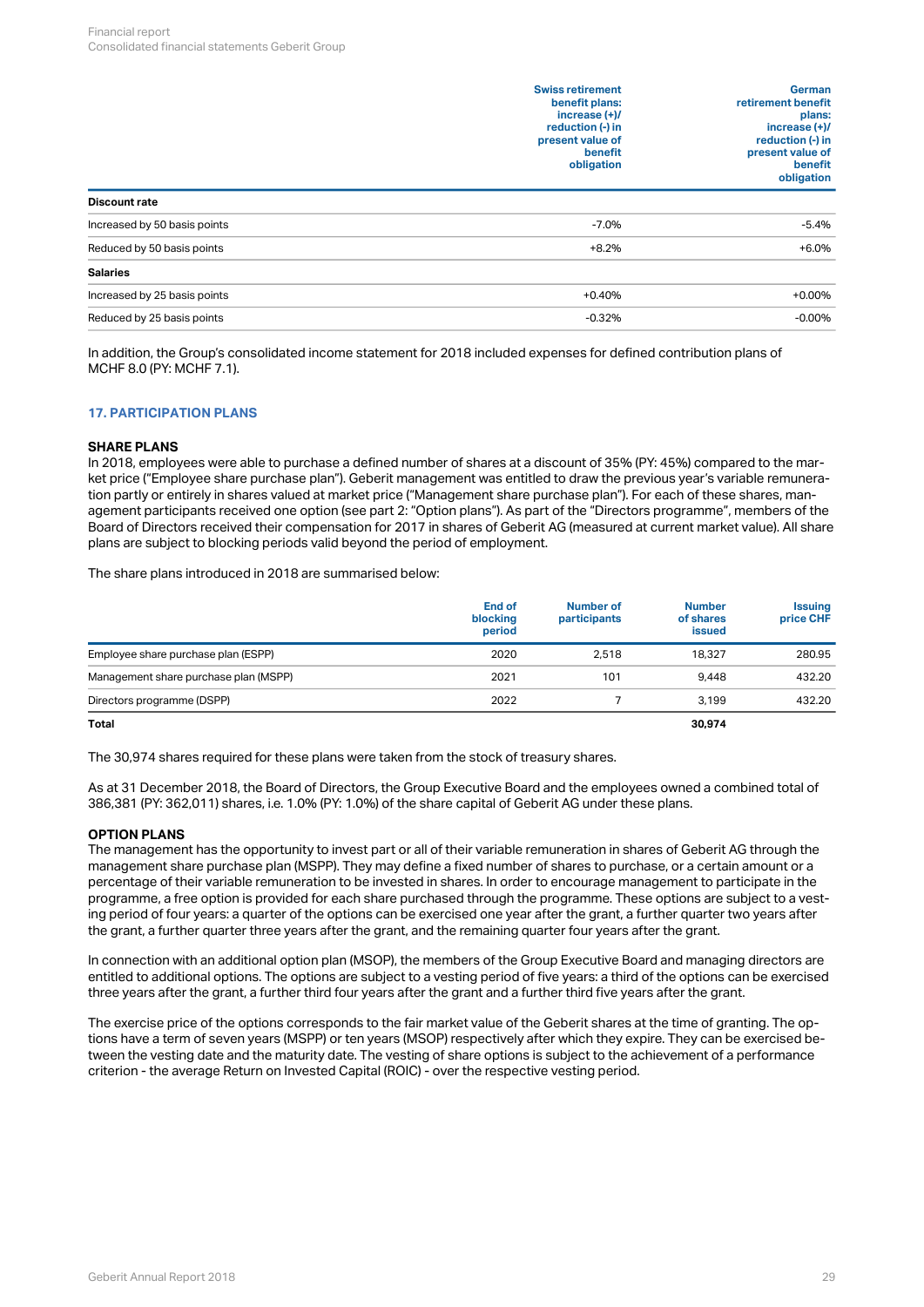#### The following is a summary of the options allocated to the management in 2018:

|                                       | <b>End of vesting</b><br>period | <b>Maturity</b> | Number of<br>participants | Number of<br>options allocated | <b>Exercise</b><br>price CHF |
|---------------------------------------|---------------------------------|-----------------|---------------------------|--------------------------------|------------------------------|
| Management share purchase plan (MSPP) | 2019 - 2022                     | 2025            | 101                       | 9.448                          | 432.20                       |
| Option plan (MSOP)                    | 2021 - 2023                     | 2028            | 90                        | 107.331                        | 432.20                       |
| <b>Total</b>                          |                                 |                 |                           | 116,779                        |                              |

The fair value of the options granted in 2018 amounted on average to CHF 36.61 (PY: CHF 34.72) for MSPP and CHF 39.29 (PY: CHF 39.87) for MSOP at the respective granting date. The fair value was determined using the binomial model for "American Style Call Options".

The calculation model was based on the following parameters:

|                                       | <b>Exercise</b><br>price <sup>1</sup> | Expected Ø<br>volatility | <b>Expected</b> <sup>Ø</sup><br>dividend<br>yield | <b>Contractual</b><br>period | <b>Riskfree Ø</b><br>interest rate |  |
|---------------------------------------|---------------------------------------|--------------------------|---------------------------------------------------|------------------------------|------------------------------------|--|
|                                       | <b>CHF</b>                            | $\%$                     | %                                                 | <b>Years</b>                 | %                                  |  |
| Management share purchase plan (MSPP) | 432.20                                | 16.88                    | 2.39                                              |                              | $-0.09$                            |  |
| Option plan (MSOP)                    | 432.20                                | 16.14                    | 2.39                                              | 10                           | 0.16                               |  |

 $^1$  The exercise price corresponds to the average price of Geberit shares for the period from 6. – 19.3.2018.

#### The following table summarises all option plans in place as at 31 December 2018:

| <b>End of vesting period</b> | <b>Maturity</b> | <b>Number of</b><br>options<br>outstanding | <b>Ø</b> exercise<br>price CHF | <b>Number of</b><br>options in<br>the money | <b>Ø</b> exercise<br>price CHF |
|------------------------------|-----------------|--------------------------------------------|--------------------------------|---------------------------------------------|--------------------------------|
| Vested                       | 2020 - 2024     | 146,974                                    | 296.63                         | 143,635                                     | 293.39                         |
| 2019                         | 2022 - 2026     | 68,248                                     | 363.69                         | 62,430                                      | 357.09                         |
| 2020                         | 2023 - 2027     | 77,238                                     | 398.78                         | 38,575                                      | 361.75                         |
| 2021                         | 2024 - 2028     | 109,865                                    | 410.33                         | 36,027                                      | 361.75                         |
| 2022                         | 2025 - 2028     | 70,175                                     | 433.93                         | 0                                           | 433.93                         |
| 2023                         | 2028            | 35,444                                     | 432.20                         | 0                                           | 432.20                         |
| <b>Total</b>                 |                 | 507.944                                    | 374.19                         | 280,667                                     | 325.73                         |

The following movements took place in 2018 and 2017:

|                                |                                                           | <b>MSOP</b> |                             | <b>MSPP</b>                |                             | <b>Total 2018</b>          |                             | <b>Total 2017</b>          |  |
|--------------------------------|-----------------------------------------------------------|-------------|-----------------------------|----------------------------|-----------------------------|----------------------------|-----------------------------|----------------------------|--|
|                                | <b>Ø</b> exercise<br><b>Number</b><br>of options<br>price |             | <b>Number</b><br>of options | <b>Ø</b> exercise<br>price | <b>Number</b><br>of options | <b>Ø</b> exercise<br>price | <b>Number</b><br>of options | <b>Ø</b> exercise<br>price |  |
|                                |                                                           | <b>CHF</b>  |                             | <b>CHF</b>                 |                             | <b>CHF</b>                 |                             | <b>CHF</b>                 |  |
| <b>Outstanding 1 January</b>   | 426,857                                                   | 351.34      | 46,518                      | 353.09                     | 473,375                     | 351.52                     | 402,715                     | 313.91                     |  |
| Granted options                | 107,331                                                   | 432.20      | 9,448                       | 432.20                     | 116,779                     | 432.20                     | 123,794                     | 435.95                     |  |
| Forfeited options              | 24,736                                                    | 399.08      | 654                         | 369.40                     | 25,390                      | 398.31                     | 1,987                       | 359.97                     |  |
| Expired options                | $\mathbf 0$                                               | 0           | 0                           | $\mathbf 0$                | 0                           | $\mathbf 0$                | 0                           | 0                          |  |
| <b>Exercised options</b>       | 47,571                                                    | 294.86      | 9,249                       | 285.72                     | 56,820                      | 293.37                     | 51,147                      | 259.38                     |  |
| <b>Outstanding 31 December</b> | 461.881                                                   | 373.39      | 46,063                      | 382.21                     | 507,944                     | 374.19                     | 473.375                     | 351.52                     |  |
| Exercisable at 31 December     | 124.875                                                   | 289.04      | 19,020                      | 322.38                     | 143,895                     | 293.39                     | 130,426                     | 282.31                     |  |

The 507,944 options outstanding represent 1.4% of the outstanding shares of Geberit AG. In principle, the Group hedges this exposure with treasury shares. The options outstanding as at 31 December 2018 had an exercise price of between CHF 231.20 and CHF 435.95 and an average remaining contractual life of 5.5 years (PY: 6.1 years). Costs resulting from share plans amounted to MCHF 3.0 in 2018 (PY: MCHF 4.3); those for option plans totaled MCHF 3.8 (PY: MCHF 3.2).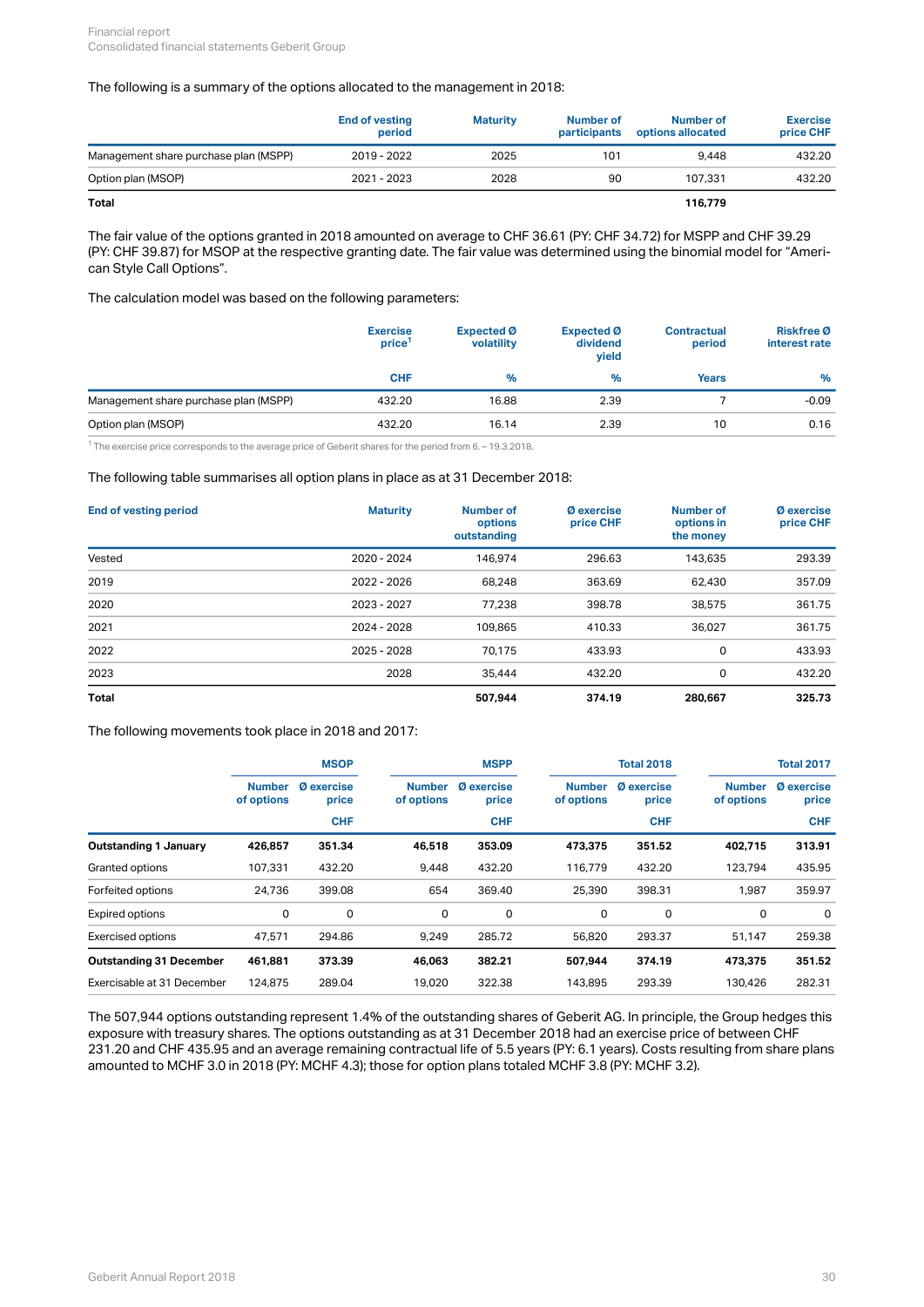## <span id="page-30-0"></span>**18. DEFERRED TAX ASSETS AND LIABILITIES**

|                                       | 2018         | <b>Movements 2018</b>                  |                          |                                    |                                                |                                   |              |
|---------------------------------------|--------------|----------------------------------------|--------------------------|------------------------------------|------------------------------------------------|-----------------------------------|--------------|
|                                       | <b>Total</b> | Charged (-) /<br>credited to<br>income | <b>Through</b><br>equity | <b>Through</b><br>OCI <sup>1</sup> | <b>Changes in</b><br>scope of<br>consolidation | <b>Translation</b><br>differences | <b>Total</b> |
|                                       | <b>MCHF</b>  | <b>MCHF</b>                            | <b>MCHF</b>              | <b>MCHF</b>                        | <b>MCHF</b>                                    | <b>MCHF</b>                       | <b>MCHF</b>  |
| <b>Deferred tax assets</b>            |              |                                        |                          |                                    |                                                |                                   |              |
| Loss carryforwards                    | 24.6         | 13.3                                   | 0.0                      | 0.0                                | 0.0                                            | $-0.9$                            | 12.2         |
| Accrued pension obligations           | 28.2         | 0.2                                    | 0.0                      | $-2.9$                             | 0.0                                            | $-1.3$                            | 32.2         |
| Property, plant and equipment         | 5.5          | $-3.2$                                 | 0.0                      | 0.0                                | 0.0                                            | $-1.9$                            | 10.6         |
| Intangible assets                     | 7.9          | $-5.0$                                 | 0.0                      | 0.0                                | 0.0                                            | $-0.5$                            | 13.4         |
| Other                                 | 25.7         | $-0.3$                                 | $-2.2$                   | 0.0                                | 0.0                                            | 0.5                               | 27.7         |
| Total deferred tax assets             | 91.9         | 5.0                                    | $-2.2$                   | $-2.9$                             | 0.0                                            | $-4.1$                            | 96.1         |
| <b>Deferred tax liabilities</b>       |              |                                        |                          |                                    |                                                |                                   |              |
| Inventories                           | $-3.5$       | 0.1                                    | 0.0                      | 0.0                                | 0.0                                            | 0.0                               | $-3.6$       |
| Property, plant and equipment         | $-27.3$      | $-0.4$                                 | 0.0                      | 0.0                                | 0.0                                            | 2.4                               | $-29.3$      |
| Intangible assets                     | $-29.9$      | 6.3                                    | 0.0                      | 0.0                                | 0.0                                            | 1.3                               | $-37.5$      |
| Assets from defined benefit plans     | $-0.8$       | $-0.5$                                 | 0.0                      | 0.0                                | 0.0                                            | 0.0                               | $-0.3$       |
| Other                                 | $-6.4$       | 0.7                                    | 0.0                      | 0.0                                | 0.0                                            | $-1.3$                            | $-5.8$       |
| <b>Total deferred tax liabilities</b> | $-67.9$      | 6.2                                    | 0.0                      | 0.0                                | 0.0                                            | 2.4                               | $-76.5$      |

<sup>1</sup> Recorded in other comprehensive income

|                               | 2017         | <b>Movements 2017</b>                  |                          |                                                   |                                                               |                                   |                             |
|-------------------------------|--------------|----------------------------------------|--------------------------|---------------------------------------------------|---------------------------------------------------------------|-----------------------------------|-----------------------------|
|                               | <b>Total</b> | Charged (-) /<br>credited to<br>income | <b>Through</b><br>equity | <b>Through</b><br>OCI <sup>1</sup><br><b>MCHF</b> | <b>Changes in</b><br>scope of<br>consolidation<br><b>MCHF</b> | <b>Translation</b><br>differences | <b>Total</b><br><b>MCHF</b> |
|                               | <b>MCHF</b>  | <b>MCHF</b>                            | <b>MCHF</b>              |                                                   |                                                               | <b>MCHF</b>                       |                             |
| Deferred tax assets           |              |                                        |                          |                                                   |                                                               |                                   |                             |
| Loss carryforwards            | 12.2         | 4.2                                    | 0.0                      | 0.0                                               | 0.0                                                           | $-0.2$                            | 8.2                         |
| Accrued pension obligations   | 32.2         | $-3.1$                                 | 0.0                      | $-4.3$                                            | $-0.2$                                                        | 2.6                               | 37.2                        |
| Property, plant and equipment | 10.6         | 2.6                                    | 0.0                      | 0.0                                               | 0.0                                                           | 0.5                               | 7.5                         |
| Intangible assets             | 13.4         | $-5.4$                                 | 0.0                      | 0.0                                               | $-0.2$                                                        | 0.0                               | 19.0                        |
| Other                         | 27.7         | 2.0                                    | 0.4                      | 0.2                                               | 0.0                                                           | 0.3                               | 24.8                        |
| Total deferred tax assets     | 96.1         | 0.3                                    | 0.4                      | $-4.1$                                            | $-0.4$                                                        | 3.2                               | 96.7                        |

#### **Deferred tax liabilities**

| Inventories                       | $-3.6$  | 1.3    | 0.0    | 0.0 | 0.0 | 0.1    | $-5.0$  |
|-----------------------------------|---------|--------|--------|-----|-----|--------|---------|
| Property, plant and equipment     | $-29.3$ | 4.4    | 0.0    | 0.0 | 0.0 | $-2.7$ | $-31.0$ |
| Intangible assets                 | $-37.5$ | 11.4   | $-0.1$ | 0.0 | 0.0 | $-0.1$ | $-48.7$ |
| Assets from defined benefit plans | $-0.3$  | $-0.1$ | 0.0    | 0.0 | 0.0 | 0.0    | $-0.2$  |
| Other                             | $-5.8$  | $-0.8$ | 0.0    | 0.0 | 0.0 | $-0.2$ | $-4.8$  |
| Total deferred tax liabilities    | $-76.5$ | 16.2   | $-0.1$ | 0.0 | 0.0 | $-2.9$ | $-89.7$ |

<sup>1</sup> Recorded in other comprehensive income

In general, deferred tax liabilities are recorded for non-refundable withholding taxes or other taxes on unremitted earnings in Group companies if earnings are planned to be remitted. As at 31 December 2018 and 2017, there were no such earnings, except for the Chinese subsidiaries. On the unremitted earnings from China, no deferred tax liabilities were recorded, as no plan exists to remit these earnings. Such a transfer of earnings would lead to income taxes of MCHF 0.2.

The Group recognises deferred tax assets from loss carryforwards if they comply with the requirements of IAS 12. The following loss carryforwards (listed by maturity) were used for the calculation of deferred tax assets: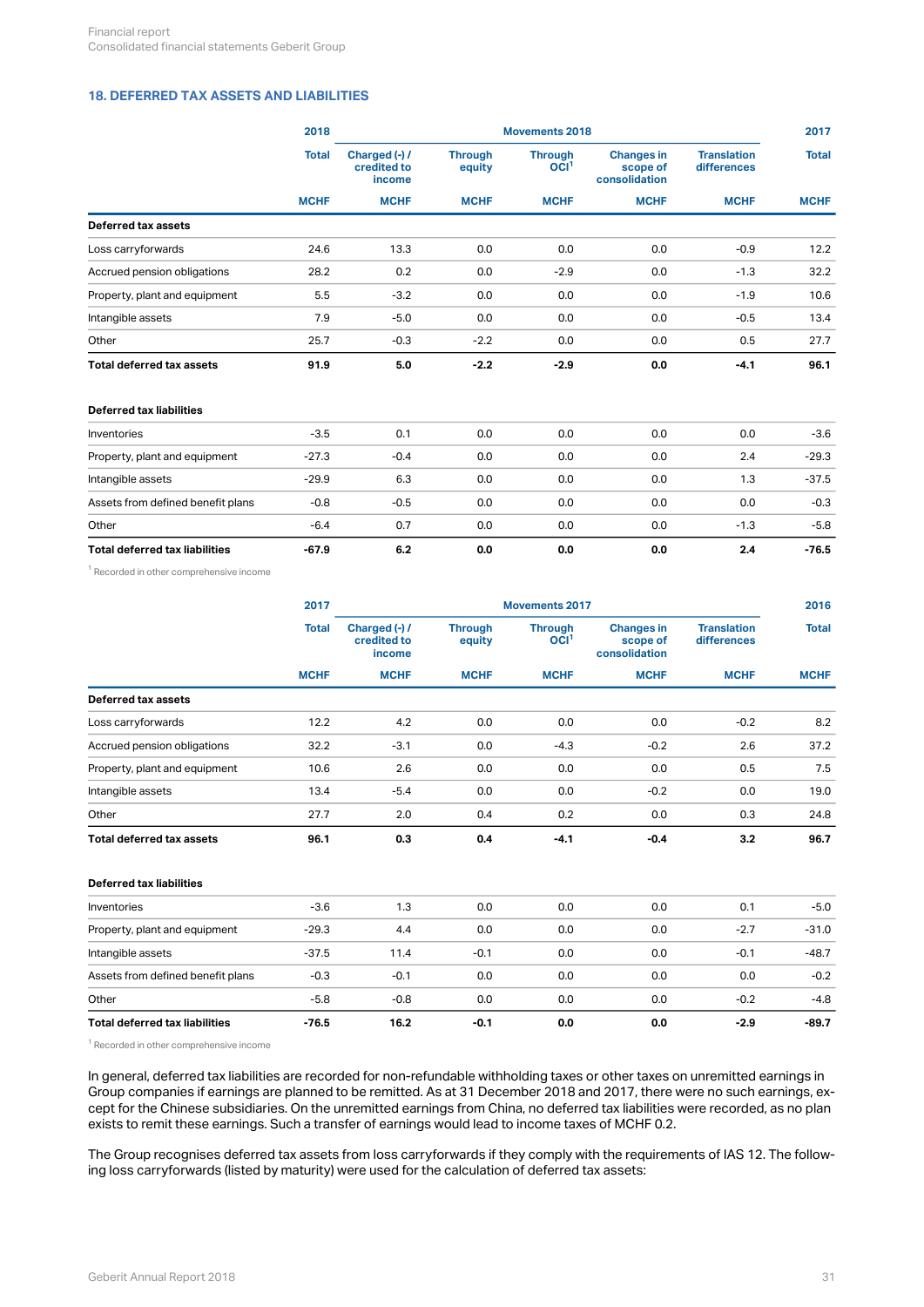#### Financial report Consolidated financial statements Geberit Group

|                          | 2018        | <b>Without</b><br>deferred tax<br>asset | <b>With deferred</b><br>tax asset | 2017        | <b>Without</b><br>deferred tax<br>asset | <b>With deferred</b><br>tax asset<br><b>MCHF</b> |
|--------------------------|-------------|-----------------------------------------|-----------------------------------|-------------|-----------------------------------------|--------------------------------------------------|
|                          | <b>MCHF</b> | <b>MCHF</b>                             | <b>MCHF</b>                       | <b>MCHF</b> | <b>MCHF</b>                             |                                                  |
| <b>Maturity</b>          |             |                                         |                                   |             |                                         |                                                  |
| 1 year                   | 6.5         | 6.5                                     | 0.0                               | 0.0         | 0.0                                     | 0.0                                              |
| 2 years                  | 3.7         | 0.0                                     | 3.7                               | 11.3        | 6.6                                     | 4.7                                              |
| 3 years                  | 2.1         | 2.1                                     | 0.0                               | 6.0         | 0.0                                     | 6.0                                              |
| 4 years                  | 25.1        | 21.0                                    | 4.1                               | 2.7         | 0.0                                     | 2.7                                              |
| 5 years                  | 8.6         | 1.5                                     | 7.1                               | 0.0         | 0.0                                     | 0.0                                              |
| 6 years                  | 23.7        | 4.2                                     | 19.5                              | 11.0        | 6.1                                     | 4.9                                              |
| > 6 years                | 166.9       | 113.3                                   | 53.6                              | 173.8       | 147.1                                   | 26.7                                             |
| Total loss carryforwards | 236.6       | 148.6                                   | 88.0                              | 204.8       | 159.8                                   | 45.0                                             |

## <span id="page-31-0"></span>**19. OTHER NON-CURRENT LIABILITIES AND PROVISIONS**

|                                                    | 2018        | 2017        |  |
|----------------------------------------------------|-------------|-------------|--|
|                                                    | <b>MCHF</b> | <b>MCHF</b> |  |
| Accrued investment grants                          | 2.4         | 2.9         |  |
| Other non-current liabilities                      | 5.9         | 6.7         |  |
| Total other non-current liabilities                | 8.3         | 9.6         |  |
| Provisions for operating risks                     | 35.8        | 35.1        |  |
| Other non-current provisions                       | 8.6         | 13.0        |  |
| Total non-current provisions                       | 44.4        | 48.1        |  |
| Total other non-current liabilities and provisions | 52.7        | 57.7        |  |

Movements of the provisions for operating risks in 2018 and 2017 are shown in the following table.

|                                   | 2018        | 2017        |
|-----------------------------------|-------------|-------------|
|                                   | <b>MCHF</b> | <b>MCHF</b> |
| Provisions for operating risks    |             |             |
| 1 January                         | 35.1        | 31.6        |
| Changes in scope of consolidation | 0.0         | $-0.2$      |
| Additions                         | 27.4        | 14.3        |
| Used                              | $-24.8$     | $-10.7$     |
| Reversed                          | $-0.5$      | $-2.0$      |
| Translation differences           | $-1.4$      | 2.1         |
| 31 December                       | 35.8        | 35.1        |

Provisions for operating risks mainly include provisions for warranties. The payments for the warranty claims delay on average 3.7 years (PY: 4.0 years).

In 2018, the item "Used" includes payments for a claim that is almost completely covered by insurance.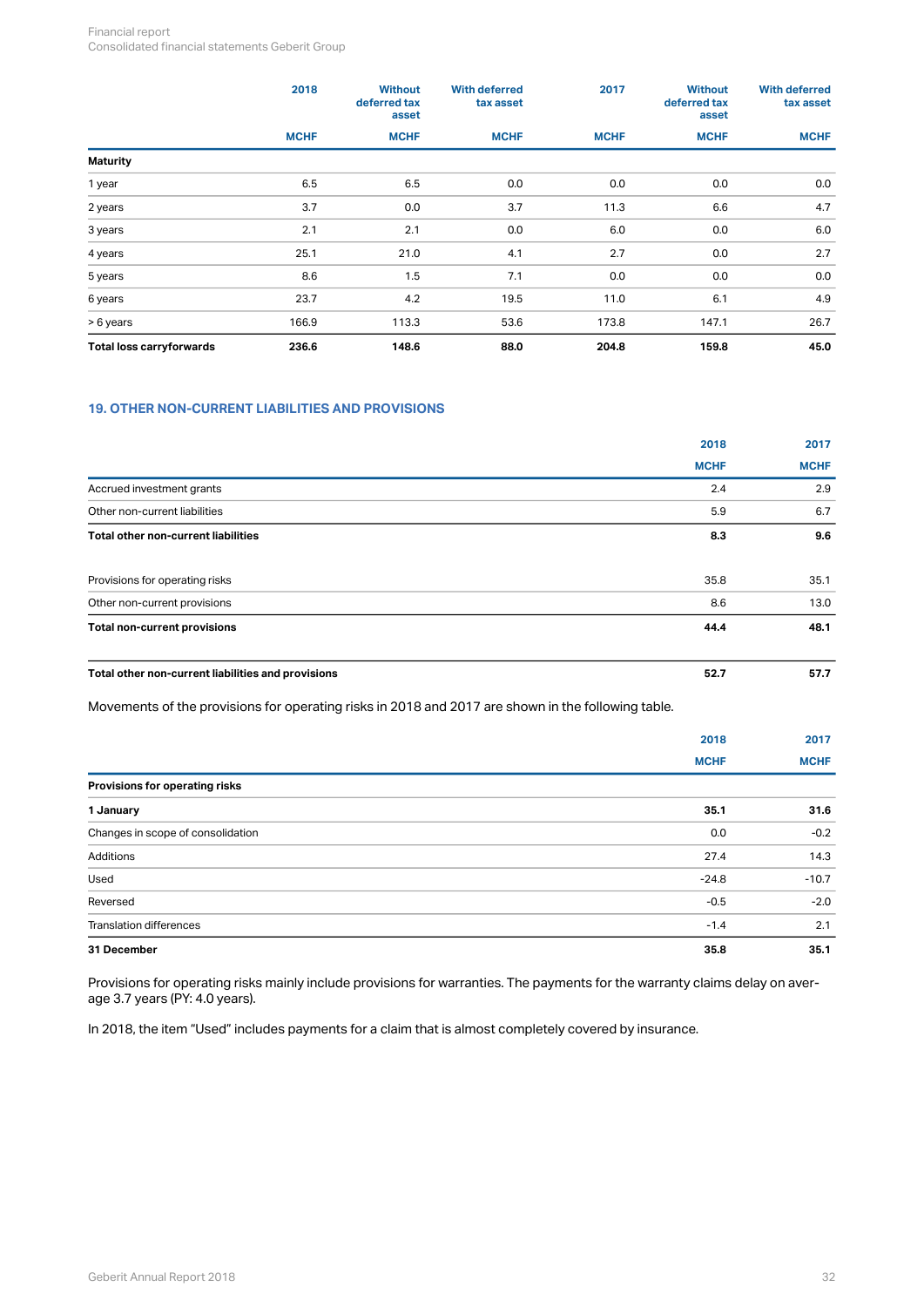|                                | 2018        | 2017        |
|--------------------------------|-------------|-------------|
|                                | <b>MCHF</b> | <b>MCHF</b> |
| Other non-current provisions   |             |             |
| 1 January                      | 13.0        | 3.2         |
| Additions                      | 2.7         | 2.7         |
| Transfers                      | $-6.3$      | 19.6        |
| Used                           | $-0.5$      | $-12.7$     |
| Reversed                       | 0.0         | $-0.5$      |
| <b>Translation differences</b> | $-0.3$      | 0.7         |
| 31 December                    | 8.6         | 13.0        |

In 2018, this position includes the non-current portion of the restructuring provision of MCHF 2.6 (PY: MCHF 8.8) for the French restructuring measures in 2017. In 2017 the line item "Used" includes mainly payments in relation to this provision. For a detailed explanation, see  $\rightarrow$  **[Note 13](#page-18-0)**.  $\rightarrow$ 

#### **20. CONTINGENCIES**

The Group is involved in several legal proceedings arising from the ordinary course of business. The Group believes that none of these proceedings either individually or in the aggregate is likely to have a material impact on the Group's financial position or operating results. The Group has established insurance policies to cover product liabilities and it makes provisions for potential product warranty claims.

The Group operates in many countries, most of which have sophisticated tax regimes. The nature of its operations and ongoing significant reorganisations result in complex legal structures for the Group and its subsidiaries. The Group believes that it performs its business in accordance with the local tax laws. However, it is possible that there are areas where potential disputes with the various tax authorities could arise. The Group is not aware of any dispute that either individually or in the aggregate is likely to have a material impact on the Group's financial position or operating results.

### <span id="page-32-0"></span>**21. CAPITAL STOCK AND TREASURY SHARES**

The share capital of Geberit AG consists of 37,041,427 ordinary shares with a par value of CHF 0.10 each.

Geberit AG launched a share buyback programme on 6 June 2017. Shares in an aggregate amount of up to MCHF 450.0 will be repurchased, less withholding tax, over a maximum period of three years. Based on the closing price of Geberit registered shares on 31 December 2018 and taking into account the shares already repurchased by this date, this corresponds to around 1,100,000 registered shares or 3.0% of the share capital currently entered in the Commercial Register. The shares will be repurchased via a separate trading line on the SIX Swiss Exchange for the purpose of a capital reduction. By 31 December 2018, 650,801 shares had been repurchased for a total value of MCHF 276.5.

| Total treasury shares         | 999,182 | 391,640 |
|-------------------------------|---------|---------|
| Other treasury shares         | 348,381 | 186,390 |
| From share buyback programmes | 650,801 | 205,250 |
| Stock of treasury shares      |         |         |
|                               | pcs.    | pcs.    |
|                               | 2018    | 2017    |

The entire stock of treasury shares on 31 December 2018 amounted to 999,182 (PY: 391,640) with a carrying amount of MCHF 417.7 (PY: MCHF 156.4). Treasury shares are deducted from equity at historical cost.

For transactions in connection with the participation plans, see  $\rightarrow$  **[Note 17](#page-28-0)**.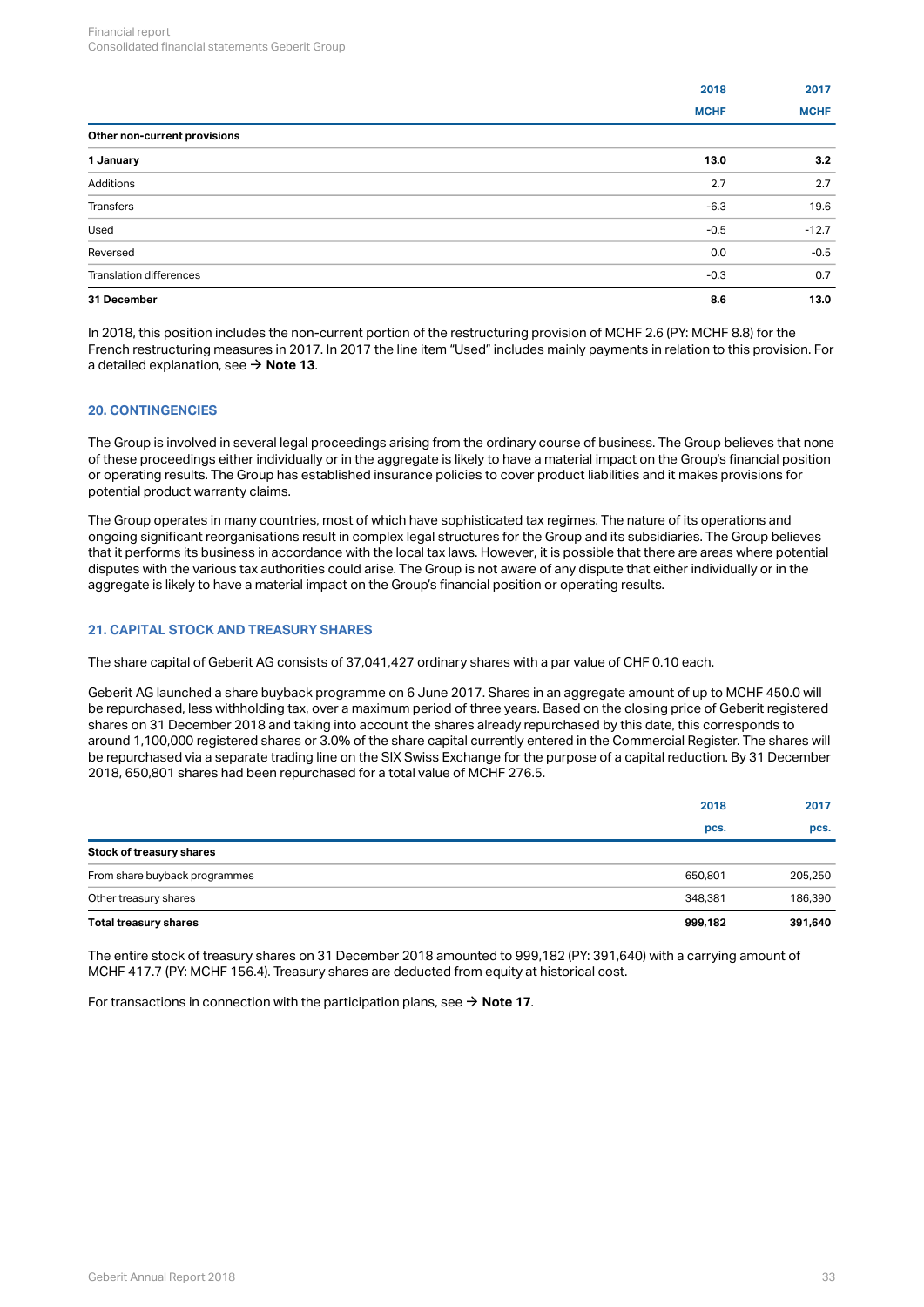#### <span id="page-33-1"></span>**22. EARNINGS PER SHARE**

Earnings per share are calculated by dividing the net income attributable to ordinary shareholders by the weighted average number of ordinary shares issued and outstanding during the year, excluding the weighted average number of ordinary shares purchased by the Group and held as treasury shares.

| Total earnings per share (CHF)                               | 16.40  | 14.34  |
|--------------------------------------------------------------|--------|--------|
| Weighted average number of ordinary shares (thousands)       | 36,408 | 36,783 |
| Attributable net income according to income statement (MCHF) | 597.2  | 527.4  |
|                                                              | 2018   | 2017   |

For diluted earnings per share, the weighted average number of ordinary shares issued is adjusted to assume conversion of all potentially dilutive ordinary shares (see  $\to$  **[Note 3](#page-6-0)**). The Group has considered the share options granted to the management to calculate the potentially dilutive ordinary shares.

| Total diluted earnings per share (CHF)                       | 16.39  | 14.31  |
|--------------------------------------------------------------|--------|--------|
| Weighted average number of ordinary shares (thousands)       | 36.442 | 36,855 |
| Adjustments for share options (thousands)                    | 34     | 72     |
| Weighted average number of ordinary shares (thousands)       | 36,408 | 36,783 |
| Attributable net income according to income statement (MCHF) | 597.2  | 527.4  |
|                                                              | 2018   | 2017   |

## <span id="page-33-0"></span>**23. OTHER OPERATING EXPENSES, NET**

|                                     | 2018        | 2017        |
|-------------------------------------|-------------|-------------|
|                                     | <b>MCHF</b> | <b>MCHF</b> |
| Outbound freight cost and duties    | 111.2       | 106.6       |
| Energy and maintenance expenses     | 132.7       | 133.1       |
| Marketing expenses                  | 112.1       | 108.1       |
| Administration expenses             | 73.2        | 69.1        |
| Other operating expenses            | 179.5       | 164.1       |
| Other operating income              | $-33.2$     | $-21.3$     |
| Total other operating expenses, net | 575.5       | 559.7       |

"Other operating expenses" includes, among other things, commissions, rental and consulting expenses as well as warranty cost. "Other operating income" includes, among other things, insurance benefits received, rental income, gains from sales of fixed assets and subsidiaries and catering revenues.

In 2018, "Other operating expenses" includes the costs of a warranty claim that is almost completely covered by insurance. The corresponding insurance benefit is included in "Other operating income".

In 2018, costs of MCHF 14.7 (PY: MCHF 12.9) were capitalised as property, plant and equipment or intangible assets. This includes in particular tools, mould and assembly lines that are part of the production process, as well as capitalised product development cost. The amount was deducted pro-rata from "Personnel expenses", "Cost of materials" and "Other operating expenses, net".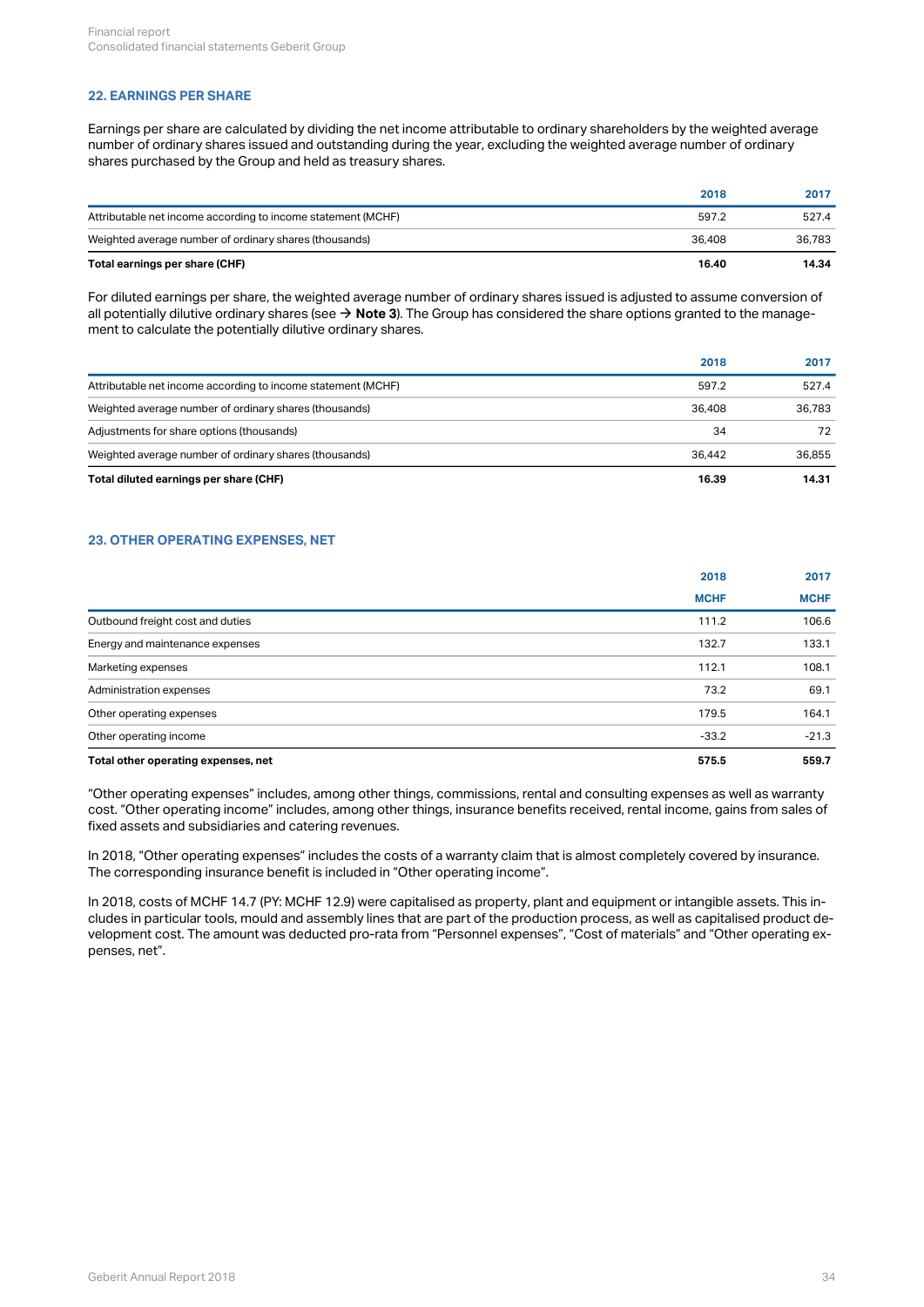## <span id="page-34-0"></span>**24. FINANCIAL RESULT, NET**

|                                         | 2018        | 2017        |
|-----------------------------------------|-------------|-------------|
|                                         | <b>MCHF</b> | <b>MCHF</b> |
| Interest expenses                       | $-10.3$     | $-9.7$      |
| Amortisation of deferred financing fees | $-1.1$      | $-1.5$      |
| Other financial expenses                | $-6.3$      | $-1.8$      |
| <b>Total financial expenses</b>         | $-17.7$     | $-13.0$     |
| Interest income and other               | 2.3         | 1.2         |
| <b>Total financial income</b>           | 2.3         | 1.2         |
| Foreign exchange loss (-)/gain          | $-5.0$      | 2.4         |
| Total financial result, net             | $-20.4$     | $-9.4$      |

"Interest expenses" mainly includes the interest for the bonds. In 2018, apart from commitment and other fees, the position "Other financial expenses" mainly includes the call premium of the tender offer related to the EUR bond.

#### <span id="page-34-1"></span>**25. INCOME TAX EXPENSES**

| Total income tax expenses | 90.0        | 84.9        |
|---------------------------|-------------|-------------|
| Deferred taxes            | $-11.2$     | $-16.5$     |
| Current taxes             | 101.2       | 101.4       |
|                           | <b>MCHF</b> | <b>MCHF</b> |
|                           | 2018        | 2017        |
|                           |             |             |

The differences between income tax expenses computed at the weighted-average applicable tax rate of the Group of 13.9% (PY: 12.5%) and the effective income tax expenses were as follows:

|                                                                             | 2018<br><b>MCHF</b> | 2017<br><b>MCHF</b> |
|-----------------------------------------------------------------------------|---------------------|---------------------|
|                                                                             |                     |                     |
| Income tax expenses, at applicable rate                                     | 95.7                | 76.8                |
| Operating losses with no current tax benefit                                | 0.1                 | 13.9                |
| Offsetting of current profits against loss carryforwards without tax assets | $-4.8$              | $-1.3$              |
| Changes in future tax rates                                                 | 0.1                 | $-0.7$              |
| Non-deductible expenses and non-taxable income, net                         | 2.5                 | 0.4                 |
| Other                                                                       | $-3.6$              | $-4.2$              |
| Total income tax expenses                                                   | 90.0                | 84.9                |

The increase of the weighted-average applicable tax rate of the Group by 140 bp in 2018 mainly results from the MCHF 45 restructuring costs in France, which were considered in 2017 as deductible for the calculation of the theoretical tax rate.

In 2018 and 2017, the position "Other" mainly includes tax benefits from the capitalisation of loss carryforwards following improved operational performance. The position "Operating losses with no current tax benefit" contains the not capitalised loss in France which resulted from the aforementioned restructuring costs.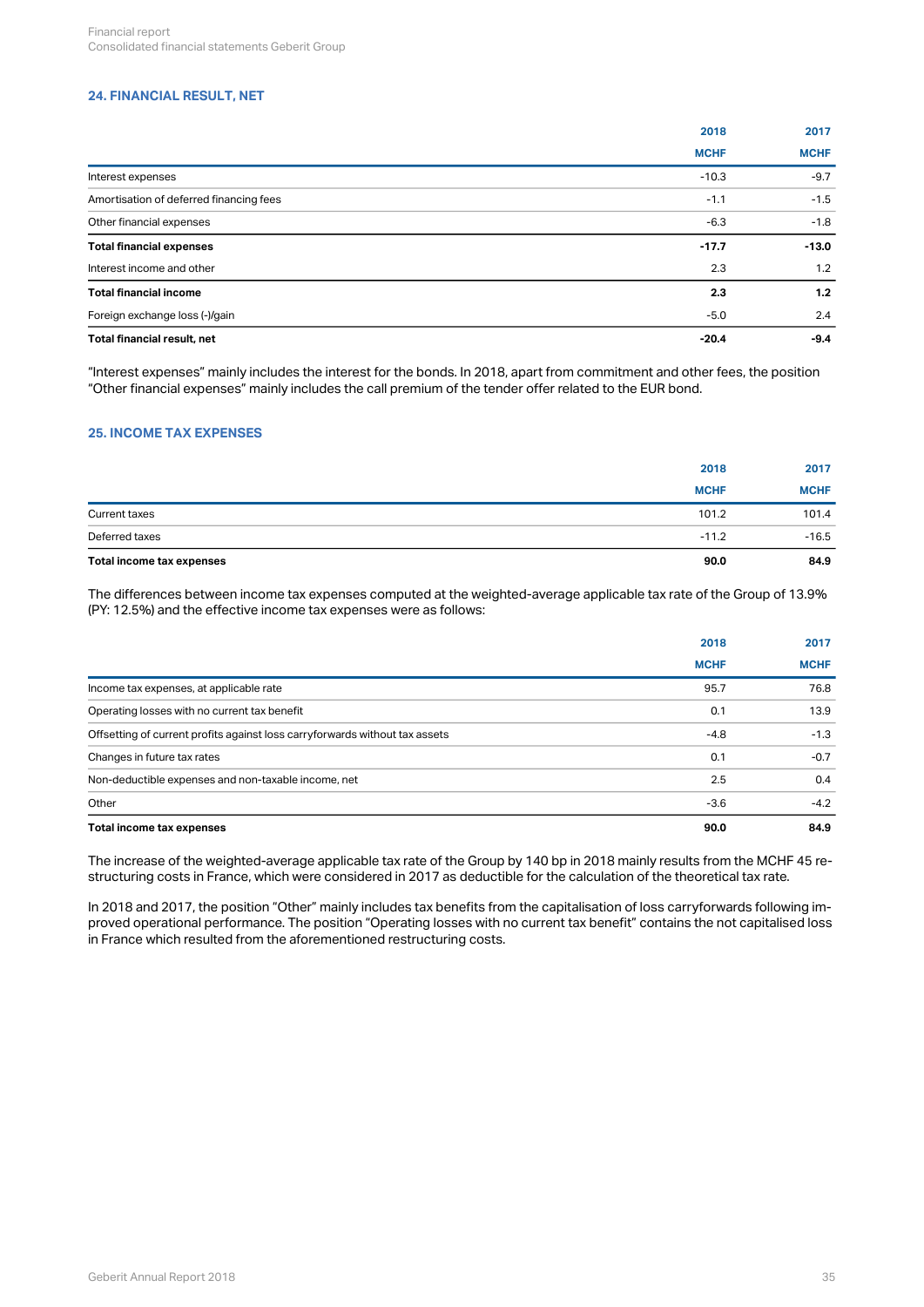## **26. OPERATING LEASING**

|                              | 2018        | 2017        |
|------------------------------|-------------|-------------|
|                              | <b>MCHF</b> | <b>MCHF</b> |
| Minimum lease payments       |             |             |
| < 1 year                     | 20.6        | 18.9        |
| 1-5 years                    | 47.5        | 51.1        |
| > 5 years                    | 32.3        | 64.7        |
| Total minimum lease payments | 100.4       | 134.7       |

In the course of the implementation of IFRS 16 the definition of lease term and lease obligations were clarified and figures of 2018 were adjusted accordingly. The lease expenses for 2018 were MCHF 25.1 (PY: MCHF 25.4). The leasing agreements are mainly for rent of buildings and equipment.

#### <span id="page-35-1"></span>**27. RESEARCH AND DEVELOPMENT COST**

| Research and development cost                    | 76.1        | 78.4        |
|--------------------------------------------------|-------------|-------------|
| Amortisation of capitalised development expenses | 4.1         | 3.3         |
| Capitalised development expenses                 | $-5.6$      | $-2.7$      |
| Research and development expenses                | 77.6        | 77.8        |
|                                                  | <b>MCHF</b> | <b>MCHF</b> |
|                                                  | 2018        | 2017        |
|                                                  |             |             |

In 2018, research and development expenses totalling MCHF 77.6 (PY: MCHF 77.8) were included in the items "Personnel expenses", "Depreciation" and "Other operating expenses, net". This represents 2.5% of net sales (PY: 2.7%). For four major development projects, the capitalisation criteria according to IAS 38.57 were met and expenses of MCHF 5.6 (PY: MCHF 2.7) were capitalised.

## <span id="page-35-0"></span>**28. CASHFLOW FIGURES**

Net cashflow is calculated as follows:

| Net cash from/used in (-) operating activities                | 747.5       | 640.4       |
|---------------------------------------------------------------|-------------|-------------|
| Other non-cash income and expenses                            | 5.3         | $-2.8$      |
| Income taxes paid                                             | $-102.7$    | $-129.7$    |
| Changes in provisions                                         | $-11.8$     | 19.5        |
| Changes in the other positions of the net working capital     | 8.1         | $-11.3$     |
| Changes in net working capital from operating core activities | $-19.2$     | $-7.3$      |
| EBITDA <sup>1</sup>                                           | 867.8       | 772.0       |
|                                                               | <b>MCHF</b> | <b>MCHF</b> |
|                                                               | 2018        | $2017^2$    |

<sup>1</sup> EBIT + Depreciation + Amortisation

 $^2$  The definition of "Net cashflow" and "Free cashflow" was adapted to the definition of the statements of cashflows, and the prior year figures were reclassified in the interests of comparability.

The position «Changes in net working capital from operating core activities» includes the change of trade accounts receivable, trade accounts payable and inventories. The residual positions of the net working capital are shown in the position «Changes in the other positions of the net working capital» if they are not part of «Changes in provisions», «Income taxes paid» or «Interest and other financing cost paid, net».

«Changes in provisions» contains the change of all short and long-term provisions.

The position «Other non-cash income and expenses» mainly contains the correction of non-cash items from the participation programs as well as the reclassification of (gains)/losses from the sale of property, plant and equipment and intangible assets as well as from subsidiaries.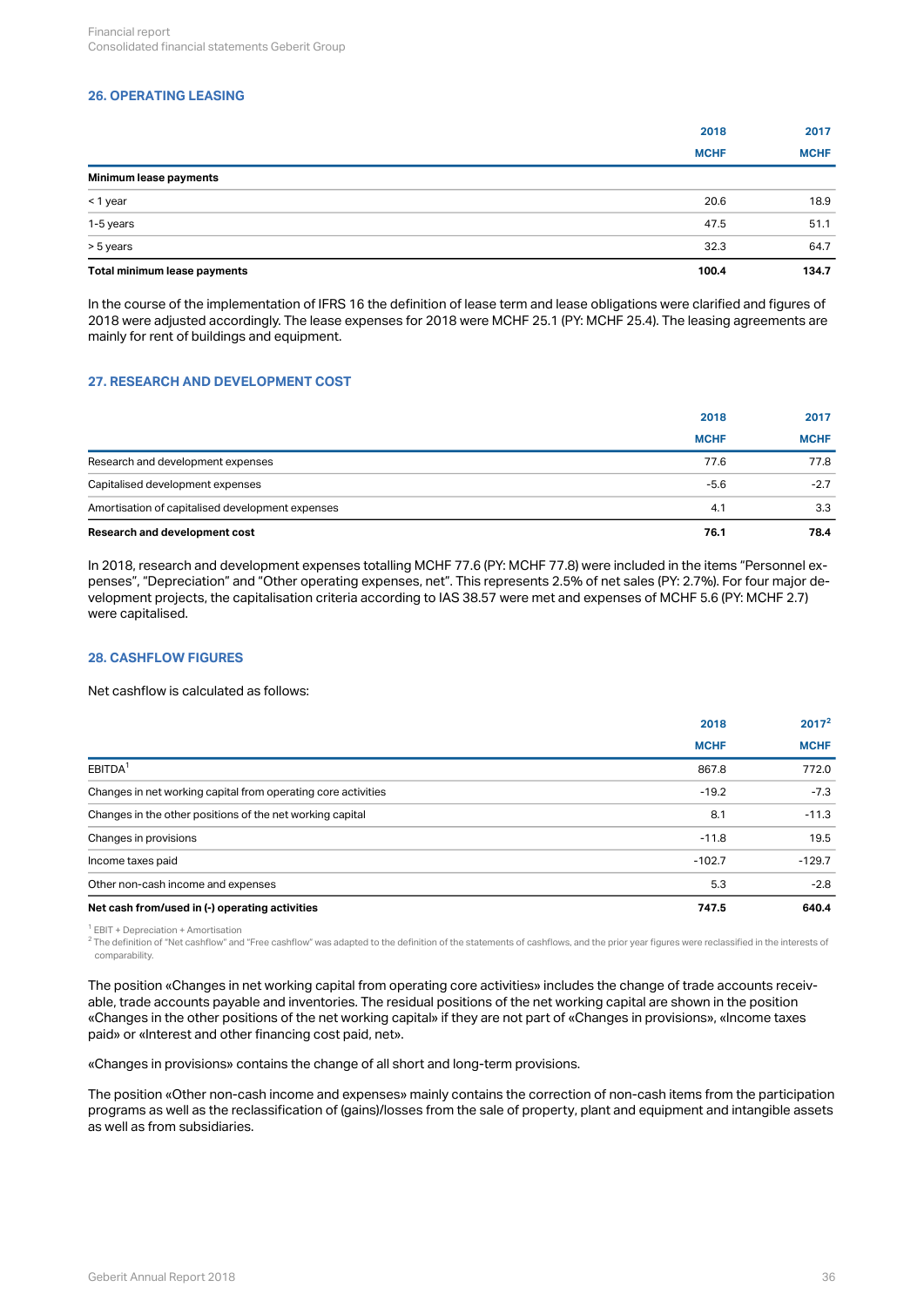#### Free cashflow is calculated as follows:

| <b>Free cashflow</b>                                                 | 581.5       | 475.7       |
|----------------------------------------------------------------------|-------------|-------------|
| Interest and other financing cost paid, net                          | $-12.2$     | $-9.2$      |
| Purchase of property, plant and equipment and intangible assets, net | $-153.8$    | $-155.5$    |
| Net cash from/used in (-) operating activities                       | 747.5       | 640.4       |
|                                                                      | <b>MCHF</b> | <b>MCHF</b> |
|                                                                      | 2018        | $2017^2$    |

 $^2$  The definition of "Net cashflow" and "Free cashflow" was adapted to the definition of the statements of cashflows, and the prior year figures were reclassified in the interests of comparability.

«Net cashflow» and «Free cashflow» are no substitute for figures shown in the consolidated income statements and the consolidated statements of cashflows, but they may give an indication of the Group's capability to generate cash, to pay back debt, to finance acquisitions, to buy back shares and to pay dividends.

#### <span id="page-36-0"></span>**29. SEGMENT REPORTING**

The Geberit Group consists of one single business unit, the purpose of which is to develop, produce and distribute sanitary products and systems for the residential and commercial construction industry. The major part of the products is distributed through the wholesale channel in general to plumbers, who resell the products to the end users. Products are produced by plants that specialise in particular production processes. As a general rule, one specific article is produced at only one location. Distribution is carried out by country or regional distribution subsidiaries, which sell to wholesalers. A distribution subsidiary is always responsible for the distribution of the whole range of products in its sales area. The main task of the distribution companies is local market development, which contains as a main focus the support of installers, sanitary planners, architects, wholesalers and other distributors. Research and development of the whole range of products is carried out centrally by Geberit International AG. All corporate tasks are also centralised at Geberit International AG.

Due to the unity and focus of the business, the top management (Group Executive Board) and the management structure of the Geberit Group are organised by function (Overall Management, Sales Europe, Sales International, Marketing & Brands, Operations, Product Management & Innovation, Finance). The financial management of the Group by the Board of Directors and the Group Executive Board is based on net sales by markets and product areas and on the consolidated income statements, balance sheets and statements of cashflows.

Segment reporting is therefore prepared according to IFRS 8.31 et seq. (one single reportable segment), and the valuation is made according to the same principles as the consolidated financial statements. The basis for revenue recognition is the same for all markets and product areas. The geographical allocation of net sales is based on the domicile of the customers.

The information is as follows:

| Total net sales                                | 3,080.5     | 2,908.3     |
|------------------------------------------------|-------------|-------------|
| Bathroom Systems <sup>1</sup>                  | 1.019.7     | 994.5       |
| Piping Systems                                 | 928.3       | 865.5       |
| Installation and Flushing Systems <sup>1</sup> | 1,132.5     | 1,048.3     |
| Net sales by product areas                     |             |             |
|                                                | <b>MCHF</b> | <b>MCHF</b> |
|                                                | 2018        | 2017        |

 $^1$  Following a reclassification in 2018, the prior year figures were adjusted accordingly in the interests of comparability.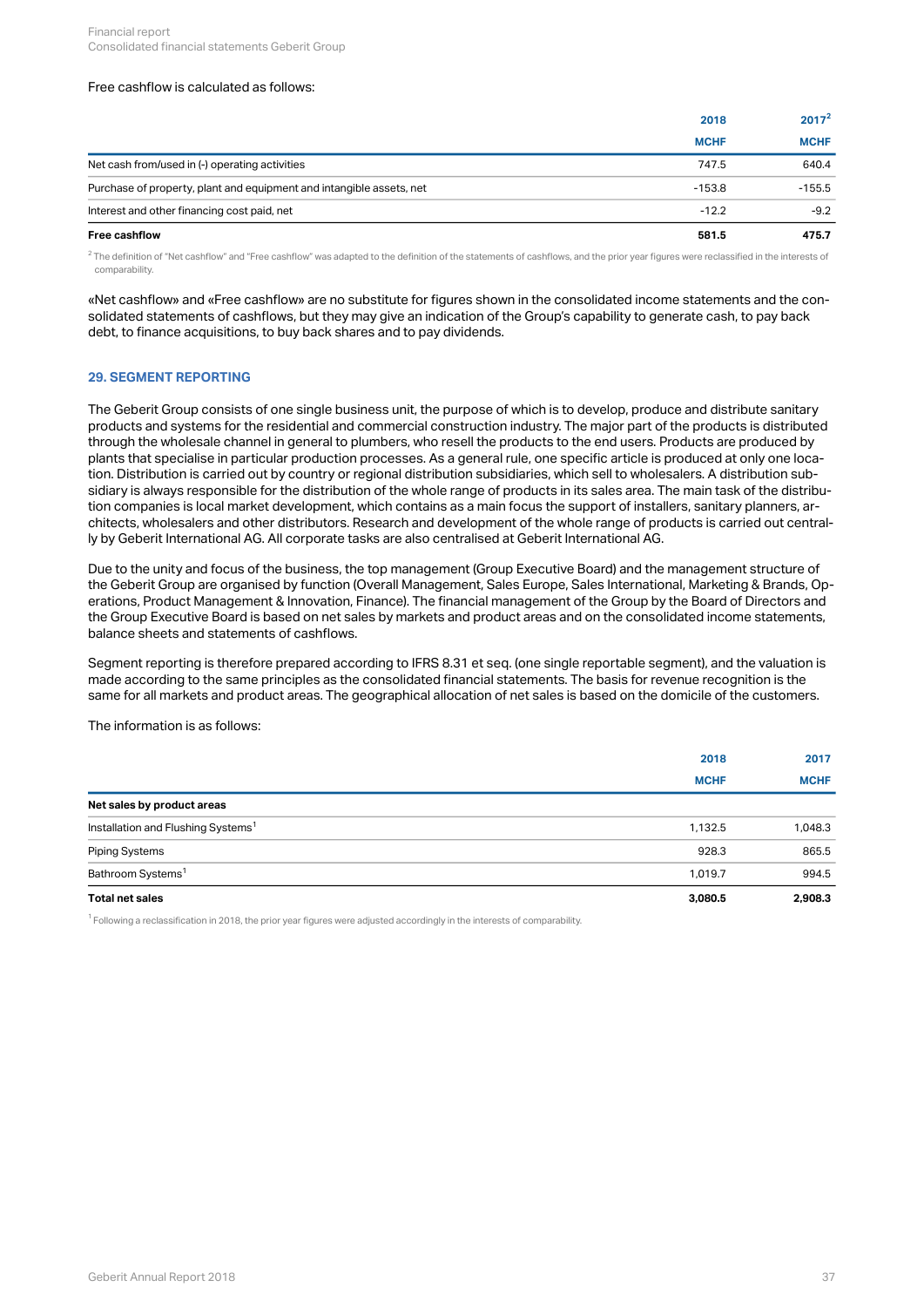|                                                       | 2018        | 2017        |
|-------------------------------------------------------|-------------|-------------|
|                                                       | <b>MCHF</b> | <b>MCHF</b> |
| Net sales by markets                                  |             |             |
| Germany                                               | 934.1       | 867.3       |
| Nordic Countries                                      | 311.6       | 313.7       |
| Switzerland                                           | 282.7       | 278.6       |
| Central/Eastern Europe                                | 307.2       | 280.1       |
| Benelux                                               | 252.4       | 231.6       |
| Italy                                                 | 216.2       | 201.2       |
| France                                                | 187.1       | 176.3       |
| Austria                                               | 170.6       | 161.2       |
| United Kingdom/Ireland                                | 111.6       | 110.5       |
| Iberian Peninsula                                     | 24.5        | 21.4        |
| Other markets                                         | 282.5       | 266.4       |
| <b>Total net sales</b>                                | 3,080.5     | 2,908.3     |
|                                                       | 2018        | 2017        |
|                                                       | <b>MCHF</b> | <b>MCHF</b> |
| Share of net sales by customers                       |             |             |
| Customers with more than 10% of net sales: customer A | 482.1       | 435.5       |
| <b>Total &gt; 10%</b>                                 | 482.1       | 435.5       |
| Remaining customers with less than 10% of net sales   | 2,598.4     | 2,472.8     |
| <b>Total net sales</b>                                | 3,080.5     | 2,908.3     |
|                                                       |             |             |
|                                                       | 2018        | 2017        |
|                                                       | <b>MCHF</b> | <b>MCHF</b> |
| Property, plant and equipment by markets              |             |             |
| Germany                                               | 310.1       | 298.7       |
| Nordic Countries                                      | 40.3        | 39.2        |
| Switzerland                                           | 161.6       | 161.7       |
| Central/Eastern Europe                                | 135.6       | 128.5       |
| Benelux                                               | 6.4         | $5.4\,$     |
| Italy                                                 | 58.1        | 57.6        |
| France                                                | 11.2        | 10.0        |
| Austria                                               | 38.9        | 42.6        |
| United Kingdom/Ireland                                | $2.3\,$     | 2.5         |
| Iberian Peninsula                                     | 13.1        | 13.5        |
| Other markets                                         | 51.3        | 53.1        |
| Total property, plant and equipment                   | 828.9       | 812.8       |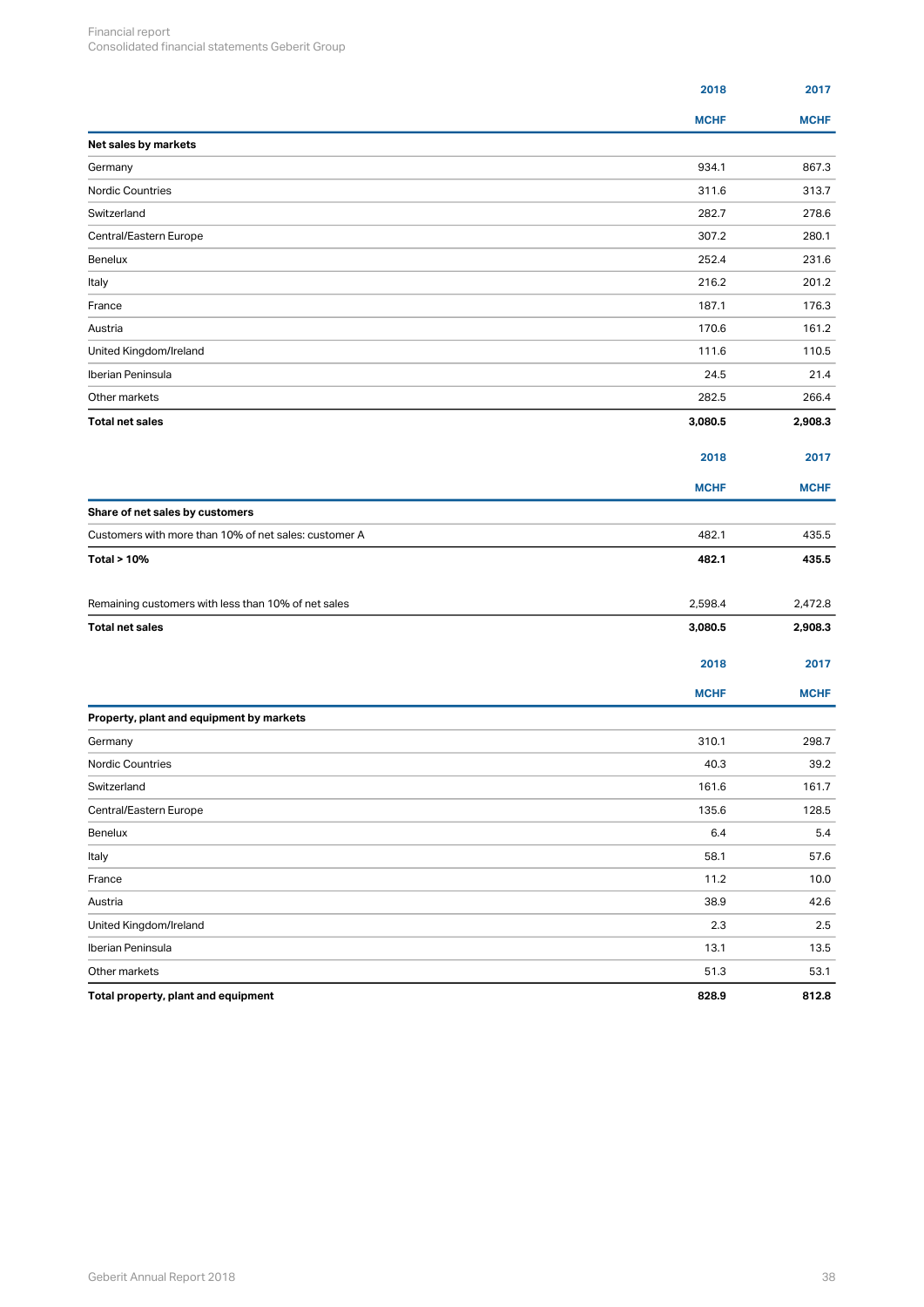## **30. RELATED PARTY TRANSACTIONS**

In 2018 and 2017, total booked compensation for the Group Executive Board and the Board of Directors was as follows:

|                                  | 2018        | 2017        |
|----------------------------------|-------------|-------------|
|                                  | <b>MCHF</b> | <b>MCHF</b> |
| Remuneration and salary fixed    | 5.4         | 5.5         |
| Remuneration and salary variable | 1.7         | 2.0         |
| Options                          | 2.5         | 2.7         |
| Expenditure on pensions          | 1.0         | 1.5         |
| Other                            | 0.1         | 0.1         |
| Total                            | 10.7        | 11.8        |

Further information regarding compensation and investments of the Group Executive Board and the Board of Directors is disclosed in the Remuneration Report.

In 2018 and 2017, there were no further material related party transactions.

## **31. FOREIGN EXCHANGE RATES**

The following exchange rates were used for the consolidated financial statements:

|                         |                 |              |                         | 2018                       | 2017                    |                            |  |
|-------------------------|-----------------|--------------|-------------------------|----------------------------|-------------------------|----------------------------|--|
|                         | <b>Currency</b> |              | <b>Balance</b><br>sheet | <b>Income</b><br>statement | <b>Balance</b><br>sheet | <b>Income</b><br>statement |  |
| European Currency Union | <b>EUR</b>      | $\mathbf{1}$ | 1.1255                  | 1.1564                     | 1.1687                  | 1.1086                     |  |
| United Kingdom          | GBP             | $\mathbf{1}$ | 1.2489                  | 1.3050                     | 1.3168                  | 1.2675                     |  |
| <b>USA</b>              | <b>USD</b>      | $\mathbf{1}$ | 0.9848                  | 0.9782                     | 0.9777                  | 0.9844                     |  |
| Poland                  | <b>PLN</b>      | 100          | 26.2000                 | 27.1550                    | 28.0300                 | 26.0350                    |  |
| China                   | <b>CNY</b>      | 100          | 14.3110                 | 14.8090                    | 15.0200                 | 14.5750                    |  |
| Denmark                 | <b>DKK</b>      | 100          | 15.0700                 | 15.5090                    | 15.6920                 | 14.9170                    |  |
| Australia               | <b>AUD</b>      | $\mathbf{1}$ | 0.6955                  | 0.7328                     | 0.7620                  | 0.7547                     |  |
| Czech Republic          | CZK             | 100          | 4.3700                  | 4.5190                     | 4.5650                  | 4.1890                     |  |
| Hungary                 | <b>HUF</b>      | 100          | 0.3500                  | 0.3640                     | 0.3764                  | 0.3590                     |  |
| Norway                  | <b>NOK</b>      | 100          | 11.3300                 | 12.0290                    | 11.8630                 | 11.9270                    |  |
| Sweden                  | <b>SEK</b>      | 100          | 10.9700                 | 11.2610                    | 11.8530                 | 11.5290                    |  |
| Singapore               | SGD             | $\mathbf{1}$ | 0.7216                  | 0.7253                     | 0.7314                  | 0.7129                     |  |
| South Africa            | ZAR             | 100          | 6.8400                  | 7.4330                     | 7.9100                  | 7.3820                     |  |
| Turkey                  | <b>TRY</b>      | 100          | 18.5800                 | 20.4560                    | 25.8250                 | 26.8470                    |  |
| Russia                  | <b>RUB</b>      | 100          | 1.4130                  | 1.5630                     | 1.6960                  | 1.6840                     |  |
| Ukraine                 | <b>UAH</b>      | 100          | 3.5401                  | 3.6030                     | 3.4800                  | 3.7060                     |  |
| India                   | <b>INR</b>      | 100          | 1.4100                  | 1.4270                     | 1.5300                  | 1.5140                     |  |
| Nigeria                 | <b>NGN</b>      | 100          | 0.2710                  | 0.2710                     | 0.2720                  | 0.2970                     |  |
| Romania                 | <b>RON</b>      | 100          | 24.1300                 | 24.8030                    | 25.0800                 | 24.3080                    |  |
|                         |                 |              |                         |                            |                         |                            |  |

## **32. SUBSEQUENT EVENTS**

The consolidated financial statements are subject to approval by the General Meeting and were released for publication by the Board of Directors on 11 March 2019.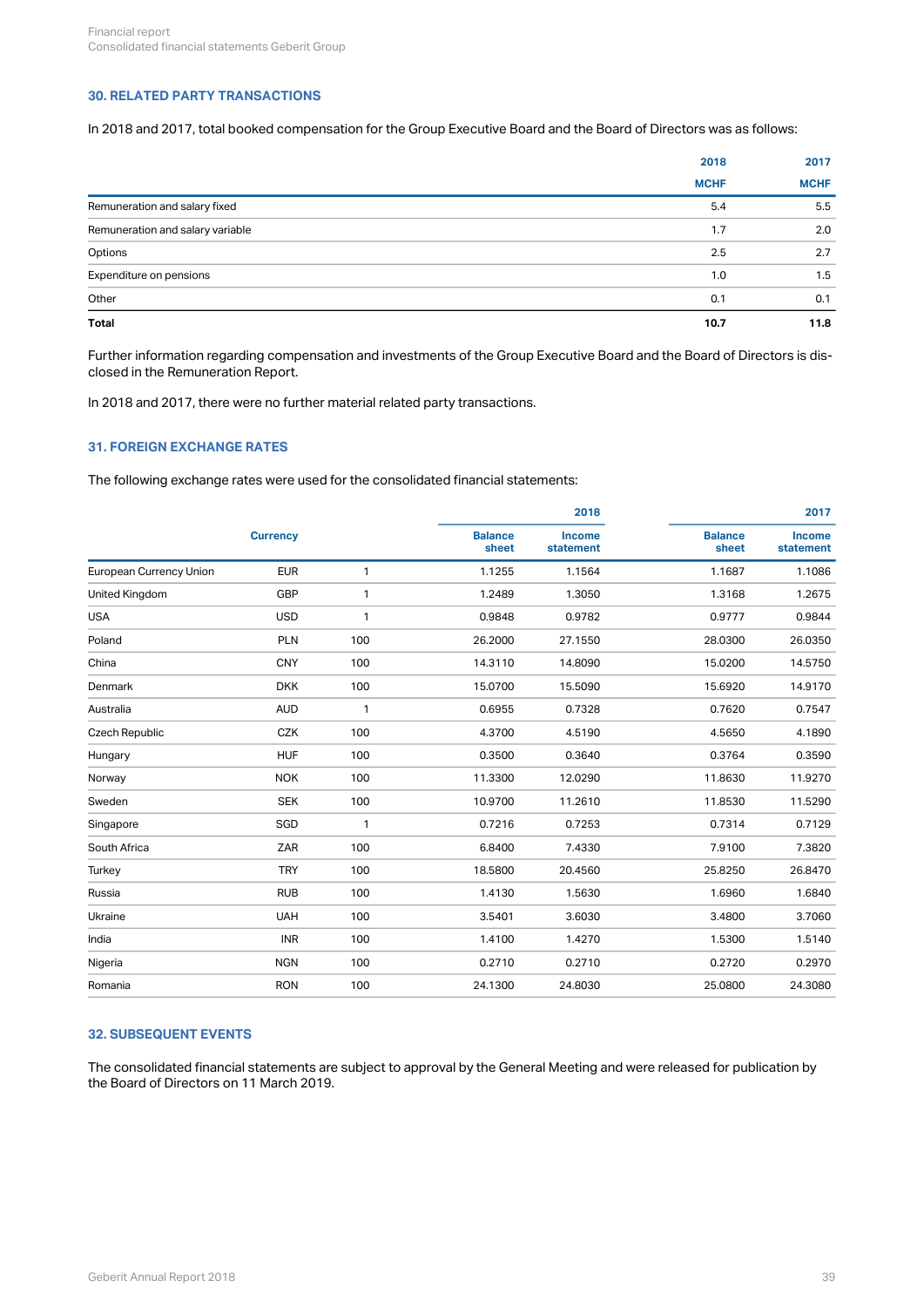## **33. GROUP COMPANIES AS AT 31 DECEMBER 2018**

| CHF<br>Geberit AG, Rapperswil-Jona<br>3,704<br>CHF<br>Geberit Holding AG, Rapperswil-Jona<br>39,350<br>100<br>Geberit International AG, Rapperswil-Jona<br>CHF<br>1,000<br>100<br>Geberit International Sales AG, Rapperswil-Jona<br>CHF<br>1,000<br>100<br>Geberit Verwaltungs AG, Rapperswil-Jona<br>CHF<br>1,000<br>100<br>Geberit Vertriebs AG, Rapperswil-Jona<br>CHF<br>1,000<br>100<br>Geberit Marketing e Distribuzione SA, Rapperswil-Jona<br><b>EUR</b><br>821<br>100<br>Geberit Produktions AG, Rapperswil-Jona<br>CHF<br>4,000<br>100<br>CHF<br>1,000<br>Geberit Apparate AG, Rapperswil-Jona<br>100<br>Geberit Fabrication SA, Givisiez<br>CHF<br>7,000<br>100<br>Geberit Finanz AG, Rapperswil-Jona<br><b>EUR</b><br>832<br>100<br><b>Australia</b><br>Geberit Pty Ltd., North Ryde NSW<br><b>AUD</b><br>2,060<br>100<br><b>Austria</b><br>Geberit Vertriebs GmbH & Co KG, Pottenbrunn / St. Pölten<br><b>EUR</b><br>728<br>100<br><b>EUR</b><br>7,995<br>Geberit Produktions GmbH & Co KG, Pottenbrunn / St. Pölten<br>100<br>Geberit Beteiligungsverwaltung GmbH, Pottenbrunn / St. Pölten<br><b>EUR</b><br>35<br>100<br><b>EUR</b><br>37<br>Geberit Huter GmbH, Matrei<br>100<br><b>Belgium</b><br><b>EUR</b><br>Geberit N.V., Machelen<br>62<br>100<br><b>Channel Islands</b><br><b>EUR</b><br>$\overline{2}$<br>Geberit Reinsurance Ltd., Guernsey<br>100<br><b>China</b><br>CNY<br>Geberit Flushing Technology Co. Ltd., Daishan<br>63,376<br>100<br>Geberit Plumbing Technology Co. Ltd., Shanghai<br><b>CNY</b><br>100<br>152,453<br>Geberit Shanghai Trading Co. Ltd., Shanghai<br><b>CNY</b><br>5,000<br>100<br>Geberit Shanghai Investment Administration Co. Ltd., Shanghai<br><b>CNY</b><br>100<br>13,638<br><b>Czech Republic</b><br>Geberit spol. s.r.o., Prague<br>CZK<br>6,000<br>100<br><b>Denmark</b><br>Geberit A/S, Lystrup<br><b>DKK</b><br>10,000<br>100<br><b>Finland</b><br><b>EUR</b><br>Geberit Oy, Helsinki<br>50<br>100<br>Geberit Investment Oy, Tammisaari<br><b>EUR</b><br>3<br>100<br><b>EUR</b><br>Geberit Production Oy, Tammisaari<br>2,813<br>100<br><b>France</b><br><b>EUR</b><br>Geberit S.a.r.l., Samoreau<br>1,686<br>100<br>Geberit Holding France S.A., Samoreau<br><b>EUR</b><br>10,388<br>100<br><b>EUR</b><br>1,931<br>Geberit Services S.A.S., Samoreau<br>100<br>Geberit Production S.A.S., Limoges<br><b>EUR</b><br>4,577<br>100 | <b>Switzerland</b> | <b>Currency</b> | <b>Share capital</b><br>(000) | <b>Ownership</b><br>in % |
|--------------------------------------------------------------------------------------------------------------------------------------------------------------------------------------------------------------------------------------------------------------------------------------------------------------------------------------------------------------------------------------------------------------------------------------------------------------------------------------------------------------------------------------------------------------------------------------------------------------------------------------------------------------------------------------------------------------------------------------------------------------------------------------------------------------------------------------------------------------------------------------------------------------------------------------------------------------------------------------------------------------------------------------------------------------------------------------------------------------------------------------------------------------------------------------------------------------------------------------------------------------------------------------------------------------------------------------------------------------------------------------------------------------------------------------------------------------------------------------------------------------------------------------------------------------------------------------------------------------------------------------------------------------------------------------------------------------------------------------------------------------------------------------------------------------------------------------------------------------------------------------------------------------------------------------------------------------------------------------------------------------------------------------------------------------------------------------------------------------------------------------------------------------------------------------------------------------------------------------------------------------------------------------------------------------------------------------------------------------------------------------------------|--------------------|-----------------|-------------------------------|--------------------------|
|                                                                                                                                                                                                                                                                                                                                                                                                                                                                                                                                                                                                                                                                                                                                                                                                                                                                                                                                                                                                                                                                                                                                                                                                                                                                                                                                                                                                                                                                                                                                                                                                                                                                                                                                                                                                                                                                                                                                                                                                                                                                                                                                                                                                                                                                                                                                                                                                  |                    |                 |                               |                          |
|                                                                                                                                                                                                                                                                                                                                                                                                                                                                                                                                                                                                                                                                                                                                                                                                                                                                                                                                                                                                                                                                                                                                                                                                                                                                                                                                                                                                                                                                                                                                                                                                                                                                                                                                                                                                                                                                                                                                                                                                                                                                                                                                                                                                                                                                                                                                                                                                  |                    |                 |                               |                          |
|                                                                                                                                                                                                                                                                                                                                                                                                                                                                                                                                                                                                                                                                                                                                                                                                                                                                                                                                                                                                                                                                                                                                                                                                                                                                                                                                                                                                                                                                                                                                                                                                                                                                                                                                                                                                                                                                                                                                                                                                                                                                                                                                                                                                                                                                                                                                                                                                  |                    |                 |                               |                          |
|                                                                                                                                                                                                                                                                                                                                                                                                                                                                                                                                                                                                                                                                                                                                                                                                                                                                                                                                                                                                                                                                                                                                                                                                                                                                                                                                                                                                                                                                                                                                                                                                                                                                                                                                                                                                                                                                                                                                                                                                                                                                                                                                                                                                                                                                                                                                                                                                  |                    |                 |                               |                          |
|                                                                                                                                                                                                                                                                                                                                                                                                                                                                                                                                                                                                                                                                                                                                                                                                                                                                                                                                                                                                                                                                                                                                                                                                                                                                                                                                                                                                                                                                                                                                                                                                                                                                                                                                                                                                                                                                                                                                                                                                                                                                                                                                                                                                                                                                                                                                                                                                  |                    |                 |                               |                          |
|                                                                                                                                                                                                                                                                                                                                                                                                                                                                                                                                                                                                                                                                                                                                                                                                                                                                                                                                                                                                                                                                                                                                                                                                                                                                                                                                                                                                                                                                                                                                                                                                                                                                                                                                                                                                                                                                                                                                                                                                                                                                                                                                                                                                                                                                                                                                                                                                  |                    |                 |                               |                          |
|                                                                                                                                                                                                                                                                                                                                                                                                                                                                                                                                                                                                                                                                                                                                                                                                                                                                                                                                                                                                                                                                                                                                                                                                                                                                                                                                                                                                                                                                                                                                                                                                                                                                                                                                                                                                                                                                                                                                                                                                                                                                                                                                                                                                                                                                                                                                                                                                  |                    |                 |                               |                          |
|                                                                                                                                                                                                                                                                                                                                                                                                                                                                                                                                                                                                                                                                                                                                                                                                                                                                                                                                                                                                                                                                                                                                                                                                                                                                                                                                                                                                                                                                                                                                                                                                                                                                                                                                                                                                                                                                                                                                                                                                                                                                                                                                                                                                                                                                                                                                                                                                  |                    |                 |                               |                          |
|                                                                                                                                                                                                                                                                                                                                                                                                                                                                                                                                                                                                                                                                                                                                                                                                                                                                                                                                                                                                                                                                                                                                                                                                                                                                                                                                                                                                                                                                                                                                                                                                                                                                                                                                                                                                                                                                                                                                                                                                                                                                                                                                                                                                                                                                                                                                                                                                  |                    |                 |                               |                          |
|                                                                                                                                                                                                                                                                                                                                                                                                                                                                                                                                                                                                                                                                                                                                                                                                                                                                                                                                                                                                                                                                                                                                                                                                                                                                                                                                                                                                                                                                                                                                                                                                                                                                                                                                                                                                                                                                                                                                                                                                                                                                                                                                                                                                                                                                                                                                                                                                  |                    |                 |                               |                          |
|                                                                                                                                                                                                                                                                                                                                                                                                                                                                                                                                                                                                                                                                                                                                                                                                                                                                                                                                                                                                                                                                                                                                                                                                                                                                                                                                                                                                                                                                                                                                                                                                                                                                                                                                                                                                                                                                                                                                                                                                                                                                                                                                                                                                                                                                                                                                                                                                  |                    |                 |                               |                          |
|                                                                                                                                                                                                                                                                                                                                                                                                                                                                                                                                                                                                                                                                                                                                                                                                                                                                                                                                                                                                                                                                                                                                                                                                                                                                                                                                                                                                                                                                                                                                                                                                                                                                                                                                                                                                                                                                                                                                                                                                                                                                                                                                                                                                                                                                                                                                                                                                  |                    |                 |                               |                          |
|                                                                                                                                                                                                                                                                                                                                                                                                                                                                                                                                                                                                                                                                                                                                                                                                                                                                                                                                                                                                                                                                                                                                                                                                                                                                                                                                                                                                                                                                                                                                                                                                                                                                                                                                                                                                                                                                                                                                                                                                                                                                                                                                                                                                                                                                                                                                                                                                  |                    |                 |                               |                          |
|                                                                                                                                                                                                                                                                                                                                                                                                                                                                                                                                                                                                                                                                                                                                                                                                                                                                                                                                                                                                                                                                                                                                                                                                                                                                                                                                                                                                                                                                                                                                                                                                                                                                                                                                                                                                                                                                                                                                                                                                                                                                                                                                                                                                                                                                                                                                                                                                  |                    |                 |                               |                          |
|                                                                                                                                                                                                                                                                                                                                                                                                                                                                                                                                                                                                                                                                                                                                                                                                                                                                                                                                                                                                                                                                                                                                                                                                                                                                                                                                                                                                                                                                                                                                                                                                                                                                                                                                                                                                                                                                                                                                                                                                                                                                                                                                                                                                                                                                                                                                                                                                  |                    |                 |                               |                          |
|                                                                                                                                                                                                                                                                                                                                                                                                                                                                                                                                                                                                                                                                                                                                                                                                                                                                                                                                                                                                                                                                                                                                                                                                                                                                                                                                                                                                                                                                                                                                                                                                                                                                                                                                                                                                                                                                                                                                                                                                                                                                                                                                                                                                                                                                                                                                                                                                  |                    |                 |                               |                          |
|                                                                                                                                                                                                                                                                                                                                                                                                                                                                                                                                                                                                                                                                                                                                                                                                                                                                                                                                                                                                                                                                                                                                                                                                                                                                                                                                                                                                                                                                                                                                                                                                                                                                                                                                                                                                                                                                                                                                                                                                                                                                                                                                                                                                                                                                                                                                                                                                  |                    |                 |                               |                          |
|                                                                                                                                                                                                                                                                                                                                                                                                                                                                                                                                                                                                                                                                                                                                                                                                                                                                                                                                                                                                                                                                                                                                                                                                                                                                                                                                                                                                                                                                                                                                                                                                                                                                                                                                                                                                                                                                                                                                                                                                                                                                                                                                                                                                                                                                                                                                                                                                  |                    |                 |                               |                          |
|                                                                                                                                                                                                                                                                                                                                                                                                                                                                                                                                                                                                                                                                                                                                                                                                                                                                                                                                                                                                                                                                                                                                                                                                                                                                                                                                                                                                                                                                                                                                                                                                                                                                                                                                                                                                                                                                                                                                                                                                                                                                                                                                                                                                                                                                                                                                                                                                  |                    |                 |                               |                          |
|                                                                                                                                                                                                                                                                                                                                                                                                                                                                                                                                                                                                                                                                                                                                                                                                                                                                                                                                                                                                                                                                                                                                                                                                                                                                                                                                                                                                                                                                                                                                                                                                                                                                                                                                                                                                                                                                                                                                                                                                                                                                                                                                                                                                                                                                                                                                                                                                  |                    |                 |                               |                          |
|                                                                                                                                                                                                                                                                                                                                                                                                                                                                                                                                                                                                                                                                                                                                                                                                                                                                                                                                                                                                                                                                                                                                                                                                                                                                                                                                                                                                                                                                                                                                                                                                                                                                                                                                                                                                                                                                                                                                                                                                                                                                                                                                                                                                                                                                                                                                                                                                  |                    |                 |                               |                          |
|                                                                                                                                                                                                                                                                                                                                                                                                                                                                                                                                                                                                                                                                                                                                                                                                                                                                                                                                                                                                                                                                                                                                                                                                                                                                                                                                                                                                                                                                                                                                                                                                                                                                                                                                                                                                                                                                                                                                                                                                                                                                                                                                                                                                                                                                                                                                                                                                  |                    |                 |                               |                          |
|                                                                                                                                                                                                                                                                                                                                                                                                                                                                                                                                                                                                                                                                                                                                                                                                                                                                                                                                                                                                                                                                                                                                                                                                                                                                                                                                                                                                                                                                                                                                                                                                                                                                                                                                                                                                                                                                                                                                                                                                                                                                                                                                                                                                                                                                                                                                                                                                  |                    |                 |                               |                          |
|                                                                                                                                                                                                                                                                                                                                                                                                                                                                                                                                                                                                                                                                                                                                                                                                                                                                                                                                                                                                                                                                                                                                                                                                                                                                                                                                                                                                                                                                                                                                                                                                                                                                                                                                                                                                                                                                                                                                                                                                                                                                                                                                                                                                                                                                                                                                                                                                  |                    |                 |                               |                          |
|                                                                                                                                                                                                                                                                                                                                                                                                                                                                                                                                                                                                                                                                                                                                                                                                                                                                                                                                                                                                                                                                                                                                                                                                                                                                                                                                                                                                                                                                                                                                                                                                                                                                                                                                                                                                                                                                                                                                                                                                                                                                                                                                                                                                                                                                                                                                                                                                  |                    |                 |                               |                          |
|                                                                                                                                                                                                                                                                                                                                                                                                                                                                                                                                                                                                                                                                                                                                                                                                                                                                                                                                                                                                                                                                                                                                                                                                                                                                                                                                                                                                                                                                                                                                                                                                                                                                                                                                                                                                                                                                                                                                                                                                                                                                                                                                                                                                                                                                                                                                                                                                  |                    |                 |                               |                          |
|                                                                                                                                                                                                                                                                                                                                                                                                                                                                                                                                                                                                                                                                                                                                                                                                                                                                                                                                                                                                                                                                                                                                                                                                                                                                                                                                                                                                                                                                                                                                                                                                                                                                                                                                                                                                                                                                                                                                                                                                                                                                                                                                                                                                                                                                                                                                                                                                  |                    |                 |                               |                          |
|                                                                                                                                                                                                                                                                                                                                                                                                                                                                                                                                                                                                                                                                                                                                                                                                                                                                                                                                                                                                                                                                                                                                                                                                                                                                                                                                                                                                                                                                                                                                                                                                                                                                                                                                                                                                                                                                                                                                                                                                                                                                                                                                                                                                                                                                                                                                                                                                  |                    |                 |                               |                          |
|                                                                                                                                                                                                                                                                                                                                                                                                                                                                                                                                                                                                                                                                                                                                                                                                                                                                                                                                                                                                                                                                                                                                                                                                                                                                                                                                                                                                                                                                                                                                                                                                                                                                                                                                                                                                                                                                                                                                                                                                                                                                                                                                                                                                                                                                                                                                                                                                  |                    |                 |                               |                          |
|                                                                                                                                                                                                                                                                                                                                                                                                                                                                                                                                                                                                                                                                                                                                                                                                                                                                                                                                                                                                                                                                                                                                                                                                                                                                                                                                                                                                                                                                                                                                                                                                                                                                                                                                                                                                                                                                                                                                                                                                                                                                                                                                                                                                                                                                                                                                                                                                  |                    |                 |                               |                          |
|                                                                                                                                                                                                                                                                                                                                                                                                                                                                                                                                                                                                                                                                                                                                                                                                                                                                                                                                                                                                                                                                                                                                                                                                                                                                                                                                                                                                                                                                                                                                                                                                                                                                                                                                                                                                                                                                                                                                                                                                                                                                                                                                                                                                                                                                                                                                                                                                  |                    |                 |                               |                          |
|                                                                                                                                                                                                                                                                                                                                                                                                                                                                                                                                                                                                                                                                                                                                                                                                                                                                                                                                                                                                                                                                                                                                                                                                                                                                                                                                                                                                                                                                                                                                                                                                                                                                                                                                                                                                                                                                                                                                                                                                                                                                                                                                                                                                                                                                                                                                                                                                  |                    |                 |                               |                          |
|                                                                                                                                                                                                                                                                                                                                                                                                                                                                                                                                                                                                                                                                                                                                                                                                                                                                                                                                                                                                                                                                                                                                                                                                                                                                                                                                                                                                                                                                                                                                                                                                                                                                                                                                                                                                                                                                                                                                                                                                                                                                                                                                                                                                                                                                                                                                                                                                  |                    |                 |                               |                          |
|                                                                                                                                                                                                                                                                                                                                                                                                                                                                                                                                                                                                                                                                                                                                                                                                                                                                                                                                                                                                                                                                                                                                                                                                                                                                                                                                                                                                                                                                                                                                                                                                                                                                                                                                                                                                                                                                                                                                                                                                                                                                                                                                                                                                                                                                                                                                                                                                  |                    |                 |                               |                          |
|                                                                                                                                                                                                                                                                                                                                                                                                                                                                                                                                                                                                                                                                                                                                                                                                                                                                                                                                                                                                                                                                                                                                                                                                                                                                                                                                                                                                                                                                                                                                                                                                                                                                                                                                                                                                                                                                                                                                                                                                                                                                                                                                                                                                                                                                                                                                                                                                  |                    |                 |                               |                          |
|                                                                                                                                                                                                                                                                                                                                                                                                                                                                                                                                                                                                                                                                                                                                                                                                                                                                                                                                                                                                                                                                                                                                                                                                                                                                                                                                                                                                                                                                                                                                                                                                                                                                                                                                                                                                                                                                                                                                                                                                                                                                                                                                                                                                                                                                                                                                                                                                  |                    |                 |                               |                          |
|                                                                                                                                                                                                                                                                                                                                                                                                                                                                                                                                                                                                                                                                                                                                                                                                                                                                                                                                                                                                                                                                                                                                                                                                                                                                                                                                                                                                                                                                                                                                                                                                                                                                                                                                                                                                                                                                                                                                                                                                                                                                                                                                                                                                                                                                                                                                                                                                  |                    |                 |                               |                          |
|                                                                                                                                                                                                                                                                                                                                                                                                                                                                                                                                                                                                                                                                                                                                                                                                                                                                                                                                                                                                                                                                                                                                                                                                                                                                                                                                                                                                                                                                                                                                                                                                                                                                                                                                                                                                                                                                                                                                                                                                                                                                                                                                                                                                                                                                                                                                                                                                  |                    |                 |                               |                          |
|                                                                                                                                                                                                                                                                                                                                                                                                                                                                                                                                                                                                                                                                                                                                                                                                                                                                                                                                                                                                                                                                                                                                                                                                                                                                                                                                                                                                                                                                                                                                                                                                                                                                                                                                                                                                                                                                                                                                                                                                                                                                                                                                                                                                                                                                                                                                                                                                  |                    |                 |                               |                          |
|                                                                                                                                                                                                                                                                                                                                                                                                                                                                                                                                                                                                                                                                                                                                                                                                                                                                                                                                                                                                                                                                                                                                                                                                                                                                                                                                                                                                                                                                                                                                                                                                                                                                                                                                                                                                                                                                                                                                                                                                                                                                                                                                                                                                                                                                                                                                                                                                  |                    |                 |                               |                          |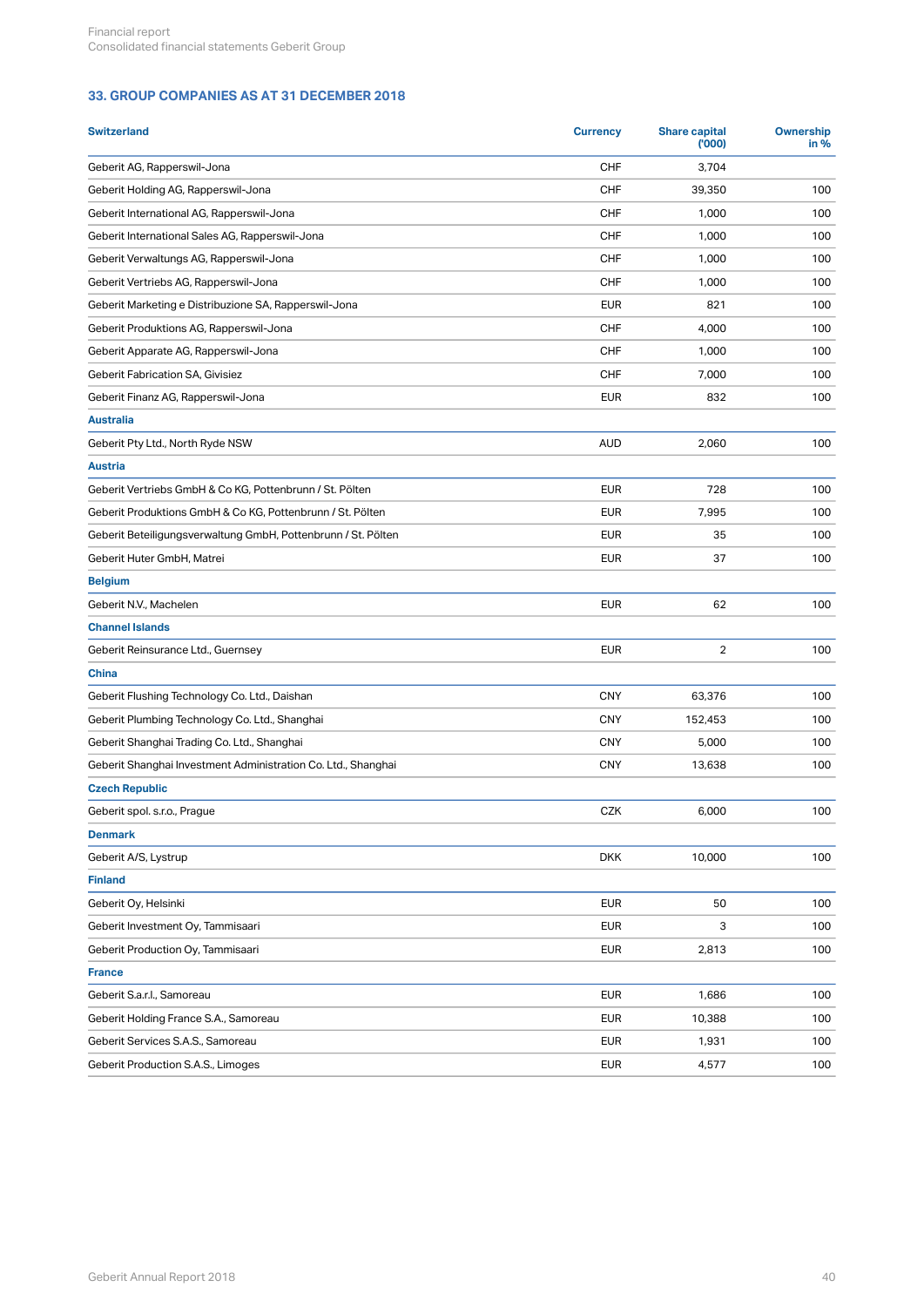| <b>Germany</b>                                         | <b>Currency</b> | <b>Share capital</b><br>(000) | <b>Ownership</b><br>in % |
|--------------------------------------------------------|-----------------|-------------------------------|--------------------------|
| Geberit Verwaltungs GmbH, Pfullendorf                  | <b>EUR</b>      | 50                            | 100                      |
| Geberit Service GmbH & Co. KG, Pfullendorf             | <b>EUR</b>      | 50                            | 100                      |
| Geberit Vertriebs GmbH, Pfullendorf                    | <b>EUR</b>      | 1,000                         | 100                      |
| Geberit Produktions GmbH, Pfullendorf                  | <b>EUR</b>      | 7,500                         | 100                      |
| Geberit Logistik GmbH, Pfullendorf                     | <b>EUR</b>      | 500                           | 100                      |
| Geberit Mapress GmbH, Langenfeld                       | <b>EUR</b>      | 2,701                         | 100                      |
| Geberit RLS Beteiligungs GmbH, Langenfeld              | <b>EUR</b>      | 50                            | 100                      |
| Geberit Lichtenstein GmbH, Lichtenstein                | <b>EUR</b>      | 1,025                         | 100                      |
| Geberit Weilheim GmbH, Weilheim                        | <b>EUR</b>      | 1,025                         | 100                      |
| Allia Holding GmbH, Pfullendorf                        | <b>EUR</b>      | 65                            | 100                      |
| Geberit Keramik Service GmbH & Co. KG, Pfullendorf     | <b>EUR</b>      | 100                           | 100                      |
| Geberit Keramik GmbH, Ratingen                         | <b>EUR</b>      | 12,500                        | 100                      |
| Ceravid GmbH, Essen                                    | <b>EUR</b>      | 26                            | 100                      |
| <b>Hungary</b>                                         |                 |                               |                          |
| Geberit Kft, Budapest                                  | <b>HUF</b>      | 49,900                        | 100                      |
| India                                                  |                 |                               |                          |
| Geberit Plumbing Technology India Pvt. Ltd., Bangalore | INR             | 12,861                        | 100                      |
| Geberit India Manufacturing Pvt. Ltd., Bangalore       | <b>INR</b>      | 56,875                        | 100                      |
| <b>Italy</b>                                           |                 |                               |                          |
| Geberit Produzione S.p.a., Villadose                   | <b>EUR</b>      | 4,200                         | 100                      |
| Geberit Service S.p.a., Spilimbergo                    | <b>EUR</b>      | 120                           | 100                      |
| Pozzi Ginori S.p.a., Milan                             | <b>EUR</b>      | 10,000                        | 100                      |
| Lithuania                                              |                 |                               |                          |
| Geberit UAB, Vilnius                                   | <b>EUR</b>      | 1,250                         | 100                      |
| <b>Netherlands</b>                                     |                 |                               |                          |
| Geberit B.V., Nieuwegein                               | <b>EUR</b>      | 18                            | 100                      |
| Geberit International B.V., Nieuwegein                 | <b>EUR</b>      | 51                            | 100                      |
| <b>Nigeria</b>                                         |                 |                               |                          |
| Geberit Nigeria Ltd., Ikoyi, Lagos                     | <b>NGN</b>      | 10,000                        | 100                      |
|                                                        |                 |                               |                          |
| <b>Norway</b><br>Geberit AS, Lorenskog                 | <b>NOK</b>      | 4,400                         | 100                      |
|                                                        |                 |                               |                          |
| Geberit Service AS, Porsgrund                          | <b>NOK</b>      | 282                           | 100                      |
| Poland                                                 |                 |                               |                          |
| Geberit Sp.z o.o., Warsaw                              | PLN             | 10,638                        | 100                      |
| Geberit Service Sp.z o.o., Lodz                        | PLN             | 1,800                         | 100                      |
| Geberit Ozorków Sp.z o.o., Ozorkow                     | <b>PLN</b>      | 32,400                        | 100                      |
| Geberit Produkcja Sp.z o.o., Kolo                      | PLN             | 100,000                       | 100                      |
| <b>Portugal</b>                                        |                 |                               |                          |
| Geberit Tecnologia Sanitária S.A., Lisbon              | <b>EUR</b>      | 275                           | 100                      |
| Geberit Produção S.A., Carregado                       | <b>EUR</b>      | 2,750                         | 100                      |
| Romania                                                |                 |                               |                          |
| Geberit SRL, Bucharest                                 | <b>RON</b>      | 13,500                        | 100                      |
| <b>Russia</b>                                          |                 |                               |                          |
| Geberit RUS LLC, Moscow                                | <b>RUB</b>      | 150,010                       | 100                      |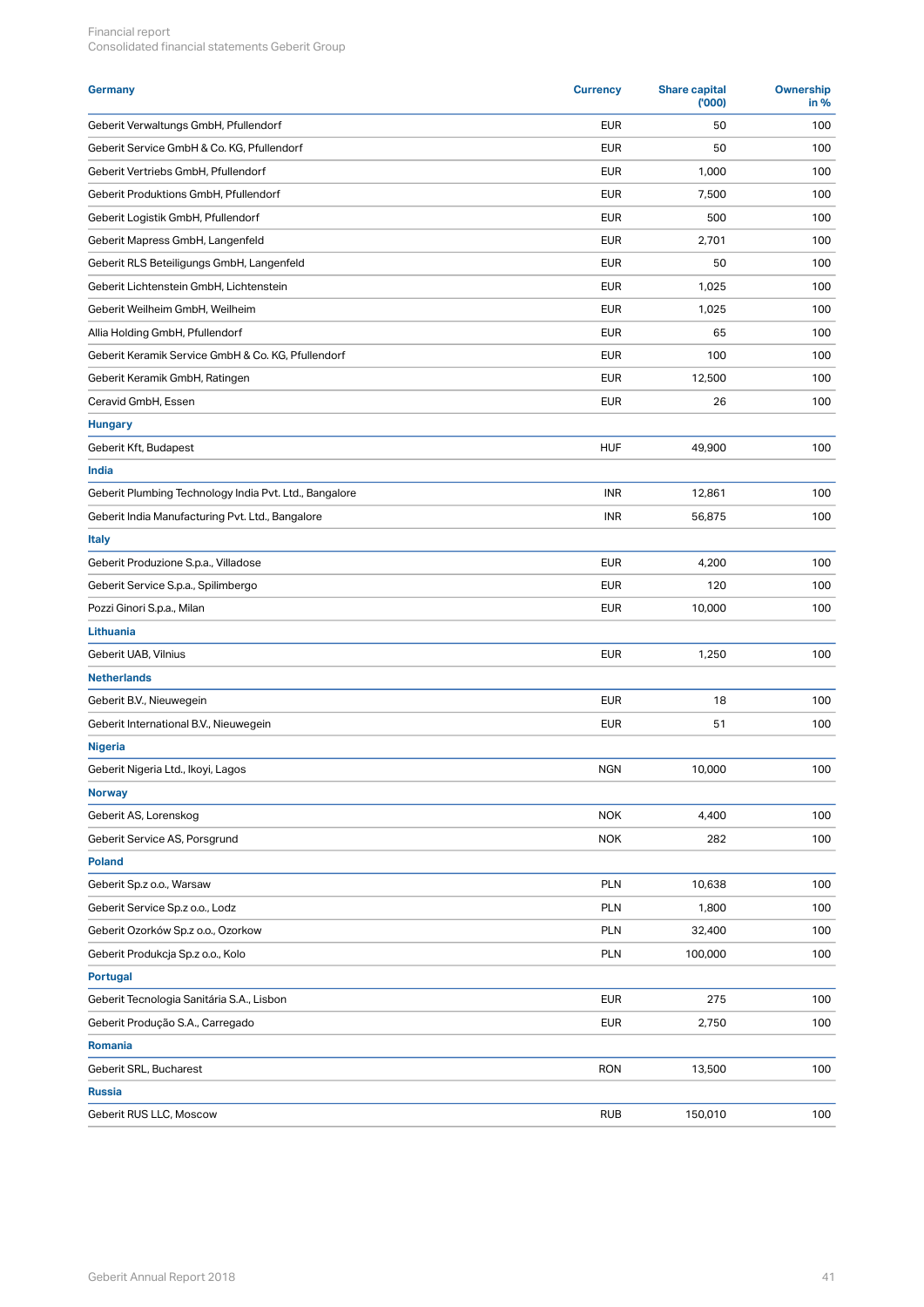| <b>Singapore</b>                                  | <b>Currency</b> | <b>Share capital</b><br>(000) | Ownership<br>in % |
|---------------------------------------------------|-----------------|-------------------------------|-------------------|
| Geberit South East Asia Pte. Ltd., Singapore      | SGD             | 100                           | 100               |
| <b>Slovakia</b>                                   |                 |                               |                   |
| Geberit Slovensko s.r.o., Bratislava              | <b>EUR</b>      | 200                           | 100               |
| <b>Slovenia</b>                                   |                 |                               |                   |
| Geberit proizvodnja d.o.o., Ruše                  | <b>EUR</b>      | 104                           | 100               |
| Geberit prodaja d.o.o., Ruše                      | <b>EUR</b>      | 42                            | 100               |
| <b>South Africa</b>                               |                 |                               |                   |
| Geberit Southern Africa (Pty.) Ltd., Johannesburg | ZAR             | $\overline{4}$                | 100               |
| <b>Spain</b>                                      |                 |                               |                   |
| Geberit S.A.U., Barcelona                         | <b>EUR</b>      | 3,823                         | 100               |
| <b>Sweden</b>                                     |                 |                               |                   |
| Geberit AB, Bromölla                              | <b>SEK</b>      | 700                           | 100               |
| Geberit Service AB, Bromölla                      | <b>SEK</b>      | 50                            | 100               |
| Geberit Production AB, Bromölla                   | <b>SEK</b>      | 20,000                        | 100               |
| <b>Turkey</b>                                     |                 |                               |                   |
| Geberit Tesisat Sistemleri Ticaret Ltd., Istanbul | <b>TRY</b>      | 17,922                        | 100               |
| <b>Ukraine</b>                                    |                 |                               |                   |
| Slavuta Holdings LLC, Kiev                        | <b>UAH</b>      | 65,654                        | 100               |
| Geberit Ceramic Production PrJSC, Slavuta         | <b>UAH</b>      | 57,400                        | 100               |
| TOV Geberit Plastics Production LLC, Kiev         | <b>UAH</b>      | 16,860                        | 100               |
| Geberit Trading LLC, Kiev                         | <b>UAH</b>      | 9,000                         | 100               |
| <b>United Kingdom</b>                             |                 |                               |                   |
| Geberit Sales Ltd., Warwick                       | GBP             | 3,520                         | 100               |
| Geberit Service, Alsager                          | GBP             | 0.4                           | 100               |
| Twyford Ltd., Alsager                             | GBP             | 1,000                         | 100               |
| Twyfords Ltd., Alsager                            | GBP             | 2,528                         | 100               |
| <b>USA</b>                                        |                 |                               |                   |
| Duffin Manufacturing Co., Elyria                  | <b>USD</b>      | 69                            | 100               |
| The Chicago Faucet Company, Des Plaines           | <b>USD</b>      | 100                           | 100               |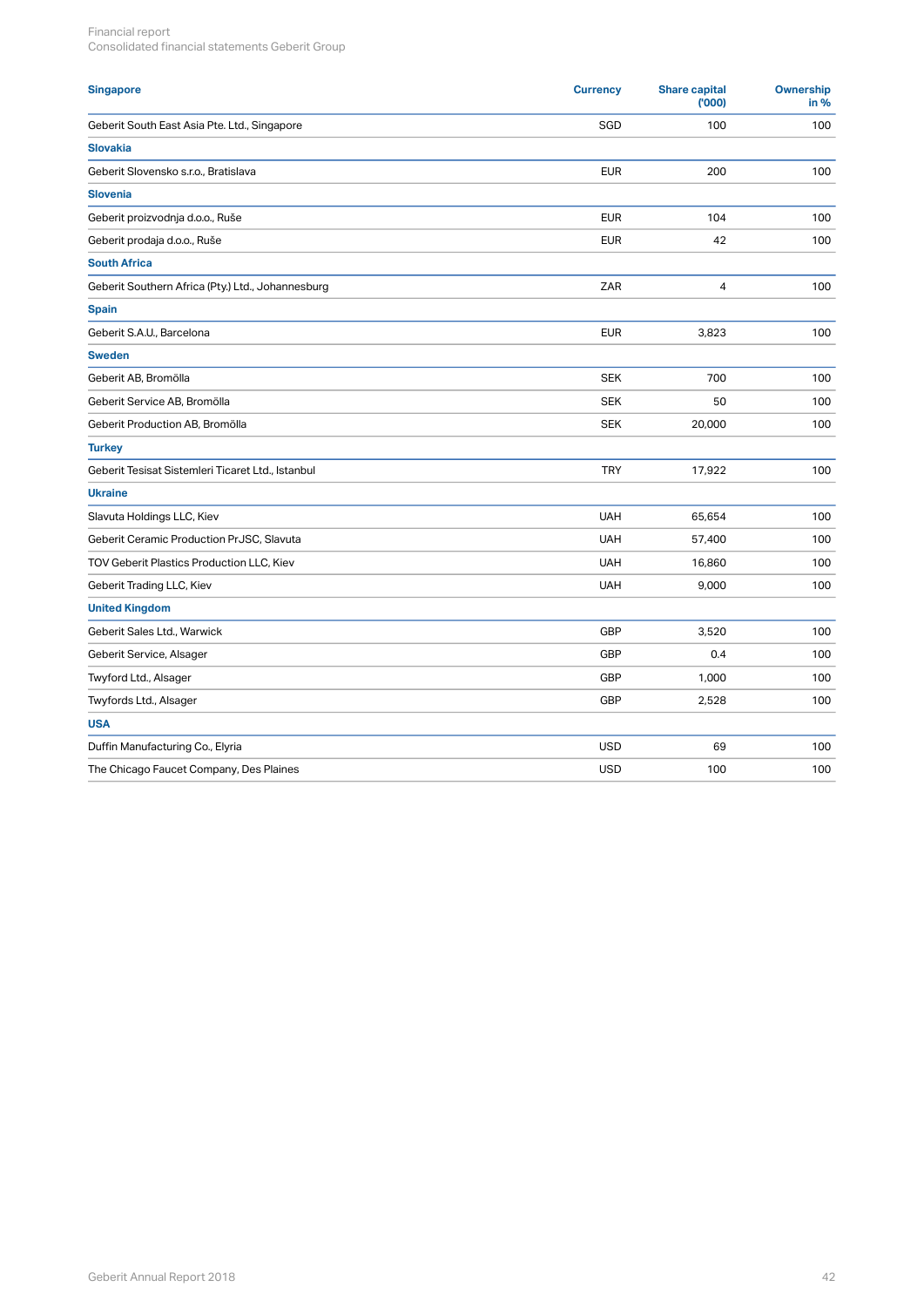## **REPORT OF THE STATUTORY AUDITOR**



PricewaterhouseCoopers AG Birchstrasse 160 8050 Zurich Telephone +41 58 792 44 00 Fax +41 58 792 44 10  $\rightarrow$  [www.pwc.ch](http://www.pwc.de)

Report of the statutory auditor to the General Meeting of Geberit AG Rapperswil-Jona

## **REPORT ON THE AUDIT OF THE CONSOLIDATED FINANCIAL STATEMENTS**

## **OPINION**

We have audited the consolidated financial statements of Geberit AG and its subsidiaries (Geberit Group), which comprise the  $\rightarrow$  **[consolidated balance sheet](#page-0-0)** as at 31 December 2018 and the  $\rightarrow$  **[consolidated income statement](#page-1-0)**,  $\rightarrow$  **[consolidated](#page-2-0)** [statement of comprehensive income](#page-2-0),  $\rightarrow$  [consolidated statement of changes in equity](#page-2-0) and  $\rightarrow$  [consolidated statement of](#page-1-0) **[cash flows](#page-1-0)** for the year then ended, and notes to the consolidated financial statements, including a summary of significant accounting policies.

In our opinion, the accompanying consolidated financial statements give a true and fair view of the consolidated financial position of the Group as at 31 December 2018 and its consolidated financial performance and its consolidated cash flows for the year then ended in accordance with the International Financial Reporting Standards (IFRS) and comply with Swiss law.

#### **BASIS FOR OPINION**

We conducted our audit in accordance with Swiss law, International Standards on Auditing (ISAs) and Swiss Auditing Standards. Our responsibilities under those provisions and standards are further described in the "Auditor's responsibilities for the audit of the consolidated financial statements" section of our report.

We are independent of the Group in accordance with the provisions of Swiss law and the requirements of the Swiss audit profession, as well as the IESBA Code of Ethics for Professional Accountants, and we have fulfilled our other ethical responsibilities in accordance with these requirements. We believe that the audit evidence we have obtained is sufficient and appropriate to provide a basis for our opinion.

### **OUR AUDIT APPROACH**



Overall Group materiality CHF 34.300.000

We concluded full scope audit work at 22 Group companies in 12 countries. These Group companies contributed 64% of the Group's revenue. The selection of companies is renewed each year.

In addition, specified audit procedures were performed on one Group company in one country. The remaining companies were addressed by analytical reviews.

As key audit matter, the following area of focus has been identified:

Impairment testing of goodwill and of trademarks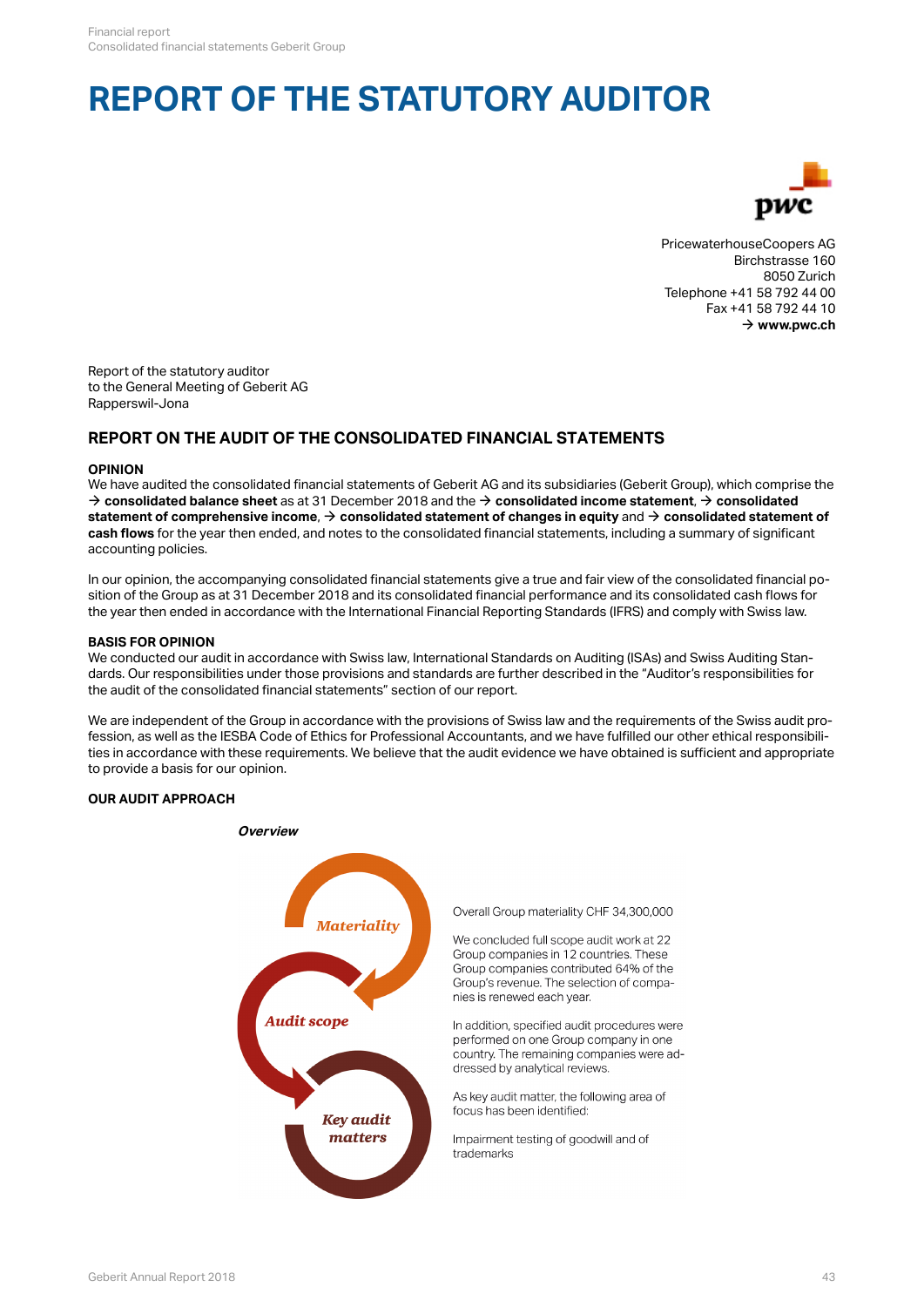#### **MATERIALITY**

The scope of our audit was influenced by our application of materiality. Our audit opinion aims to provide reasonable assurance that the consolidated financial statements are free from material misstatement. Misstatements may arise due to fraud or error. They are considered material if, individually or in aggregate, they could reasonably be expected to influence the economic decisions of users taken on the basis of the consolidated financial statements.

Based on our professional judgement, we determined certain quantitative thresholds for materiality, including the overall Group materiality for the consolidated financial statements as a whole as set out in the table below. These, together with qualitative considerations, helped us to determine the scope of our audit and the nature, timing and extent of our audit procedures and to evaluate the effect of misstatements, both individually and in aggregate, on the consolidated financial statements as a whole.

| Overall Group materiality                       | CHF 34,300,000                                                                                                                                                                                                                                                  |  |  |
|-------------------------------------------------|-----------------------------------------------------------------------------------------------------------------------------------------------------------------------------------------------------------------------------------------------------------------|--|--|
| How we determined it                            | 5% of the profit before income tax expenses                                                                                                                                                                                                                     |  |  |
| Rationale for the materiality benchmark applied | We chose profit before income tax expenses as the benchmark because,<br>in our view, it is the benchmark against which the performance of the<br>Group is most commonly measured, and it is a generally accepted bench-<br>mark for materiality considerations. |  |  |

We agreed with the Audit Committee that we would report to them misstatements above CHF 3, 430,000 identified during our audit as well as any misstatements below that amount which, in our view, warranted reporting for qualitative reasons.

#### **AUDIT SCOPE**

We tailored the scope of our audit in order to perform sufficient work to enable us to provide an opinion on the consolidated financial statements as a whole, taking into account the structure of the Group, the accounting processes and controls, and the industry in which the Group operates.

The approach for the audit of the consolidated financial statements was determined taking into account the work performed by the component auditors in the PwC network. The Group auditor performed the audit of the consolidation, disclosures and presentation of the consolidated financial statements. We were sufficiently involved in the audit to ensure sufficient appropriate audit evidence was obtained to provide a basis for our opinion on the consolidated financial statements. Our involvement comprised communicating the risks identified at Group level, evaluating the materiality limits, specifying the materiality thresholds, participating in closing meetings, examining the reporting and conducting conference calls with the component auditors during the interim audit and the year-end audit.

#### **KEY AUDIT MATTERS**

Key audit matters are those matters that, in our professional judgement, were of most significance in our audit of the consolidated financial statements of the current period. These matters were addressed in the context of our audit of the consolidated financial statements as a whole, and in forming our opinion thereon, and we do not provide a separate opinion on these mattore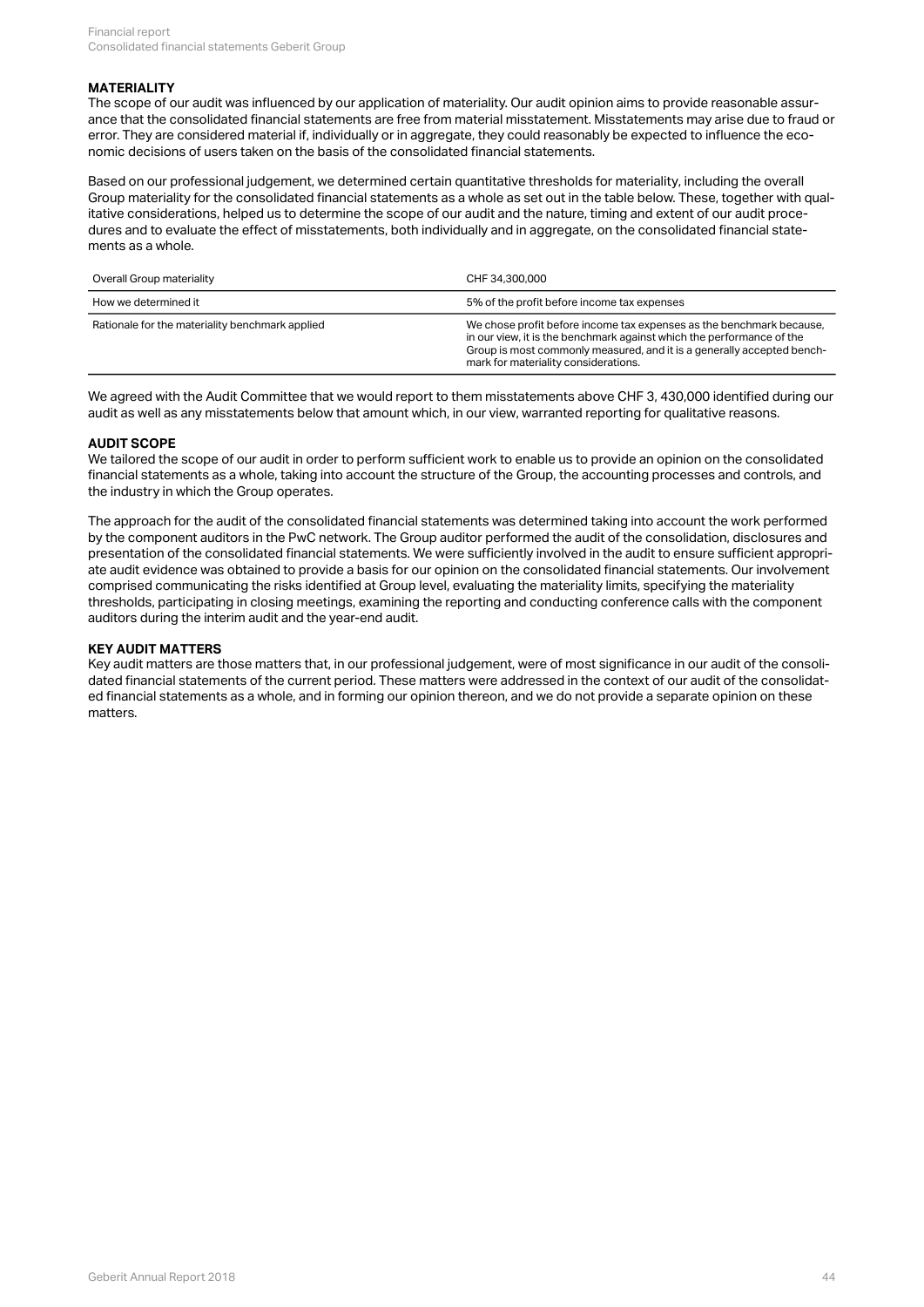## **IMPAIRMENT TESTING OF GOODWILL AND OF TRADEMARKS**

#### **Key audit matter How our audit addressed the key audit matter** Impairment testing of goodwill and of trademarks was deemed a key audit matter for the following two reasons: Goodwill and trademarks represent a significant amount on the balance sheet (goodwill totalling CHF 1,299.4 million and trademarks totalling CHF 309.5 million). A useful life is defined for trademarks that are integrated progressively into the Geberit trademarks. Goodwill and trademarks with an indefinite useful life are not regularly amortised but tested for impairment at least annually. Further, in calculating the value-in-use for these tests, the Board of Directors and Management have significant scope for judgement in determining revenue and margin growth assumptions and the discount rates to be applied to the expected cash flows and in determining the cash-generating units (CGUs). With regard to the accounting policies and information on goodwill and trademarks, please refer to the notes to the consolidated financial statements: **[1 'Basic information and principles of the report – Main](#page-5-2)** [\\$](#page-5-2) **[sources of estimation uncertainty'](#page-5-2)**, **[3 'Summary of significant](#page-6-0)**  $\mathsf{accounting}$  policies – Intangible assets and  $\mathsf{goodwill'}$  and  $\mathsf{\rightarrow}\, \mathsf{11}$  $\mathsf{\rightarrow}\, \mathsf{11}$  $\mathsf{\rightarrow}\, \mathsf{11}$  growth and margin growth with **['Goodwill and intangible assets' \(tables\)](#page-15-1)**. Impairment testing of goodwill and trademarks with an indefinite useful life is based on a process defined by the Board of Directors. This process uses the business plans approved by the Board of Directors. As part of the process, Management estimates the cash flows for the cash-generating units concerned. We assessed the determination of the CGUs taking into account the IFRS accounting standards and our knowledge of the organisation, structure and governance of the Geberit Group. We compared the business results of the year under review with the forecasts prepared in the prior year in order to identify any assumptions that, with hindsight, appeared too optimistic regarding the cash flows. The business results of the year under review were in line with the budget. As in previous years, Management based its forecasts this year on the growth rates and margins according to the current business plan of the Geberit Group.  $\rightarrow$  3 'Summary of significant We compared Management's assumptions concerning long-term revenue growth and margin growth with industry growth figures and historical margin data, respectively. We compared the discount rate with the cost of capital of the Group and of analogous firms. In addition, we performed a plausibility check on the forecast change in net working capital. The assumptions used were consistent and in line with our expectations. We also assessed the useful life accorded to trademarks with a finite useful life. We tested the sensitivity analyses of the key assumptions. These analyses enabled us to assess any potential impairment of goodwill or of trademarks. On the basis of the evidence obtained from our audit, we consider the

valuation method and the assumptions used to be an appropriate and adequate basis for the impairment testing of goodwill and of trademarks.

#### **OTHER INFORMATION IN THE ANNUAL REPORT**

The Board of Directors is responsible for the other information in the annual report. The other information comprises all information included in the annual report, but does not include the consolidated financial statements, the stand-alone financial statements and the compensation report of Geberit AG and our auditor's reports thereon.

Our opinion on the consolidated financial statements does not cover the other information in the annual report and we do not express any form of assurance conclusion thereon.

In connection with our audit of the consolidated financial statements, our responsibility is to read the other information in the annual report and, in doing so, consider whether the other information is materially inconsistent with the consolidated financial statements or our knowledge obtained in the audit, or otherwise appears to be materially misstated. If, based on the work we have performed, we conclude that there is a material misstatement of this other information, we are required to report that fact. We have nothing to report in this regard.

#### **RESPONSIBILITIES OF THE BOARD OF DIRECTORS FOR THE CONSOLIDATED FINANCIAL STATEMENTS**

The Board of Directors is responsible for the preparation of the consolidated financial statements that give a true and fair view in accordance with IFRS and the provisions of Swiss law, and for such internal control as the Board of Directors determines is necessary to enable the preparation of consolidated financial statements that are free from material misstatement, whether due to fraud or error.

In preparing the consolidated financial statements, the Board of Directors is responsible for assessing the Group's ability to continue as a going concern, disclosing, as applicable, matters related to going concern and using the going concern basis of accounting unless the Board of Directors either intends to liquidate the Group or to cease operations, or has no realistic alternative but to do so.

#### **AUDITOR'S RESPONSIBILITIES FOR THE AUDIT OF THE CONSOLIDATED FINANCIAL STATEMENTS**

Our objectives are to obtain reasonable assurance about whether the consolidated financial statements as a whole are free from material misstatement, whether due to fraud or error, and to issue an auditor's report that includes our opinion. Reasonable assurance is a high level of assurance, but is not a guarantee that an audit conducted in accordance with Swiss law, ISAs and Swiss Auditing Standards will always detect a material misstatement when it exists. Misstatements can arise from fraud or error and are considered material if, individually or in the aggregate, they could reasonably be expected to influence the economic decisions of users taken on the basis of these consolidated financial statements.

As part of an audit in accordance with Swiss law, ISAs and Swiss Auditing Standards, we exercise professional judgement and maintain professional scepticism throughout the audit. We also: